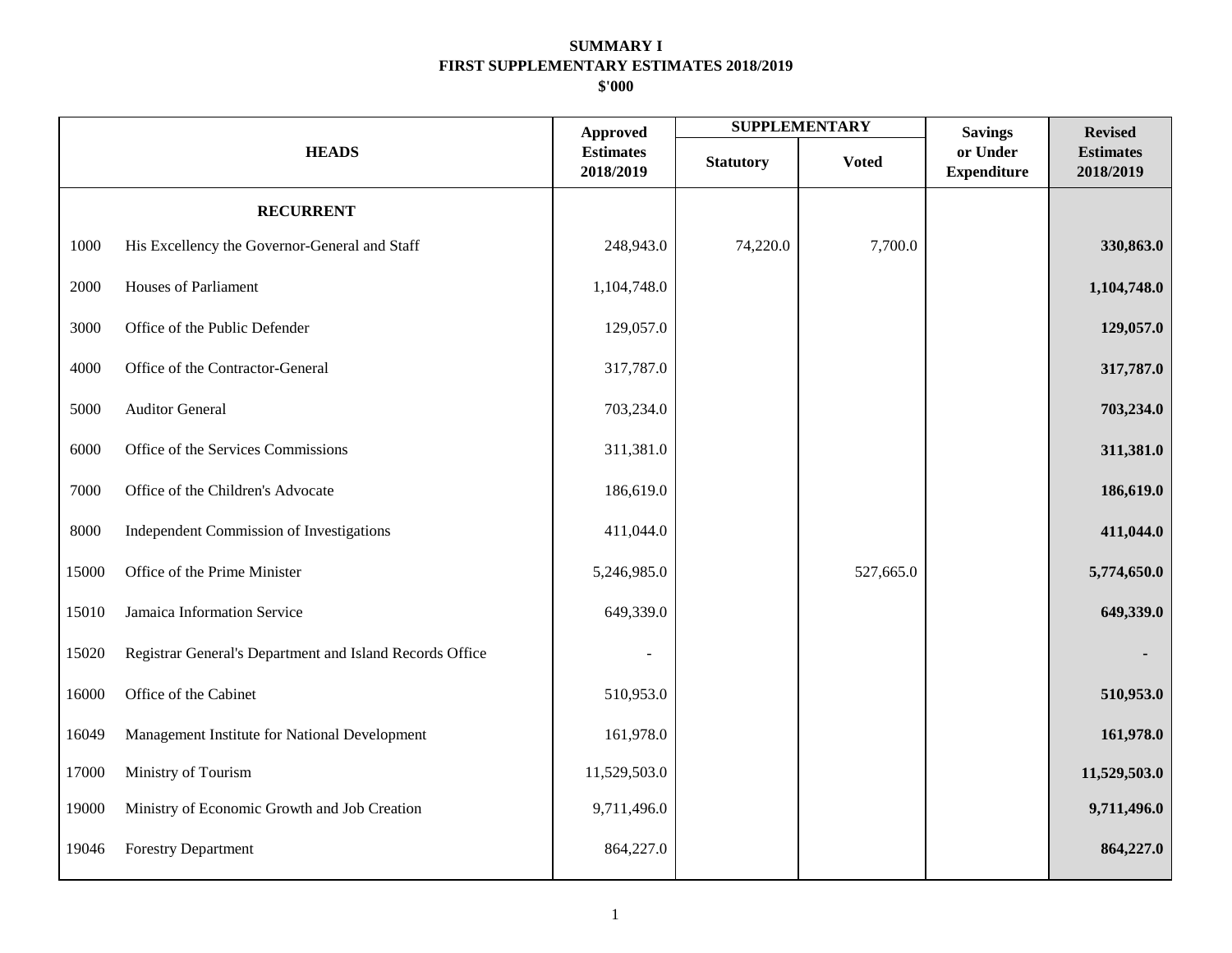|       |                                                  | <b>Approved</b>               | <b>SUPPLEMENTARY</b> |              | <b>Savings</b>                 | <b>Revised</b>                |
|-------|--------------------------------------------------|-------------------------------|----------------------|--------------|--------------------------------|-------------------------------|
|       | <b>HEADS</b>                                     | <b>Estimates</b><br>2018/2019 | <b>Statutory</b>     | <b>Voted</b> | or Under<br><b>Expenditure</b> | <b>Estimates</b><br>2018/2019 |
|       | <b>RECURRENT</b>                                 |                               |                      |              |                                |                               |
| 19047 | National Land Agency                             | 526,673.0                     |                      |              |                                | 526,673.0                     |
| 19048 | National Environment and Planning Agency         | 956,410.0                     |                      |              |                                | 956,410.0                     |
| 19050 | National Works Agency                            | 680,049.0                     |                      |              |                                | 680,049.0                     |
| 20000 | Ministry of Finance and the Public Service       | 56,167,512.0                  |                      | 37,028,417.0 | 29,392,547.0                   | 63,803,382.0                  |
| 20011 | <b>Accountant General</b>                        | 795,760.0                     |                      |              |                                | 795,760.0                     |
| 20012 | Jamaica Customs Agency                           |                               |                      |              |                                |                               |
| 20018 | Public Debt Servicing (Interest Charges)         | 136,947,879.0                 | 1,203,834.0          |              |                                | 138, 151, 713.0               |
| 20019 | Pensions                                         | 37,318,147.0                  |                      |              |                                | 37,318,147.0                  |
| 20056 | Tax Administration Jamaica                       | 8,966,227.0                   |                      |              |                                | 8,966,227.0                   |
| 26000 | Ministry of National Security                    | 23,011,178.0                  |                      |              |                                | 23,011,178.0                  |
| 26022 | Police Department                                | 35,315,316.0                  |                      | 445,000.0    |                                | 35,760,316.0                  |
| 26024 | Department of Correctional Services              | 7,052,010.0                   |                      |              |                                | 7,052,010.0                   |
| 26053 | Passport, Immigration and Citizenship Agency     |                               |                      |              |                                |                               |
| 26057 | Institute of Forensic Science and Legal Medicine | 740,955.0                     |                      |              |                                | 740,955.0                     |
| 28000 | Ministry of Justice                              | 1,708,668.0                   |                      | 145,830.0    |                                | 1,854,498.0                   |
| 28023 | Court of Appeal                                  | 332,627.0                     |                      |              |                                | 332,627.0                     |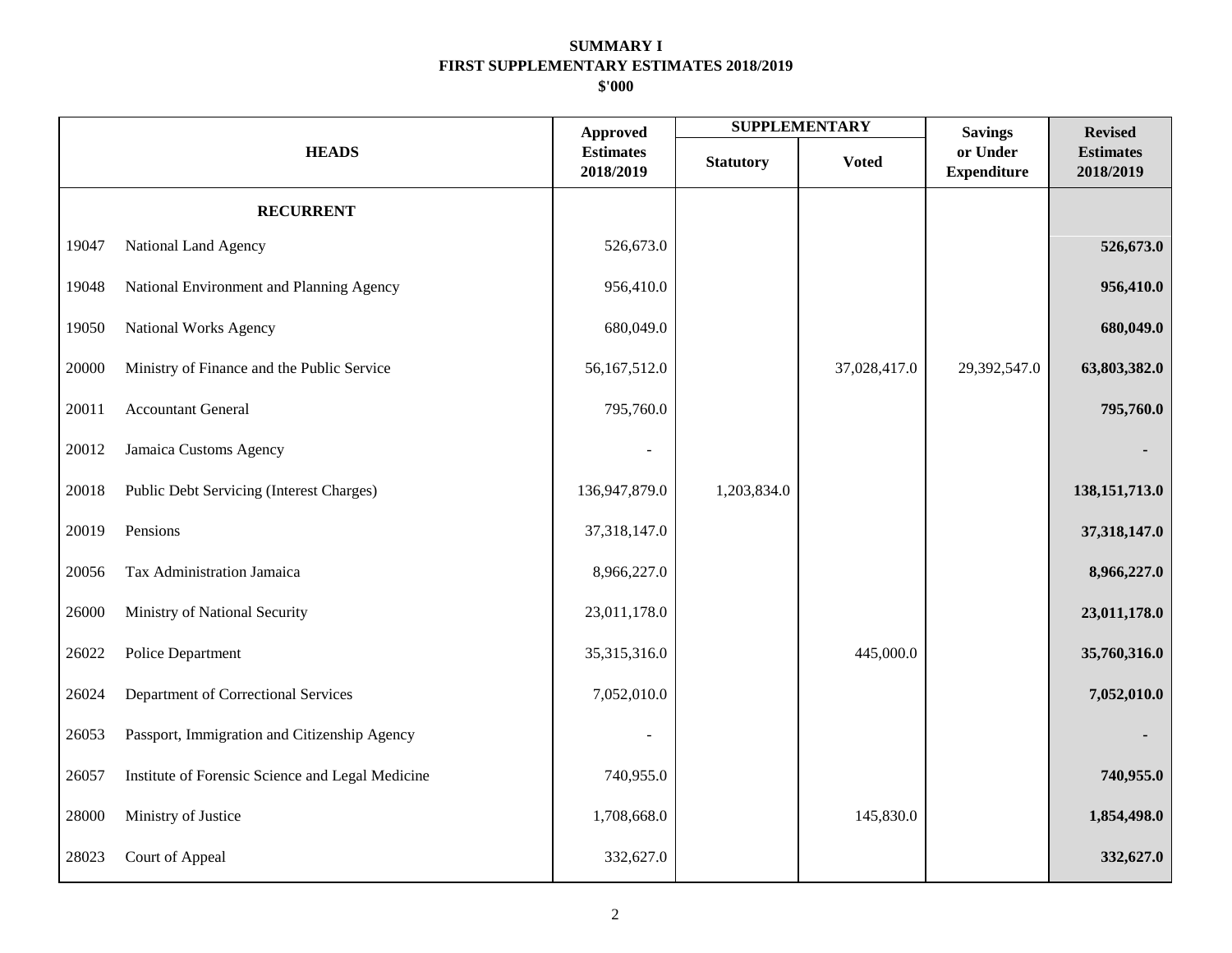|       |                                               |                                                  |                  | <b>SUPPLEMENTARY</b> | <b>Savings</b>                 | <b>Revised</b>                |
|-------|-----------------------------------------------|--------------------------------------------------|------------------|----------------------|--------------------------------|-------------------------------|
|       | <b>HEADS</b>                                  | <b>Approved</b><br><b>Estimates</b><br>2018/2019 | <b>Statutory</b> | <b>Voted</b>         | or Under<br><b>Expenditure</b> | <b>Estimates</b><br>2018/2019 |
|       | <b>RECURRENT</b>                              |                                                  |                  |                      |                                |                               |
| 28025 | Director of Public Prosecutions               | 475,489.0                                        |                  |                      |                                | 475,489.0                     |
| 28026 | <b>Family Courts</b>                          | 272,497.0                                        |                  |                      |                                | 272,497.0                     |
| 28027 | Parish Courts                                 | 1,675,576.0                                      |                  |                      |                                | 1,675,576.0                   |
| 28028 | Revenue Court                                 | 4,021.0                                          |                  |                      |                                | 4,021.0                       |
| 28029 | Supreme Court                                 | 1,499,600.0                                      |                  |                      |                                | 1,499,600.0                   |
| 28030 | Administrator General                         | 279,718.0                                        |                  |                      |                                | 279,718.0                     |
| 28031 | <b>Attorney General</b>                       | 910,655.0                                        |                  | 17,000.0             |                                | 927,655.0                     |
| 28033 | Office of the Parliamentary Counsel           | 166,487.0                                        |                  |                      |                                | 166,487.0                     |
| 28052 | Legal Reform Department                       | 88,777.0                                         |                  |                      |                                | 88,777.0                      |
| 28054 | <b>Court Management Services</b>              | 367,847.0                                        |                  |                      |                                | 367,847.0                     |
| 30000 | Ministry of Foreign Affairs and Foreign Trade | 4,500,151.0                                      |                  |                      |                                | 4,500,151.0                   |
| 40000 | Ministry of Labour and Social Security        | 3,429,439.0                                      |                  |                      |                                | 3,429,439.0                   |
| 41000 | Ministry of Education, Youth and Information  | 100,473,064.0                                    |                  | 432,000.0            |                                | 100,905,064.0                 |
| 41051 | Child Development Agency                      | 2,550,638.0                                      |                  |                      |                                | 2,550,638.0                   |
| 42000 | Ministry of Health                            | 63,969,045.0                                     |                  |                      |                                | 63,969,045.0                  |
| 42034 | <b>Bellevue Hospital</b>                      | 1,586,770.0                                      |                  |                      |                                | 1,586,770.0                   |
|       |                                               |                                                  |                  |                      |                                |                               |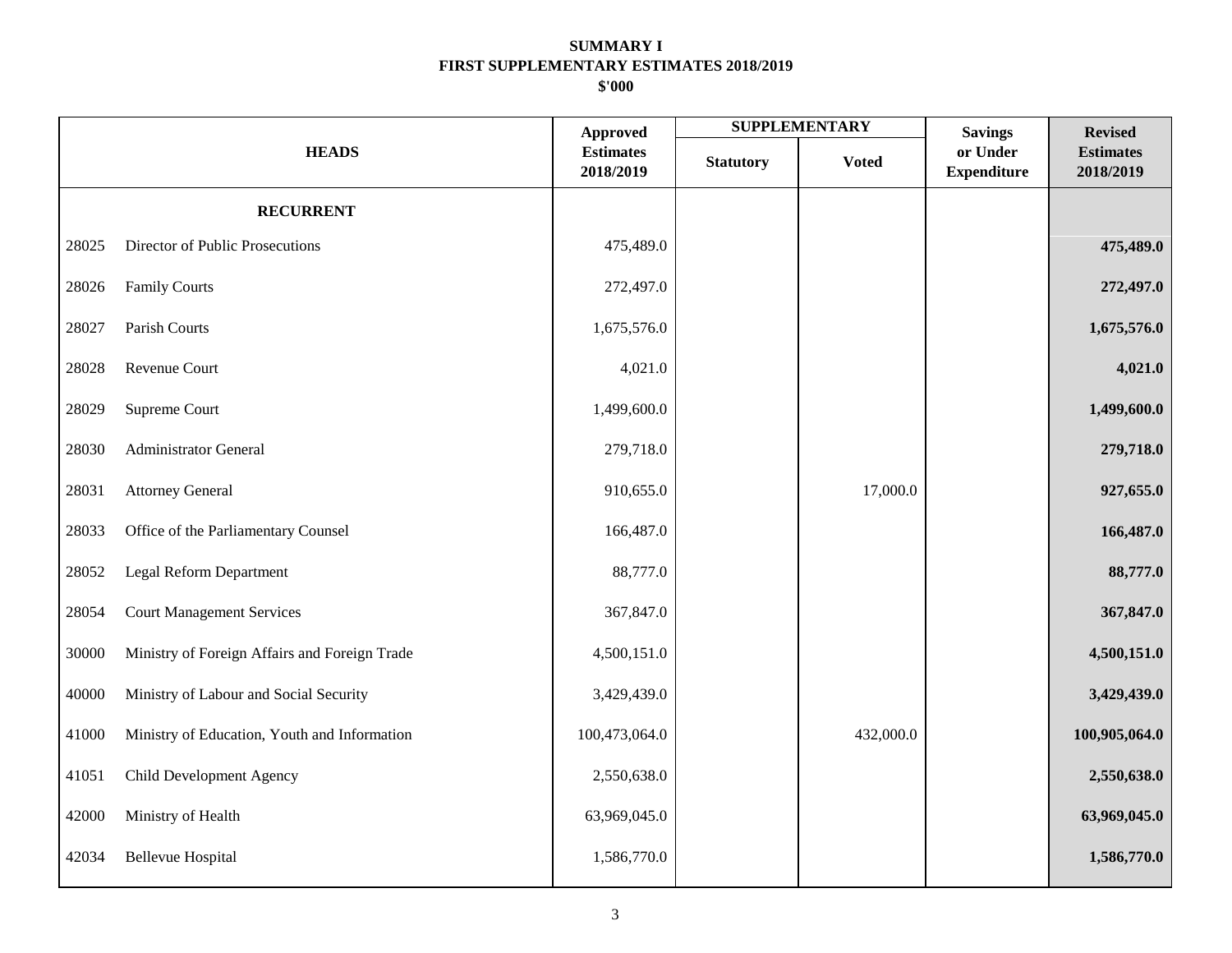|       |                                                           | <b>Approved</b>               |                  | <b>SUPPLEMENTARY</b> | <b>Savings</b>                 | <b>Revised</b>                |
|-------|-----------------------------------------------------------|-------------------------------|------------------|----------------------|--------------------------------|-------------------------------|
|       | <b>HEADS</b>                                              | <b>Estimates</b><br>2018/2019 | <b>Statutory</b> | <b>Voted</b>         | or Under<br><b>Expenditure</b> | <b>Estimates</b><br>2018/2019 |
|       | <b>RECURRENT</b>                                          |                               |                  |                      |                                |                               |
| 42035 | Government Chemist                                        | 53,656.0                      |                  |                      |                                | 53,656.0                      |
| 46000 | Ministry of Culture, Gender, Entertainment and Sport      | 3,331,540.0                   |                  | 50,000.0             |                                | 3,381,540.0                   |
| 50000 | Ministry of Industry, Commerce, Agriculture and Fisheries | 6,266,877.0                   |                  | 426,115.0            |                                | 6,692,992.0                   |
| 50038 | The Companies Office of Jamaica                           |                               |                  |                      |                                |                               |
| 56000 | Ministry of Science, Energy and Technology                | 4,720,628.0                   |                  |                      |                                | 4,720,628.0                   |
| 56039 | Post and Telecommunications Department                    | 1,934,004.0                   |                  |                      |                                | 1,934,004.0                   |
| 68000 | Ministry of Transport and Mining                          | 8,705,296.0                   |                  | 2,505,000.0          | 1,200,000.0                    | 10,010,296.0                  |
| 72000 | Ministry of Local Government and Community Development    | 10,176,895.0                  |                  | 150,000.0            |                                | 10,326,895.0                  |
|       |                                                           |                               |                  |                      |                                |                               |
|       |                                                           |                               |                  |                      |                                |                               |
|       |                                                           |                               |                  |                      |                                |                               |
|       |                                                           |                               |                  |                      |                                |                               |
|       |                                                           |                               |                  |                      |                                |                               |
|       |                                                           |                               |                  |                      |                                |                               |
|       |                                                           |                               |                  |                      |                                |                               |
|       | <b>TOTAL RECURRENT</b>                                    | 560,045,375.0                 | 1,278,054.0      | 41,734,727.0         | 30,592,547.0                   | 572,465,609.0                 |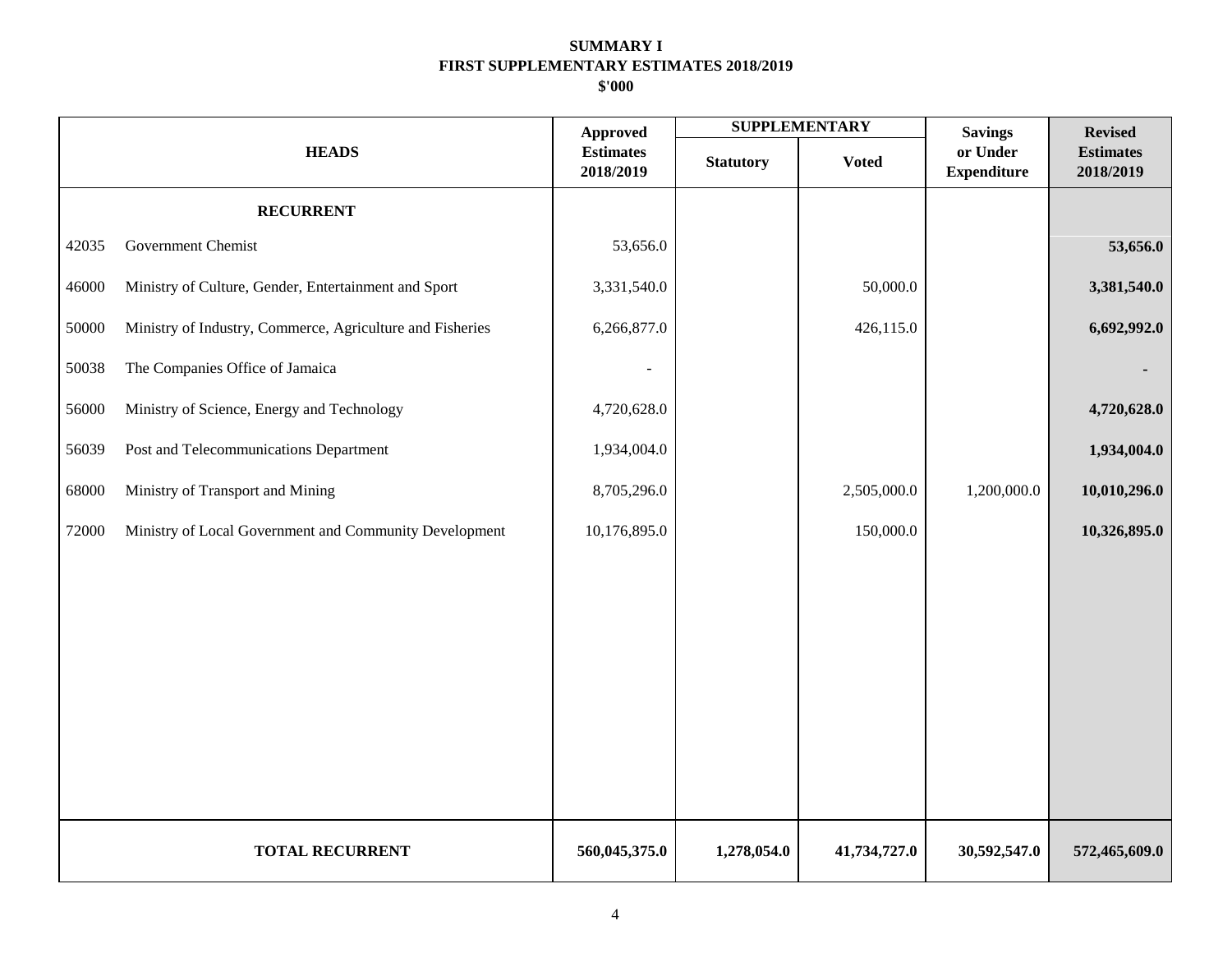|        |                                                           | <b>Approved</b>               |                  | <b>SUPPLEMENTARY</b> | <b>Savings</b>                 | <b>Revised</b>                |
|--------|-----------------------------------------------------------|-------------------------------|------------------|----------------------|--------------------------------|-------------------------------|
|        | <b>HEADS</b>                                              | <b>Estimates</b><br>2018/2019 | <b>Statutory</b> | <b>Voted</b>         | or Under<br><b>Expenditure</b> | <b>Estimates</b><br>2018/2019 |
|        | <b>CAPITAL A</b>                                          |                               |                  |                      |                                |                               |
| 15000A | Office of the Prime Minister                              |                               |                  |                      |                                |                               |
| 19000A | Ministry of Economic Growth and Job Creation              | 942,297.0                     |                  | 69,000.0             |                                | 1,011,297.0                   |
| 20000A | Ministry of Finance and the Public Service                | 3,008,930.0                   |                  | 200,000.0            | 469,760.0                      | 2,739,170.0                   |
| 20018A | Public Debt Servicing (Amortisation)                      | 152,044,275.0                 | (333, 111.0)     |                      |                                | 151,711,164.0                 |
| 26000A | Ministry of National Security                             | 11,014,386.0                  |                  |                      |                                | 11,014,386.0                  |
| 28000A | Ministry of Justice                                       | 1,320,659.0                   |                  |                      |                                | 1,320,659.0                   |
| 41000A | Ministry of Education, Youth and Information              | 732,559.0                     |                  |                      |                                | 732,559.0                     |
| 42000A | Ministry of Health                                        |                               |                  |                      |                                |                               |
| 46000A | Ministry of Culture, Gender, Entertainment and Sport      | 19,310.0                      |                  |                      |                                | 19,310.0                      |
| 50000A | Ministry of Industry, Commerce, Agriculture and Fisheries | 1,350,000.0                   |                  | 303,951.0            |                                | 1,653,951.0                   |
| 56000A | Ministry of Science, Energy and Technology                | 330,136.0                     |                  |                      |                                | 330,136.0                     |
| 68000A | Ministry of Transport and Mining                          | 771.0                         |                  |                      |                                | 771.0                         |
| 72000A | Ministry of Local Government and Community Development    | 570,651.0                     |                  |                      |                                | 570,651.0                     |
|        |                                                           |                               |                  |                      |                                |                               |
|        | <b>TOTAL CAPITAL A</b>                                    | 171,333,974.0                 | (333, 111.0)     | 572,951.0            | 469,760.0                      | 171,104,054.0                 |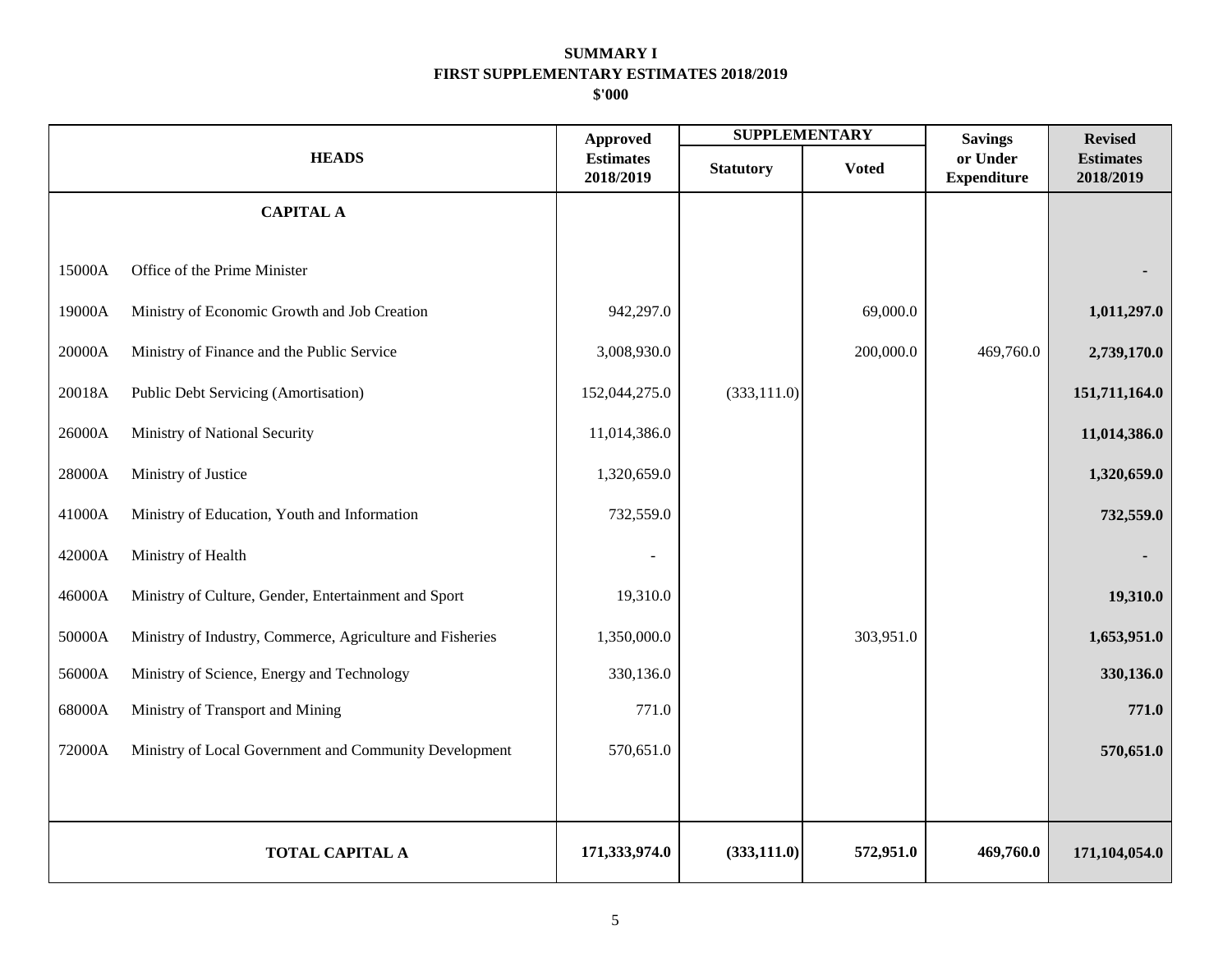|        |                                                           | <b>Approved</b>               | <b>SUPPLEMENTARY</b> |              | <b>Savings</b>                 | <b>Revised</b>                |
|--------|-----------------------------------------------------------|-------------------------------|----------------------|--------------|--------------------------------|-------------------------------|
|        | <b>HEADS</b>                                              | <b>Estimates</b><br>2018/2019 | <b>Statutory</b>     | <b>Voted</b> | or Under<br><b>Expenditure</b> | <b>Estimates</b><br>2018/2019 |
|        | <b>CAPITAL B</b>                                          |                               |                      |              |                                |                               |
| 15000B | Office of the Prime Minister                              | 5,516,555.0                   |                      |              | 400,000.0                      | 5,116,555.0                   |
| 16000B | Office of the Cabinet                                     | 1,438,600.0                   |                      |              | 510,134.0                      | 928,466.0                     |
| 17000B | Ministry of Tourism                                       |                               |                      |              |                                |                               |
| 19000B | Ministry of Economic Growth and Job Creation              | 19,384,093.0                  |                      | 7,334,993.0  | 1,406,115.0                    | 25,312,971.0                  |
| 20000B | Ministry of Finance and the Public Service                | 2,066,166.0                   |                      |              |                                | 2,066,166.0                   |
| 26000B | Ministry of National Security                             | 1,550,060.0                   |                      |              |                                | 1,550,060.0                   |
| 28000B | Ministry of Justice                                       | 555,241.0                     |                      |              |                                | 555,241.0                     |
| 40000B | Ministry of Labour and Social Security                    | 7,973,764.0                   |                      |              |                                | 7,973,764.0                   |
| 41000B | Ministry of Education, Youth and Information              | 938,075.0                     |                      |              |                                | 938,075.0                     |
| 42000B | Ministry of Health                                        | 2,165,928.0                   |                      | 8,500.0      |                                | 2,174,428.0                   |
| 46000B | Ministry of Culture, Gender, Entertainment and Sport      | 1,415.0                       |                      |              |                                | 1,415.0                       |
| 50000B | Ministry of Industry, Commerce, Agriculture and Fisheries | 122,378.0                     |                      | 205,265.0    |                                | 327,643.0                     |
| 56000B | Ministry of Science, Energy and Technology                | 472,613.0                     |                      |              |                                | 472,613.0                     |
| 68000B | Ministry of Transport and Mining                          |                               |                      |              |                                |                               |
| 72000B | Ministry of Local Government and Community Development    | 124,963.0                     |                      |              |                                | 124,963.0                     |
|        |                                                           |                               |                      |              |                                |                               |
|        | <b>TOTAL CAPITAL B</b>                                    | 42,309,851.0                  |                      | 7,548,758.0  | 2,316,249.0                    | 47,542,360.0                  |
|        | <b>TOTAL CAPITAL</b> $(A + B)$                            | 213,643,825.0                 | (333, 111.0)         | 8,121,709.0  | 2,786,009.0                    | 218,646,414.0                 |
|        | TOTAL RECURRENT AND CAPITAL                               | 773,689,200.0                 | 944,943.0            | 49,856,436.0 | 33,378,556.0                   | 791,112,023.0                 |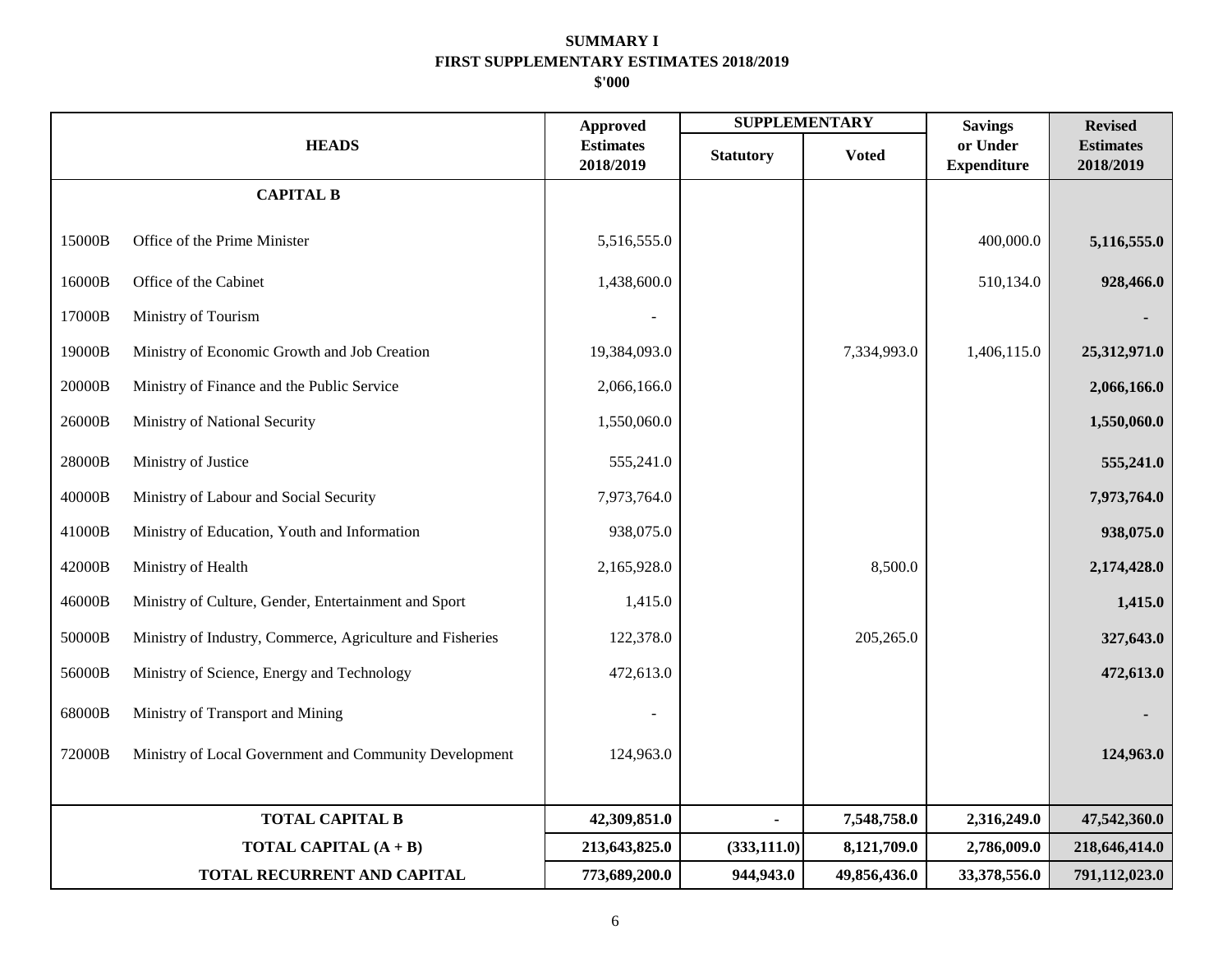|              |                                          | <b>Approved</b>               | <b>SUPPLEMENTARY</b>     |                | <b>Savings</b>                 | <b>Revised</b>                |
|--------------|------------------------------------------|-------------------------------|--------------------------|----------------|--------------------------------|-------------------------------|
|              |                                          | <b>Estimates</b><br>2018/2019 | <b>Statutory</b>         | <b>Voted</b>   | or Under<br><b>Expenditure</b> | <b>Estimates</b><br>2018/2019 |
| $\mathbf I$  | <b>NON - DEBT EXPENDITURE</b>            |                               |                          |                |                                |                               |
|              | <b>RECURRENT</b>                         | 423,097,496.0                 | 74,220.0                 | 41,734,727.0   | 30,592,547.0                   | 434,313,896.0                 |
|              | <b>CAPITAL A</b>                         | 19,289,699.0                  | $\overline{\phantom{a}}$ | 572,951.0      | 469,760.0                      | 19,392,890.0                  |
|              | <b>CAPITAL B</b>                         | 42,309,851.0                  | $\blacksquare$           | 7,548,758.0    | 2,316,249.0                    | 47,542,360.0                  |
|              |                                          |                               |                          |                |                                |                               |
|              | TOTAL NON - DEBT EXPENDITURE             | 484,697,046.0                 | 74,220.0                 | 49,856,436.0   | 33,378,556.0                   | 501,249,146.0                 |
| $\mathbf{I}$ | <b>PUBLIC DEBT SERVICING</b>             |                               |                          |                |                                |                               |
|              | Public Debt Servicing (Interest Charges) | 136,947,879.0                 | 1,203,834.0              | $\blacksquare$ | $\overline{\phantom{a}}$       | 138, 151, 713.0               |
|              | Public Debt Servicing (Amortisation)     | 152,044,275.0                 | (333, 111.0)             | $\overline{a}$ | $\overline{a}$                 | 151,711,164.0                 |
|              |                                          |                               |                          |                |                                |                               |
|              | <b>TOTAL PUBLIC DEBT SERVICING</b>       | 288,992,154.0                 | 870,723.0                | $\blacksquare$ | $\blacksquare$                 | 289,862,877.0                 |
|              |                                          |                               |                          |                |                                |                               |
|              | TOTAL ESTIMATES OF EXPENDITURE           | 773,689,200.0                 | 944,943.0                | 49,856,436.0   | 33,378,556.0                   | 791,112,023.0                 |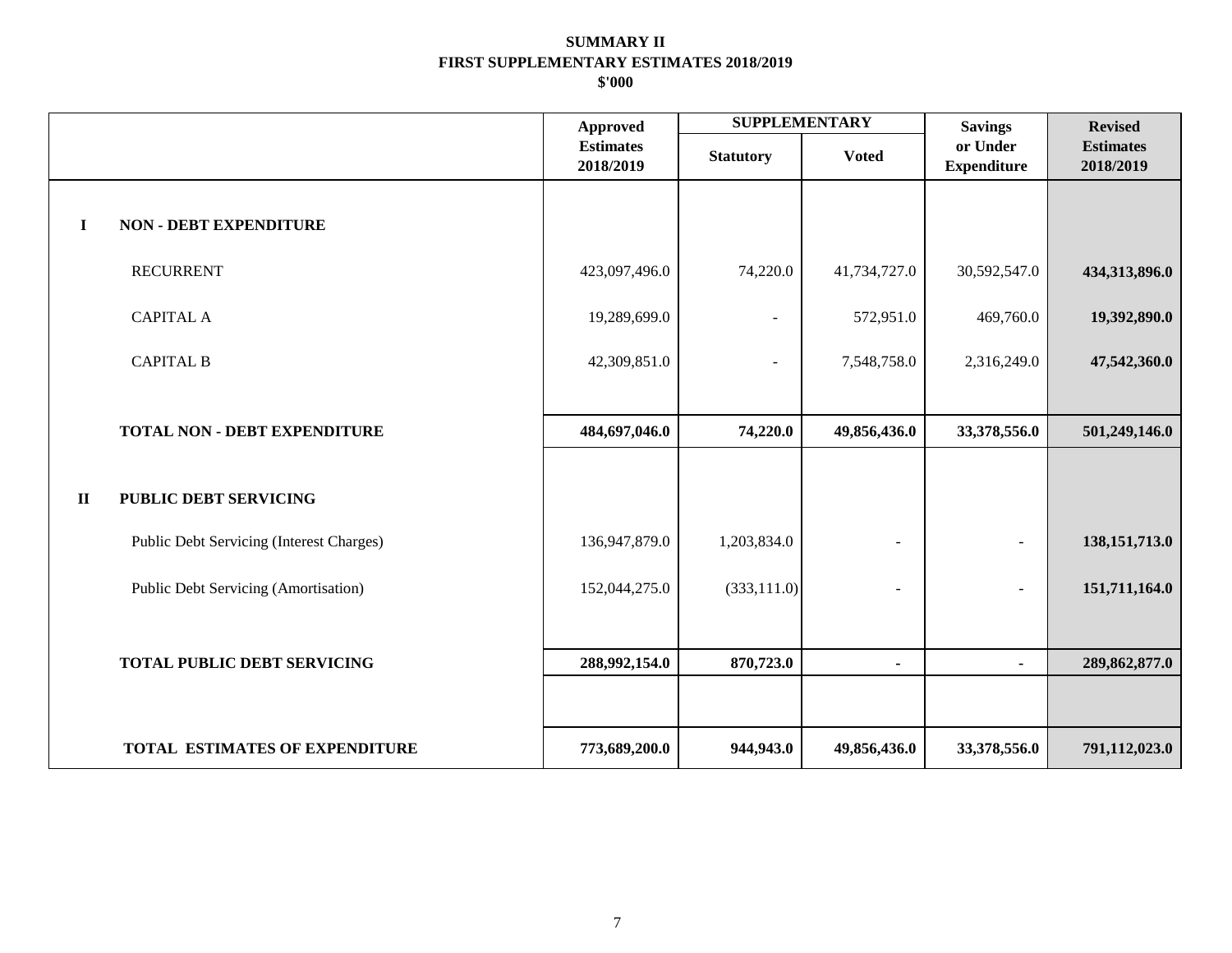|                                       | <b>RECURRENT</b> | <b>CAPITAL</b>           | <b>TOTAL</b> |
|---------------------------------------|------------------|--------------------------|--------------|
| <b>INCREASE</b>                       |                  |                          |              |
|                                       |                  |                          |              |
| Statutory<br>(a)                      | 1,278,054.0      | (333,111.0)              | 944,943.0    |
| To Be Voted<br>(b)                    | 41,734,727.0     | 8,121,709.0              | 49,856,436.0 |
|                                       |                  |                          |              |
| <b>GROSS INCREASE</b>                 | 43,012,781.0     | 7,788,598.0              | 50,801,379.0 |
| <b>DEDUCTIONS</b>                     |                  |                          |              |
| <b>Transferred Items</b><br>(i)       | 26,892,547.0     | $\overline{\phantom{a}}$ | 26,892,547.0 |
| (ii)<br>Savings or Under Expenditure  | 3,700,000.0      | 2,786,009.0              | 6,486,009.0  |
|                                       |                  |                          |              |
| <b>TOTAL DEDUCTIONS</b>               | 30,592,547.0     | 2,786,009.0              | 33,378,556.0 |
| NET SUPPLEMENTARY INCREASE/(DECREASE) | 12,420,234.0     | 5,002,589.0              | 17,422,823.0 |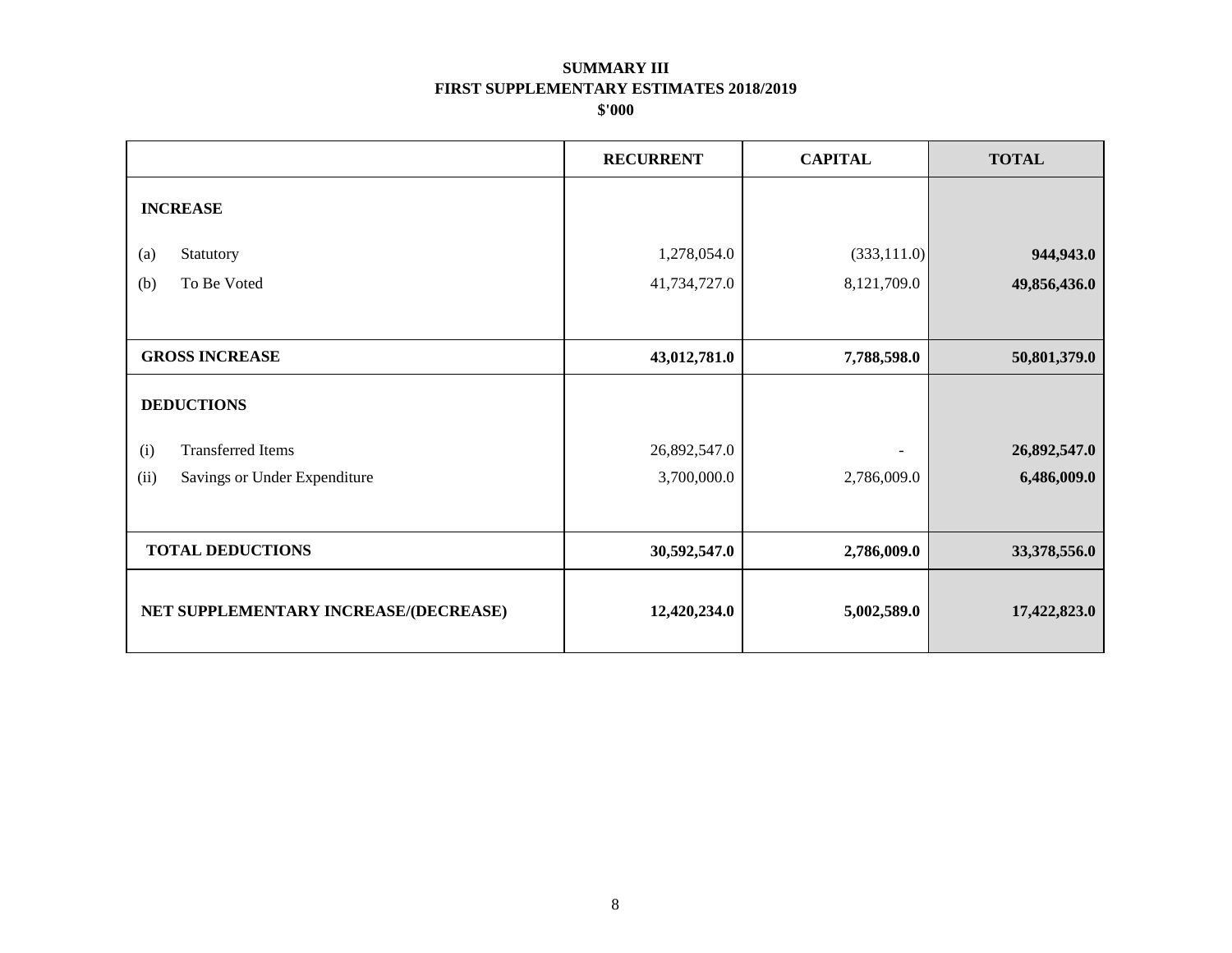### **Head No. 01000**

## **and Title: His Excellency the Governor General and Staff**

|                             |                                                                                                                                                                                                                                         |                                                |                                   | <b>PROPOSALS</b>                  |                                                  |                                                  |                                                                                                                                                                                                                                                                                |  |
|-----------------------------|-----------------------------------------------------------------------------------------------------------------------------------------------------------------------------------------------------------------------------------------|------------------------------------------------|-----------------------------------|-----------------------------------|--------------------------------------------------|--------------------------------------------------|--------------------------------------------------------------------------------------------------------------------------------------------------------------------------------------------------------------------------------------------------------------------------------|--|
| Activity/<br>Project<br>No. | Service & Object of<br>${\bf Expenditure}$                                                                                                                                                                                              | <b>Approved</b><br><b>Estimates</b><br>2018/19 | Provided<br>by Law<br>(Statutory) | Supplementary<br><b>Estimates</b> | <b>Savings or</b><br>Under<br><b>Expenditure</b> | <b>Revised</b><br><b>New</b><br><b>Estimates</b> | <b>Remarks &amp; Object Classification</b>                                                                                                                                                                                                                                     |  |
| 0001                        | FUNCTION 01 - GENERAL PUBLIC SERVICES<br>SUB FUNCTION 01 - EXECUTIVE AND LEGISLATIVE<br><b>SERVICES</b><br>PROGRAMME 140 - GOVERNOR GENERAL'S ESTABLISHMENT<br>SUB-PROGRAMME 20 - ADMINISTRATION AND UPKEEP<br>Direction and Management | 182,692.0                                      | 74,220.0                          |                                   |                                                  | 256,912.0                                        | Additional requirement for the following:<br>Reclassification of staff<br>6,735.0<br>$\mathbf{i}$<br>Renovation and repair works<br>55,560.0<br>$\ddot{\mathbf{i}}$<br>iii Purchase of a fleet vehicle and container<br>11,925.0<br>74,220.0                                   |  |
| 0005                        | Direction and Administration                                                                                                                                                                                                            | 67,945.0                                       |                                   | 7,700.0                           |                                                  | 75,645.0                                         | Additional<br>21 Compensation of Employees<br>6,735.0<br>25 Use of Goods and Services<br>55,560.0<br>32 Capital Goods (Fixed Assets)<br>11,925.0<br>74,220.0<br>Additional support for operational expenses<br>Additional<br>25 Use of Goods and Services (Regular)<br>7,700.0 |  |
|                             | <b>GROSS TOTAL</b><br>LESS APPROPRIATIONS IN-AID<br><b>TOTAL HEAD 01000</b>                                                                                                                                                             | 250,637.0<br>1,694.0<br>248,943.0              | 74,220.0<br>74,220.0              | 7,700.0<br>7,700.0                |                                                  | 332,557.0<br>1,694.0<br>330,863.0                |                                                                                                                                                                                                                                                                                |  |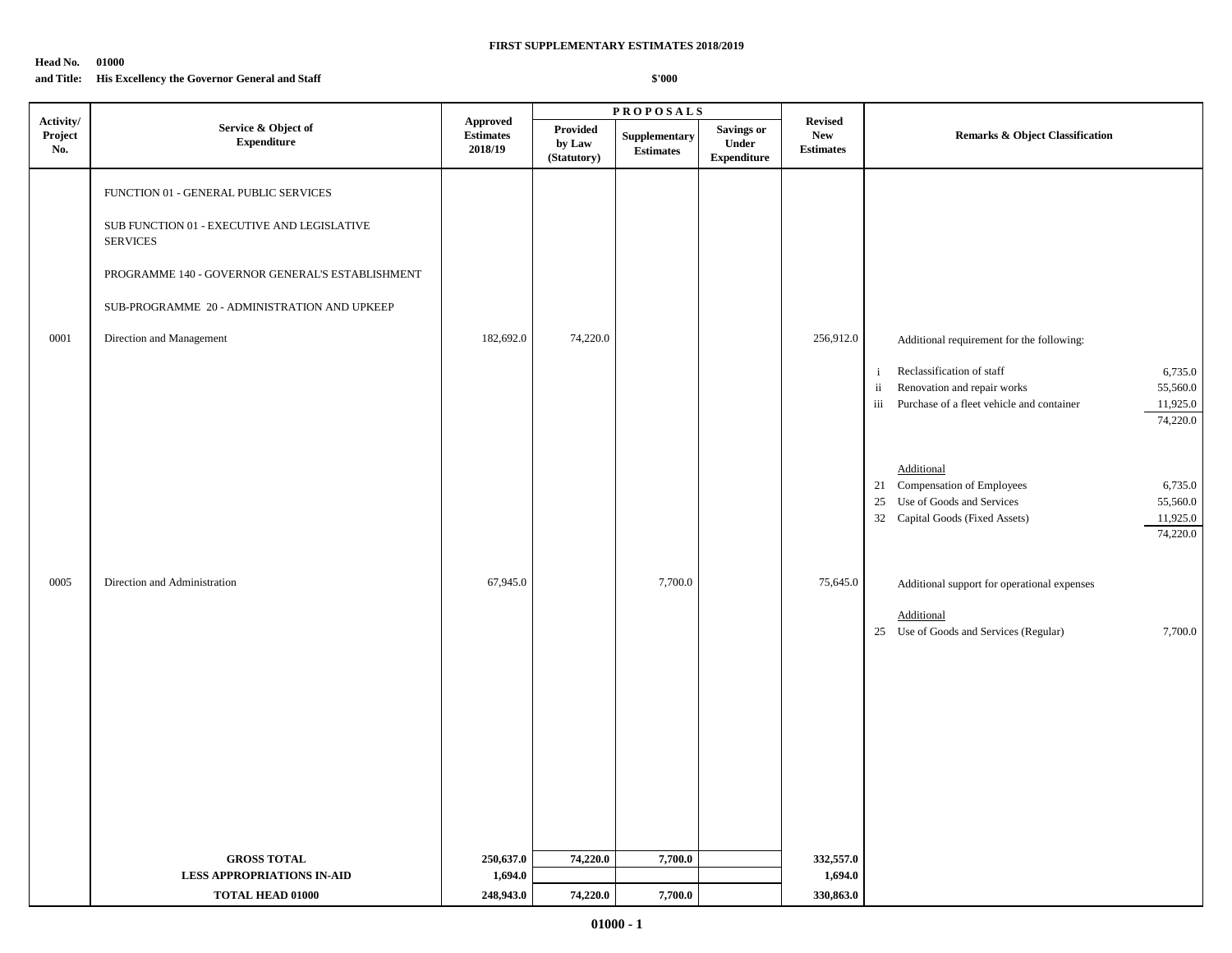| Head No. | 15000 |  |
|----------|-------|--|
|----------|-------|--|

## **and Title: Office of the Prime Minister**

|                             |                                                                                                                                                                                             |                                                                                                                   |                                   | <b>PROPOSALS</b>                  |                                                   |                                            |                                                                                                                                                                                                                                                |
|-----------------------------|---------------------------------------------------------------------------------------------------------------------------------------------------------------------------------------------|-------------------------------------------------------------------------------------------------------------------|-----------------------------------|-----------------------------------|---------------------------------------------------|--------------------------------------------|------------------------------------------------------------------------------------------------------------------------------------------------------------------------------------------------------------------------------------------------|
| Activity/<br>Project<br>No. | Service & Object of<br><b>Expenditure</b>                                                                                                                                                   | <b>Approved</b><br>$\begin{minipage}{.4\linewidth} Estimates \end{minipage} \vspace{-0.000\textwidth}$<br>2018/19 | Provided<br>by Law<br>(Statutory) | Supplementary<br><b>Estimates</b> | <b>Savings or</b><br>Under<br>${\bf Expenditure}$ | Approved<br><b>New</b><br><b>Estimates</b> | Remarks & Object Classification                                                                                                                                                                                                                |
| 0588                        | FUNCTION 01 - GENERAL PUBLIC SERVICES<br>SUB FUNCTION 99 - OTHER GENERAL PUBLIC SERVICES<br>PROGRAMME 125 - ELECTIONS<br>SUB PROGRAMME 20 - ELECTORAL SERVICES<br>Re-Verification of Voters |                                                                                                                   |                                   | 527,665.0                         |                                                   | 527,665.0                                  | Additional requirement to commence the phased removal of<br>deceased persons from the Voter's List<br>Additional<br>22 Travel Expenses and Subsistence<br>46,949.0<br>25 Use of Goods and Services<br>480,716.0<br>527,665.0<br>Net additional |
|                             | <b>GROSS TOTAL</b><br><b>LESS APPROPRIATIONS-IN-AID</b><br><b>TOTAL HEAD 15000</b>                                                                                                          | 6,481,985.0<br>1,235,000.0<br>5,246,985.0                                                                         |                                   | 527,665.0<br>527,665.0            | $\sim$<br>$\sim$                                  | 7,009,650.0<br>1,235,000.0<br>5,774,650.0  |                                                                                                                                                                                                                                                |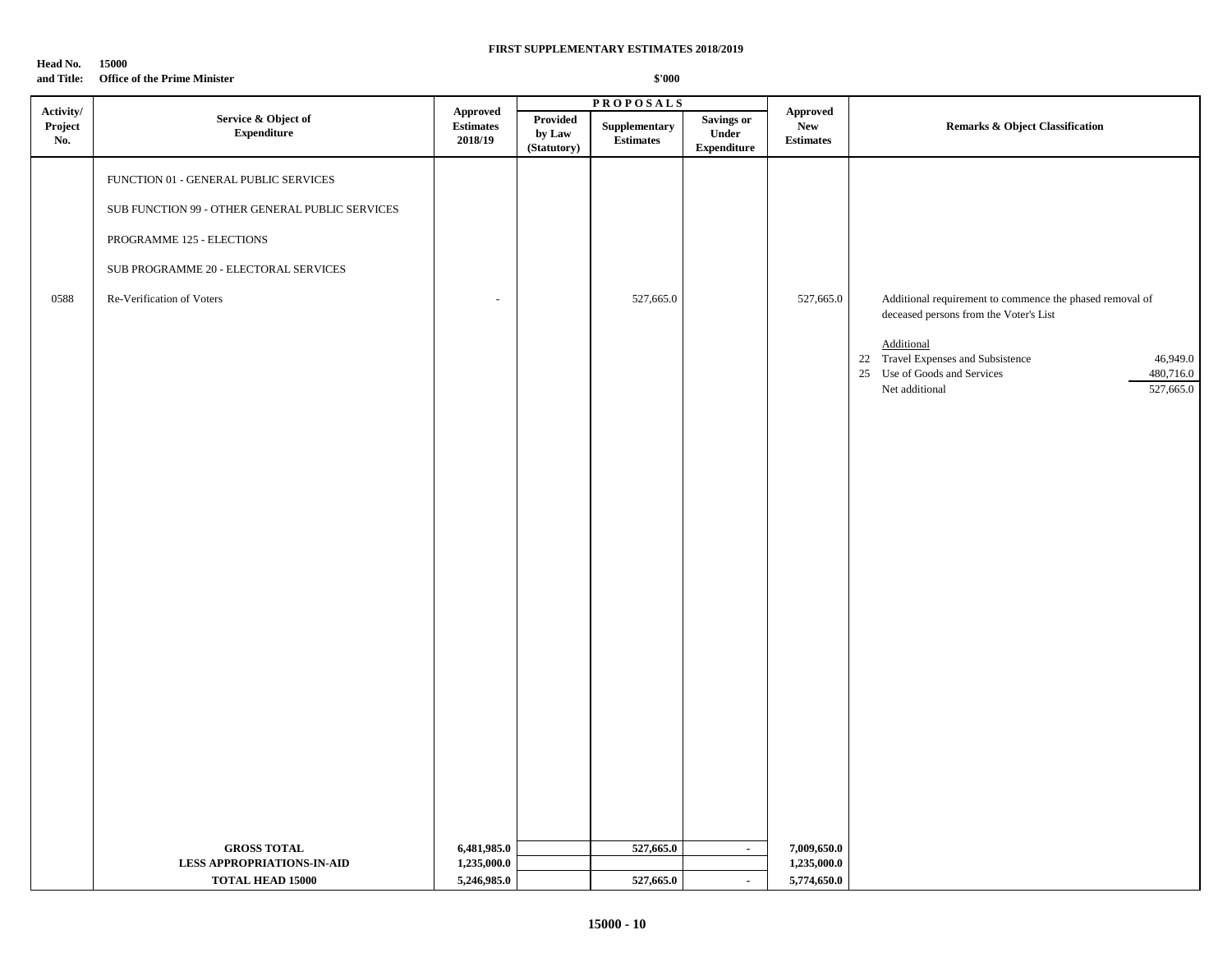#### **Head No. 15000B**

#### **and Title: Office of the Prime Minister**

## **(Capital - Multilateral/Bilateral Programmes)**

|                             |                                                                                                                                                                                                                                                                                                                |                                                                        |                                   | <b>PROPOSALS</b>                  |                                                  |                                                   |                                                                                                                                                                                                                                                                                    |                                                                                      |
|-----------------------------|----------------------------------------------------------------------------------------------------------------------------------------------------------------------------------------------------------------------------------------------------------------------------------------------------------------|------------------------------------------------------------------------|-----------------------------------|-----------------------------------|--------------------------------------------------|---------------------------------------------------|------------------------------------------------------------------------------------------------------------------------------------------------------------------------------------------------------------------------------------------------------------------------------------|--------------------------------------------------------------------------------------|
| Activity/<br>Project<br>No. | Service & Object of<br><b>Expenditure</b>                                                                                                                                                                                                                                                                      | <b>Approved</b><br>$\label{p:estimates} \textbf{Estimates}$<br>2018/19 | Provided<br>by Law<br>(Statutory) | Supplementary<br><b>Estimates</b> | <b>Savings or</b><br>Under<br><b>Expenditure</b> | <b>Approved</b><br><b>New</b><br><b>Estimates</b> | <b>Remarks &amp; Object Classification</b>                                                                                                                                                                                                                                         |                                                                                      |
| 9532                        | FUNCTION 01 - GENERAL PUBLIC SERVICES<br>SUB FUNCTION 01 - EXECUTIVE AND LEGISLATIVE<br><b>SERVICES</b><br>PROGRAMME 145 - CORPORATE OFFICE OF THE PRIME<br><b>MINISTER</b><br>SUB PROGRAMME 01 - GENERAL ADMINISTRATION<br>Implementation of the National Identification System<br>(NIDS) for Economic Growth | 1,248,788.0                                                            |                                   |                                   | 400,000.0                                        | 848,788.0                                         | Revised requirement due to slower than programmed<br>project execution<br>Reduction<br>25 Use of Goods and Services [Loan]<br>32 Fixed Assets (Capital Goods) [Loan]<br>Additional<br>25 Use of Goods and Services [GOJ]<br>32 Fixed Assets (Capital Goods) [GOJ]<br>Net reduction | 269,824.0<br>161,809.0<br>431,633.0<br>19,824.0<br>11,809.0<br>31,633.0<br>400,000.0 |
|                             | <b>GROSS TOTAL</b>                                                                                                                                                                                                                                                                                             | 5,641,555.0                                                            | $\sim$                            | $\sim$                            | 400,000.0                                        | 5,241,555.0                                       |                                                                                                                                                                                                                                                                                    |                                                                                      |
|                             | <b>LESS APPROPRIATION IN AID</b>                                                                                                                                                                                                                                                                               | 125,000.0                                                              | $\blacksquare$                    | $\sim$                            | $\sim$                                           | 125,000.0                                         |                                                                                                                                                                                                                                                                                    |                                                                                      |
|                             | <b>TOTAL HEAD 15000B</b>                                                                                                                                                                                                                                                                                       | 5,516,555.0                                                            | $\sim$                            | $\sim$                            | 400,000.0                                        | 5,116,555.0                                       |                                                                                                                                                                                                                                                                                    |                                                                                      |
|                             |                                                                                                                                                                                                                                                                                                                |                                                                        |                                   |                                   |                                                  |                                                   |                                                                                                                                                                                                                                                                                    |                                                                                      |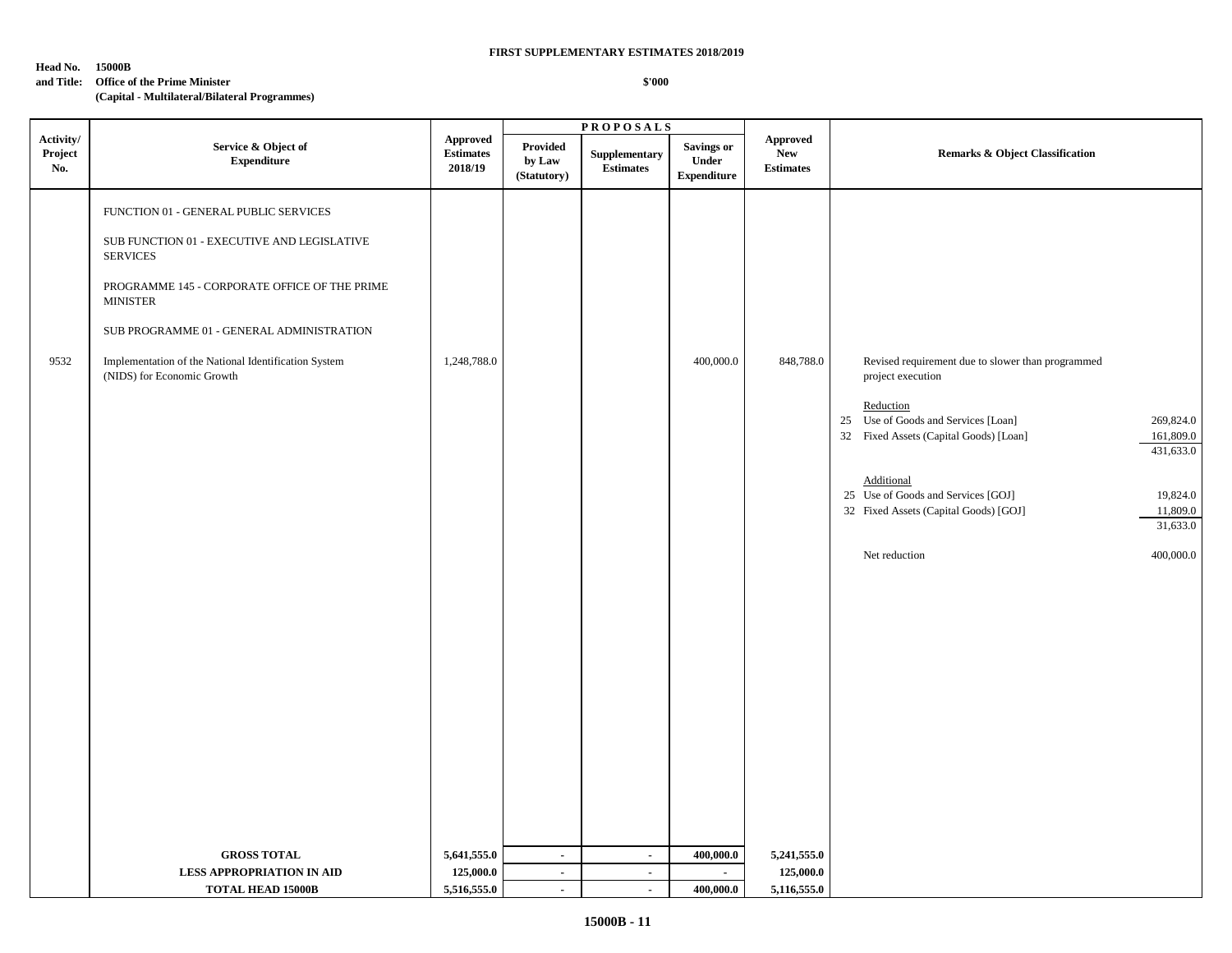#### **Head No. 16000B**

**and Title: Office of the Cabinet**

## **(Capital - Multilateral/Bilateral Programmes)**

|                             |                                                                                                                                                                                                                                                                               |                                                                  |                                          | <b>PROPOSALS</b>           |                                           |                                                   |                                                                                                                                                                          |
|-----------------------------|-------------------------------------------------------------------------------------------------------------------------------------------------------------------------------------------------------------------------------------------------------------------------------|------------------------------------------------------------------|------------------------------------------|----------------------------|-------------------------------------------|---------------------------------------------------|--------------------------------------------------------------------------------------------------------------------------------------------------------------------------|
| Activity/<br>Project<br>No. | Service & Object of<br><b>Expenditure</b>                                                                                                                                                                                                                                     | Approved<br>$\label{eq:estimates} \textbf{Estimates}$<br>2018/19 | <b>Provided</b><br>by Law<br>(Statutory) | Supplementary<br>Estimates | Savings or<br>Under<br><b>Expenditure</b> | <b>Approved</b><br><b>New</b><br><b>Estimates</b> | <b>Remarks &amp; Object Classification</b>                                                                                                                               |
| 9263                        | FUNCTION 01 - GENERAL PUBLIC SERVICES<br>SUB FUNCTION 99 - OTHER GENERAL PUBLIC<br><b>SERVICES</b><br>PROGRAMME 152 - PUBLIC SECTOR REFORM<br>PROGRAMME<br>${\rm SUB}$ PROGRAMME $20$ - $\,$ IMPROVEMENT IN PUBLIC<br>SECTOR MANAGEMENT<br>Public Sector Efficiency Programme | 1,438,600.0                                                      |                                          |                            | 510,134.0                                 | 928,466.0                                         | Revised requirement due to slower than programmed                                                                                                                        |
|                             |                                                                                                                                                                                                                                                                               |                                                                  |                                          |                            |                                           |                                                   | project execution<br>Reduction<br>25 Use of Goods and Services<br>292,057.0<br>EU Grant (\$63.0m)<br>IADB Loan (\$63.281m)<br>China Loan (\$155.106m)<br>GOJ (\$10.670m) |
|                             |                                                                                                                                                                                                                                                                               |                                                                  |                                          |                            |                                           |                                                   | 218,077.0<br>32 Fixed Assets (Capital Goods)<br>China Loan (\$145.971m)<br>IADB loan (\$72.106m)                                                                         |
|                             |                                                                                                                                                                                                                                                                               |                                                                  |                                          |                            |                                           |                                                   | 510,134.0                                                                                                                                                                |
|                             | <b>TOTAL HEAD 16000B</b>                                                                                                                                                                                                                                                      | 1,438,600.0                                                      |                                          | $\blacksquare$             | 510,134.0                                 | 928,466.0                                         |                                                                                                                                                                          |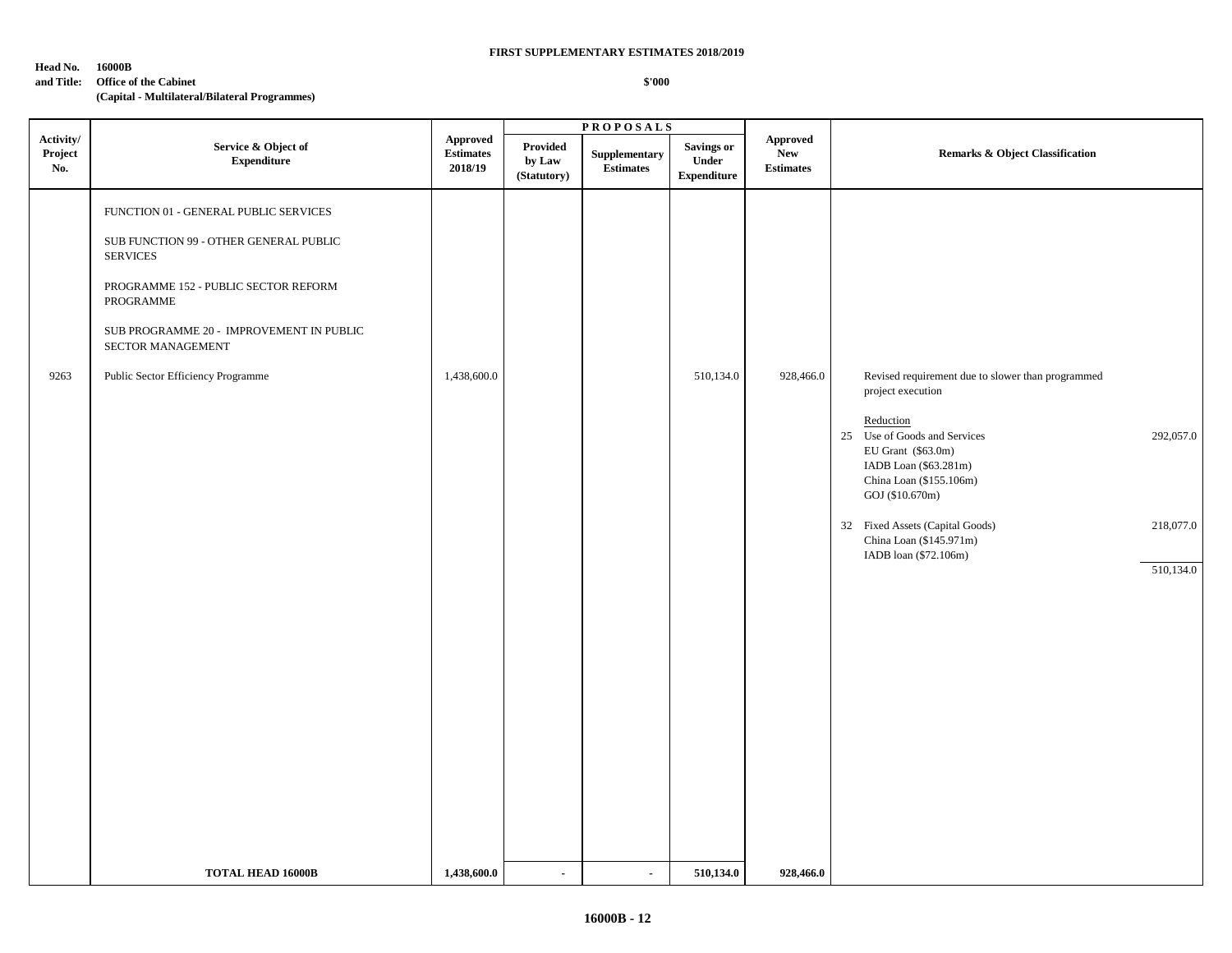#### **Head No. 19000A**

## **and Title: Ministry of Economic Growth and Job Creation (Capital)**

|                             |                                                                                                                                                                                                                                                                  |                                         |                                   | <b>PROPOSALS</b>                  |                                                   |                                            |                                                                                                                                                                     |  |
|-----------------------------|------------------------------------------------------------------------------------------------------------------------------------------------------------------------------------------------------------------------------------------------------------------|-----------------------------------------|-----------------------------------|-----------------------------------|---------------------------------------------------|--------------------------------------------|---------------------------------------------------------------------------------------------------------------------------------------------------------------------|--|
| Activity/<br>Project<br>No. | Service & Object of<br><b>Expenditure</b>                                                                                                                                                                                                                        | Approved<br><b>Estimates</b><br>2018/19 | Provided<br>by Law<br>(Statutory) | Supplementary<br><b>Estimates</b> | <b>Savings or</b><br>Under<br>${\bf Expenditure}$ | Approved<br><b>New</b><br><b>Estimates</b> | Remarks & Object Classification                                                                                                                                     |  |
| 1685                        | FUNCTION 04 - ECONOMIC AFFAIRS<br>SUB FUNCTION 14 - PHYSICAL PLANNING AND<br><b>DEVELOPMENT</b><br>PROGRAMME 376 - LAND USE PLANNING AND<br>DEVELOPMENT<br>SUB PROGRAMME 02 - PLANNING AND DEVELOPMENT<br>Feasibility Studies for GOJ Public Investment Projects | $\sim$                                  |                                   | 69,000.0                          |                                                   | 69,000.0                                   | Additional requirement to finance preliminary works with<br>respect to the new Montego Bay Perimeter Road<br>Additional<br>25 Use of Goods and Services<br>69,000.0 |  |
|                             | <b>TOTAL HEAD 19000A</b>                                                                                                                                                                                                                                         | 942,297.0                               | $\blacksquare$                    | 69,000.0                          | $\sim$                                            | 1,011,297.0                                |                                                                                                                                                                     |  |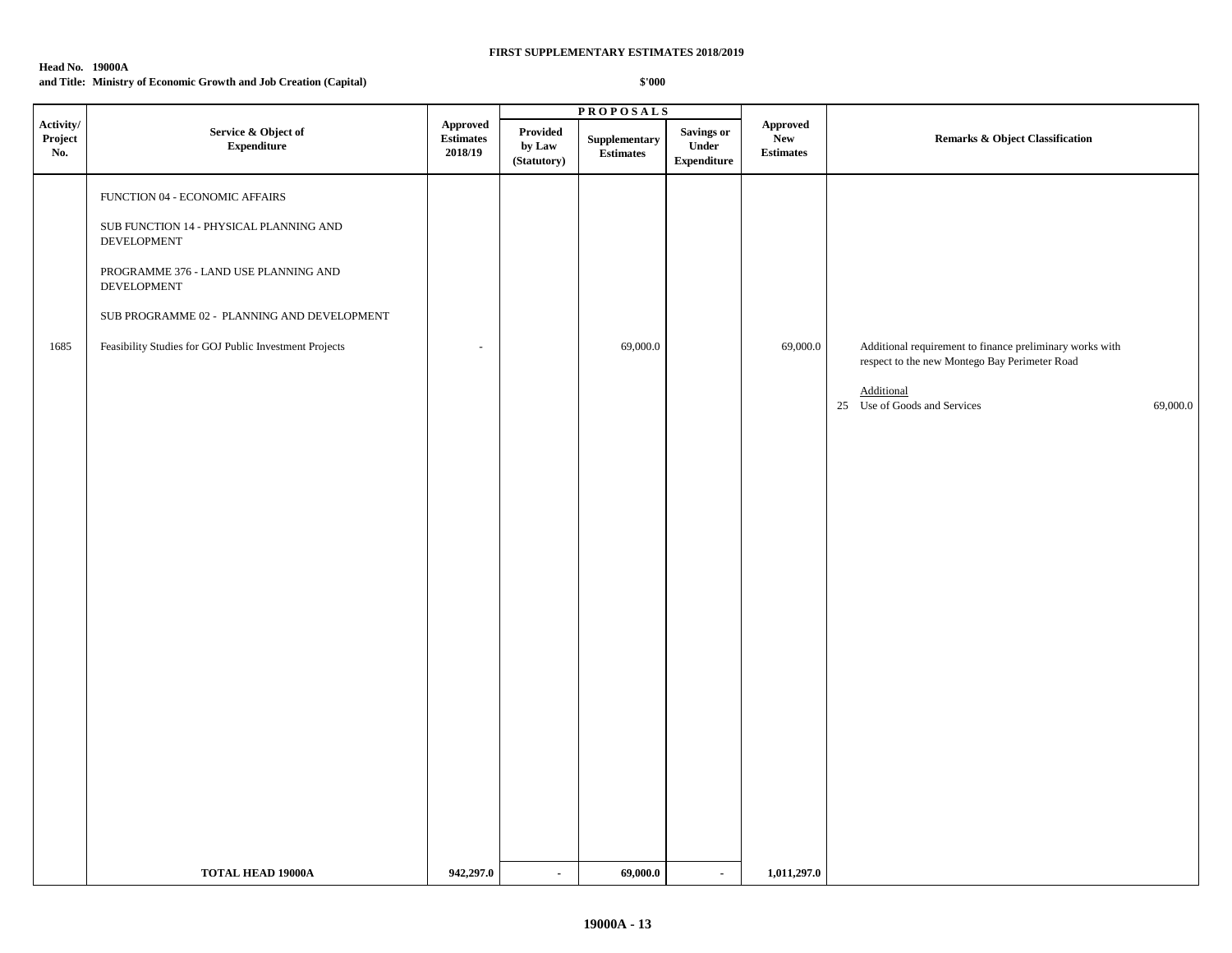## **Head No. 19000B**

## **and Title: Ministry of Economic Growth and Job Creation**

## **(Capital - Multilateral/Bilateral Programmes)**

|                             |                                                                                                                                                                                                                             |                                                |                                   | $\texttt{PROPOSALS}$              |                                           |                                                   |                                                                                                                                                                                                                                                       |  |
|-----------------------------|-----------------------------------------------------------------------------------------------------------------------------------------------------------------------------------------------------------------------------|------------------------------------------------|-----------------------------------|-----------------------------------|-------------------------------------------|---------------------------------------------------|-------------------------------------------------------------------------------------------------------------------------------------------------------------------------------------------------------------------------------------------------------|--|
| Activity/<br>Project<br>No. | Service & Object of<br><b>Expenditure</b>                                                                                                                                                                                   | <b>Approved</b><br><b>Estimates</b><br>2018/19 | Provided<br>by Law<br>(Statutory) | Supplementary<br><b>Estimates</b> | Savings or<br>Under<br><b>Expenditure</b> | <b>Approved</b><br><b>New</b><br><b>Estimates</b> | <b>Remarks &amp; Object Classification</b>                                                                                                                                                                                                            |  |
| 9421                        | FUNCTION 04 - ECONOMIC AFFAIRS<br>SUB FUNCTION 06 - ROAD CONSTRUCTION AND REPAIRS<br>PROGRAMME 225 - ARTERIAL ROADS<br>SUB PROGRAMME 21 - CONSTRUCTION AND IMPROVEMENT<br>Major Infrastructure Development Programme (MIDP) | 12,013,164.0                                   |                                   | 7,334,993.0                       |                                           | 19,348,157.0                                      | Additional requirement due to faster than programmed<br>project execution<br>Additional<br>25 Use of Goods and Services (GOJ)<br>3,534,993.0<br>32 Fixed Assets (Capital Goods)<br>3,800,000.0<br>(GOJ - \$570m; China Loan - \$3.23b)<br>7,334,993.0 |  |
| 9501                        | SUB FUNCTION 99 - OTHER ECONOMIC AFFAIRS<br>PROGRAMME 112 - PLANNING AND POLICY<br>SUB PROGRAMME 02 - PLANNING AND DEVELOPMENT<br>Southern Coastal Highway Improvement Project                                              | 3,606,800.0                                    |                                   |                                   | 1,406,115.0                               | 2,200,685.0                                       | Revised requirement due to slower than programmed<br>project execution<br>Reduction<br>25 Use of Goods and Services [China Loan]<br>856,115.0<br>32 Fixed Assets (Capital Goods) [China Loan]<br>550,000.0<br>1,406,115.0                             |  |
|                             | <b>TOTAL HEAD 19000B</b>                                                                                                                                                                                                    | 19,384,093.0                                   |                                   | 7,334,993.0                       | 1,406,115.0                               | 25,312,971.0                                      |                                                                                                                                                                                                                                                       |  |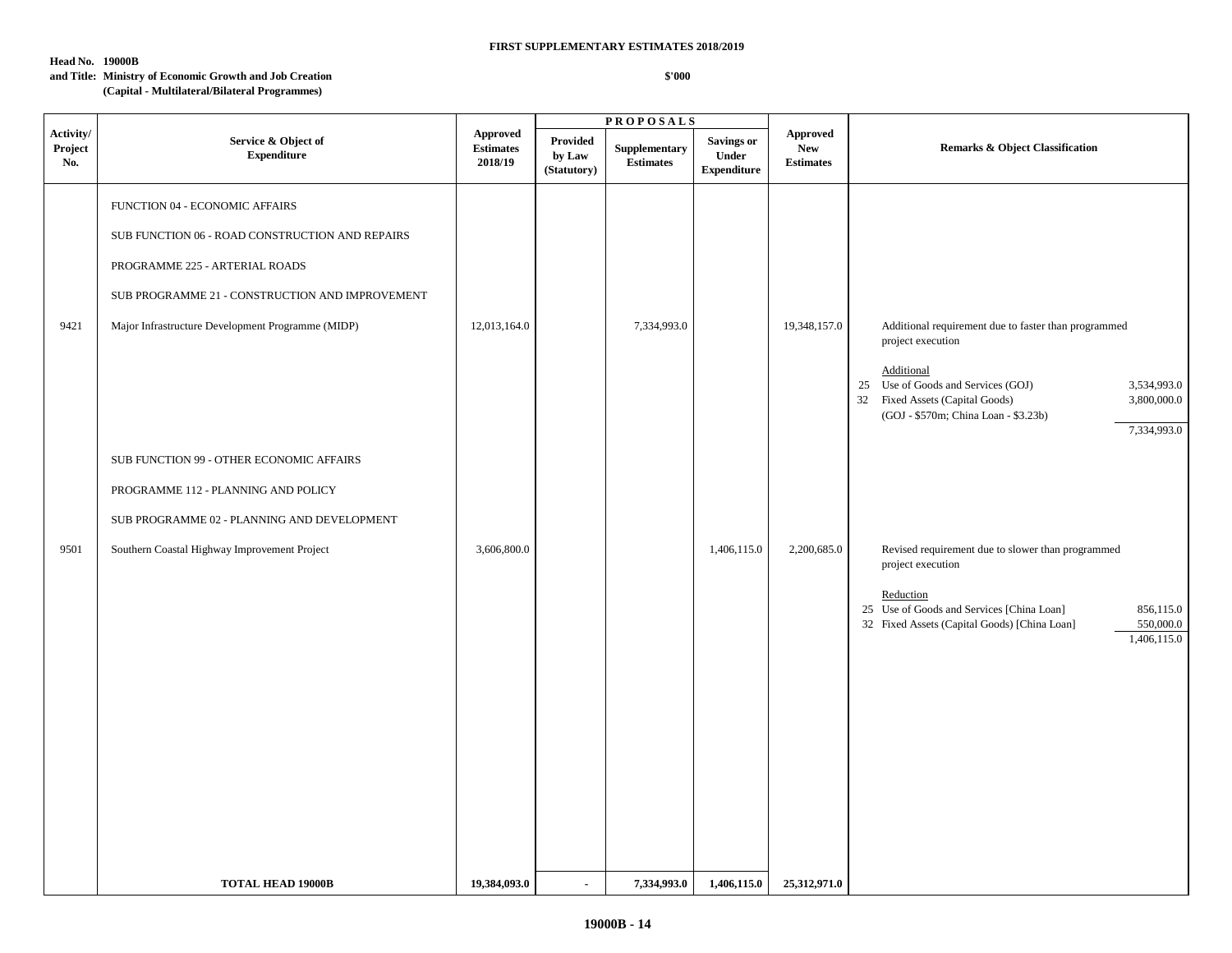### **Head No. 20000 and Title: Ministry of Finance and the Public Service**

|                             |                                                                                                                                                                                                                                             |                                                |                                          | <b>PROPOSALS</b>                  |                                                  |                                            |                                                                                                                                                                                                                           |
|-----------------------------|---------------------------------------------------------------------------------------------------------------------------------------------------------------------------------------------------------------------------------------------|------------------------------------------------|------------------------------------------|-----------------------------------|--------------------------------------------------|--------------------------------------------|---------------------------------------------------------------------------------------------------------------------------------------------------------------------------------------------------------------------------|
| Activity/<br>Project<br>No. | Service & Object of<br><b>Expenditure</b>                                                                                                                                                                                                   | <b>Approved</b><br><b>Estimates</b><br>2018/19 | <b>Provided</b><br>by Law<br>(Statutory) | Supplementary<br><b>Estimates</b> | <b>Savings or</b><br>Under<br><b>Expenditure</b> | Approved<br><b>New</b><br><b>Estimates</b> | <b>Remarks &amp; Object Classification</b>                                                                                                                                                                                |
|                             | FUNCTION 01 - GENERAL PUBLIC SERVICES<br>SUB-FUNCTION 02 - ECONOMIC AND FISCAL POLICIES<br>MANAGEMENT<br>PROGRAMME 010 - ASSISTANCE TO PUBLIC SECTOR<br>AND OTHER BODIES<br>SUB PROGRAMME 11 - ASSISTANCE TO PUBLIC SECTOR<br><b>BODIES</b> |                                                |                                          |                                   |                                                  |                                            |                                                                                                                                                                                                                           |
| 0582                        | National Housing Trust (NHT)                                                                                                                                                                                                                |                                                |                                          | 1,757,254.0                       |                                                  | 1,757,254.0                                | Reallocation from Sub Programme 20 - Contingences towards<br>settlement of outstanding arrears in Employer Contribution owed<br>by public sector entities<br>Additional<br>Compensation of Employees<br>21<br>1,757,254.0 |
| 1900                        | Grant to Local Authorities for Street Lighting                                                                                                                                                                                              |                                                |                                          | 7,140,000.0                       |                                                  | 7,140,000.0                                | Additional requirement for payment towards arrears and<br>current charges for street lighting<br>Additional<br>Grants, Contributions and Subsidies<br>27<br>7,140,000.0                                                   |
| 2721                        | <b>Bank of Jamaica Losses</b><br>PROGRAMME 131- FISCAL POLICY AND<br><b>MANAGEMENT</b>                                                                                                                                                      |                                                |                                          | 25,000,000.0                      |                                                  | 25,000,000.0                               | Transferred from Sub Programme 20 - Contingencies for<br>settlement of Government's obligations to the Central Bank<br>Additional<br>27 Grants, Contributions and Subsidies<br>25,000,000.0                               |
| 0590                        | SUB PROGRAMME 23 - RESOURCES MANAGEMENT<br>Early Retirement Programme                                                                                                                                                                       | 4,979,018.0                                    |                                          |                                   | 2,500,000.0                                      | 2,479,018.0                                | Revised requirement due to lower than estimated uptake of<br>the Special Early Retirement Programme (SERP)<br>Reduction<br>28<br><b>Retirement Benefits</b><br>2,500,000.0                                                |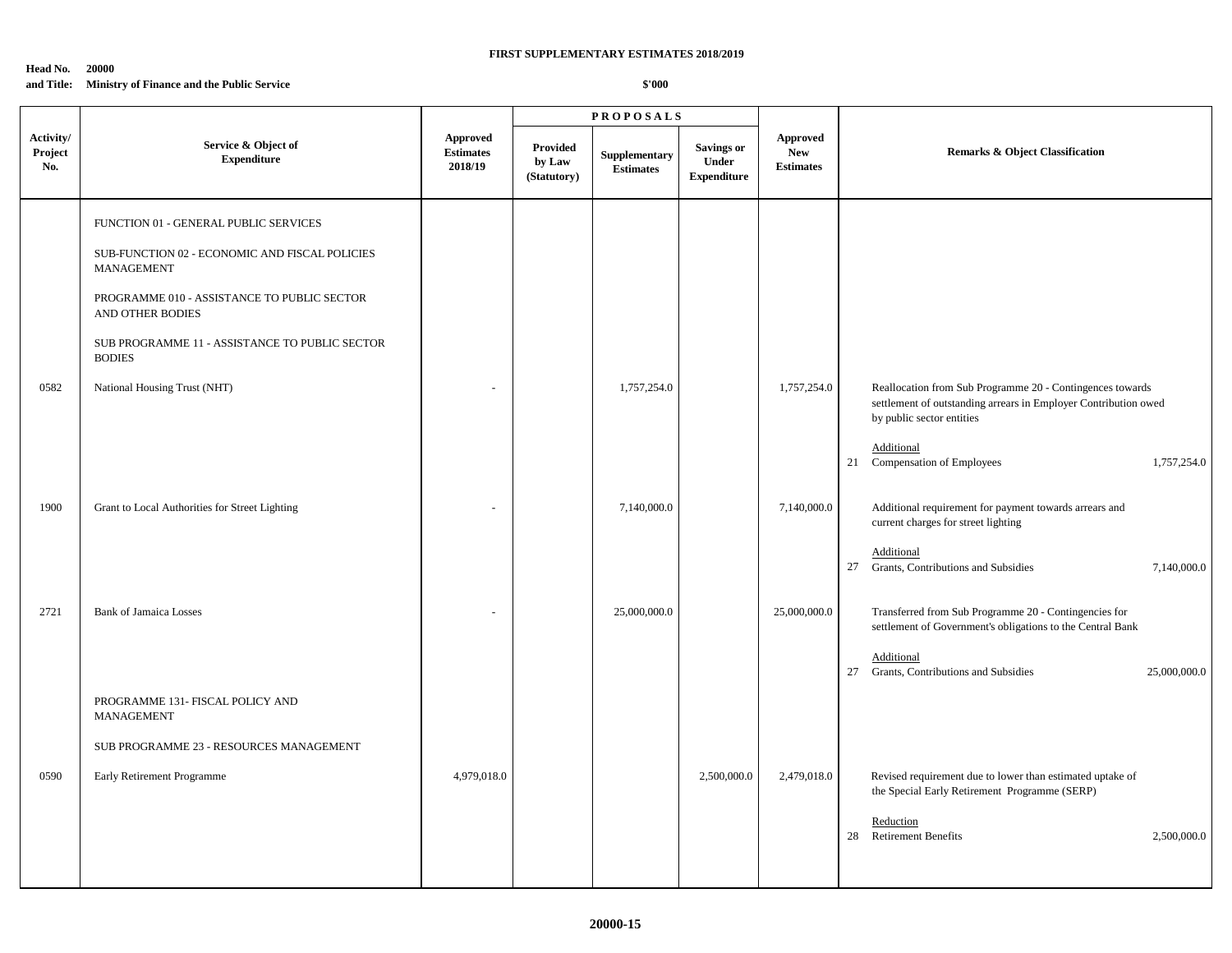#### **Head No. 20000 and Title: Ministry of Finance and the Public Service**

|                             |                                           |                                                | <b>PROPOSALS</b>                         |                                                  |                                                  |                                                          |                                                                                                                                                                         |  |
|-----------------------------|-------------------------------------------|------------------------------------------------|------------------------------------------|--------------------------------------------------|--------------------------------------------------|----------------------------------------------------------|-------------------------------------------------------------------------------------------------------------------------------------------------------------------------|--|
| Activity/<br>Project<br>No. | Service & Object of<br><b>Expenditure</b> | <b>Approved</b><br><b>Estimates</b><br>2018/19 | <b>Provided</b><br>by Law<br>(Statutory) | ${\large \bf Supplementary}$<br><b>Estimates</b> | <b>Savings or</b><br>Under<br><b>Expenditure</b> | ${\Large\bf Approved}$<br><b>New</b><br><b>Estimates</b> | <b>Remarks &amp; Object Classification</b>                                                                                                                              |  |
|                             | FUNCTION 99 - UNALLOCATED                 |                                                |                                          |                                                  |                                                  |                                                          |                                                                                                                                                                         |  |
|                             | SUB FUNCTION 00 - UNALLOCATED             |                                                |                                          |                                                  |                                                  |                                                          |                                                                                                                                                                         |  |
|                             | PROGRAMME 99 - UNALLOCATED                |                                                |                                          |                                                  |                                                  |                                                          |                                                                                                                                                                         |  |
|                             | SUB PROGRAMME 20 - CONTINGENCIES          |                                                |                                          |                                                  |                                                  |                                                          |                                                                                                                                                                         |  |
| 0099                        | Contingencies                             | 35, 312, 547.0                                 |                                          | 3,131,163.0                                      | 26,892,547.0                                     | 11,551,163.0                                             | Revised requirement due to the following:                                                                                                                               |  |
|                             |                                           |                                                |                                          |                                                  |                                                  |                                                          | (a) Transfers                                                                                                                                                           |  |
|                             |                                           |                                                |                                          |                                                  |                                                  |                                                          | (1) NHT Employer Contribution Arrears<br>1,757,254.0<br>(2) Bank of Jamaica Losses<br>25,000,000.0<br>(3) Hope Zoo Foundation<br>60,000.0<br>(4) Other MDAs<br>75,293.0 |  |
|                             |                                           |                                                |                                          |                                                  |                                                  |                                                          | Reduction<br>99 Unclassified<br>26,892,547.0                                                                                                                            |  |
|                             |                                           |                                                |                                          |                                                  |                                                  |                                                          | (b) Provision for proposed adjustments to travel allowances and<br>mileage rates for Central Government Employees; and arrears<br>payments in MDAs                      |  |
|                             |                                           |                                                |                                          |                                                  |                                                  |                                                          | Additional<br>99 Unclassified<br>3,131,163.0                                                                                                                            |  |
|                             |                                           |                                                |                                          |                                                  |                                                  |                                                          | Net reduction<br>23,761,384.0                                                                                                                                           |  |
|                             |                                           |                                                |                                          |                                                  |                                                  |                                                          |                                                                                                                                                                         |  |
|                             |                                           |                                                |                                          |                                                  |                                                  |                                                          |                                                                                                                                                                         |  |
|                             |                                           |                                                |                                          |                                                  |                                                  |                                                          |                                                                                                                                                                         |  |
|                             |                                           |                                                |                                          |                                                  |                                                  |                                                          |                                                                                                                                                                         |  |
|                             |                                           |                                                |                                          |                                                  |                                                  |                                                          |                                                                                                                                                                         |  |
|                             |                                           |                                                |                                          |                                                  |                                                  |                                                          |                                                                                                                                                                         |  |
|                             |                                           |                                                |                                          |                                                  |                                                  |                                                          |                                                                                                                                                                         |  |
|                             | <b>TOTAL HEAD 20000</b>                   | 56,167,512.0                                   | $\sim$                                   | 37,028,417.0                                     | 29,392,547.0                                     | 63,803,382.0                                             |                                                                                                                                                                         |  |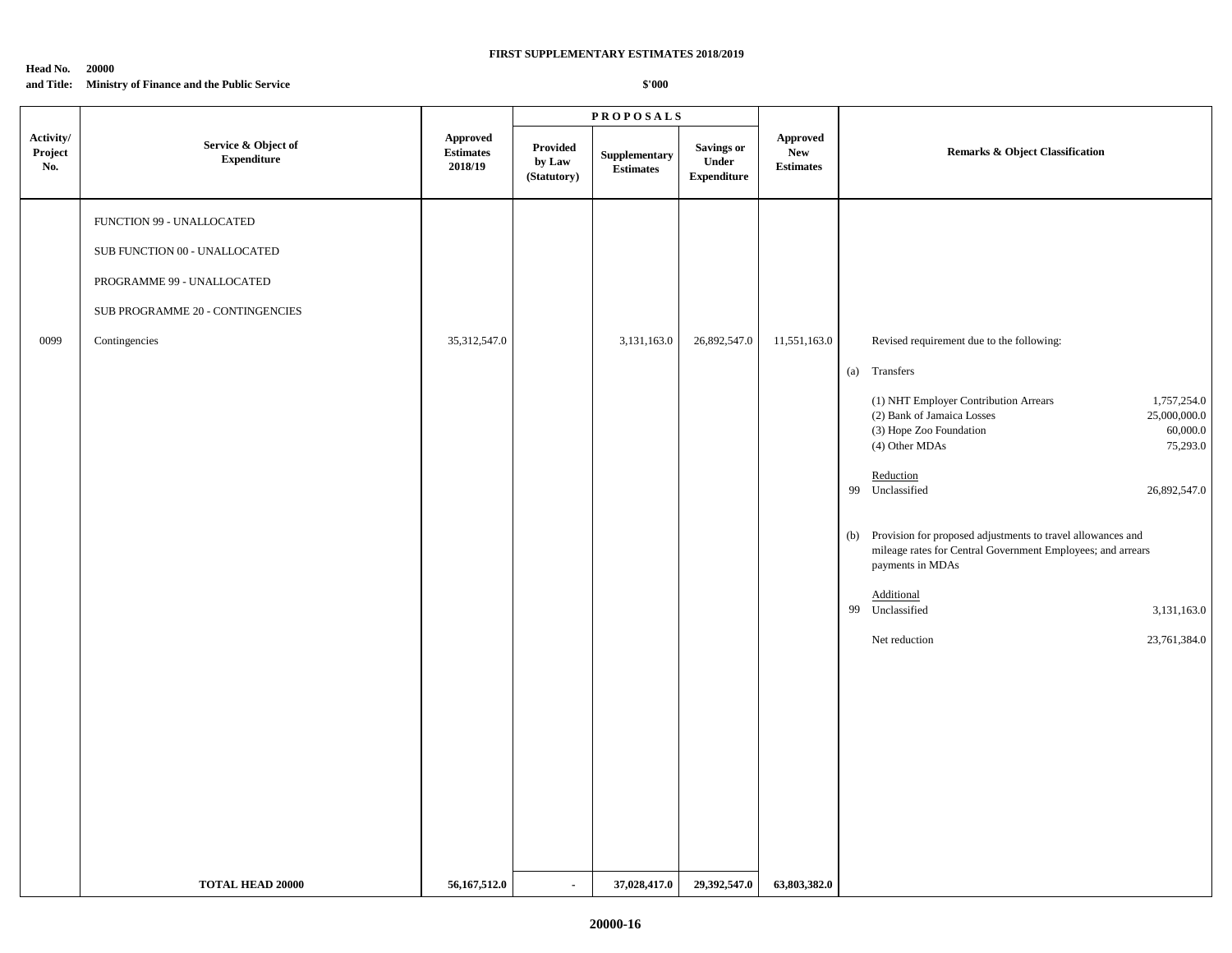## **Head No. 20000A and Title: Ministry of Finance and the Public Service (Capital)**

| Activity/<br>${\bf Project}$<br>No. | Service & Object of<br><b>Expenditure</b><br>FUNCTION 01 - GENERAL PUBLIC SERVICES                                                                          | <b>Approved</b><br><b>Estimates</b><br>2018/19 | <b>Provided</b><br>by Law<br>(Statutory) | Supplementary<br><b>Estimates</b> | <b>Savings or</b><br>Under<br><b>Expenditure</b> | <b>Approved</b><br><b>New</b><br><b>Estimates</b> | <b>Remarks &amp; Object Classification</b>                                                                                                |
|-------------------------------------|-------------------------------------------------------------------------------------------------------------------------------------------------------------|------------------------------------------------|------------------------------------------|-----------------------------------|--------------------------------------------------|---------------------------------------------------|-------------------------------------------------------------------------------------------------------------------------------------------|
|                                     |                                                                                                                                                             |                                                |                                          |                                   |                                                  |                                                   |                                                                                                                                           |
| 0591                                | SUB-FUNCTION 06 - PUBLIC WORKS<br>PROGRAMME 126 - GOVERNMENT OFFICE BUILDINGS<br>SUB PROGRAMME 22 - CONSTRUCTION<br>Construction of Tax Offices             | ÷,                                             |                                          | 200,000.0                         |                                                  | 200,000.0                                         | Additional requirement for the acquisition of property in<br>the Cross Roads area to facilitate construction of a new<br>Tax Collectorate |
|                                     | FUNCTION 01 - GENERAL PUBLIC SERVICES<br>SUB-FUNCTION 99 - OTHER GENERAL PUBLIC SERVICES<br>PROGRAMME 099 - UNALLOCATED<br>SUB PROGRAMME 20 - CONTINGENCIES |                                                |                                          |                                   |                                                  |                                                   | Additional<br>31 Land (Nonproduced Assets)<br>200,000.0                                                                                   |
| 1686                                | Contingency Provision - Public Investment Management System                                                                                                 | 644,480.0                                      |                                          |                                   | 469,760.0                                        | 174,720.0                                         | Revised requirement due to reallocation of resources<br>Reduction<br>25 Use of Goods and Services<br>469,760.0                            |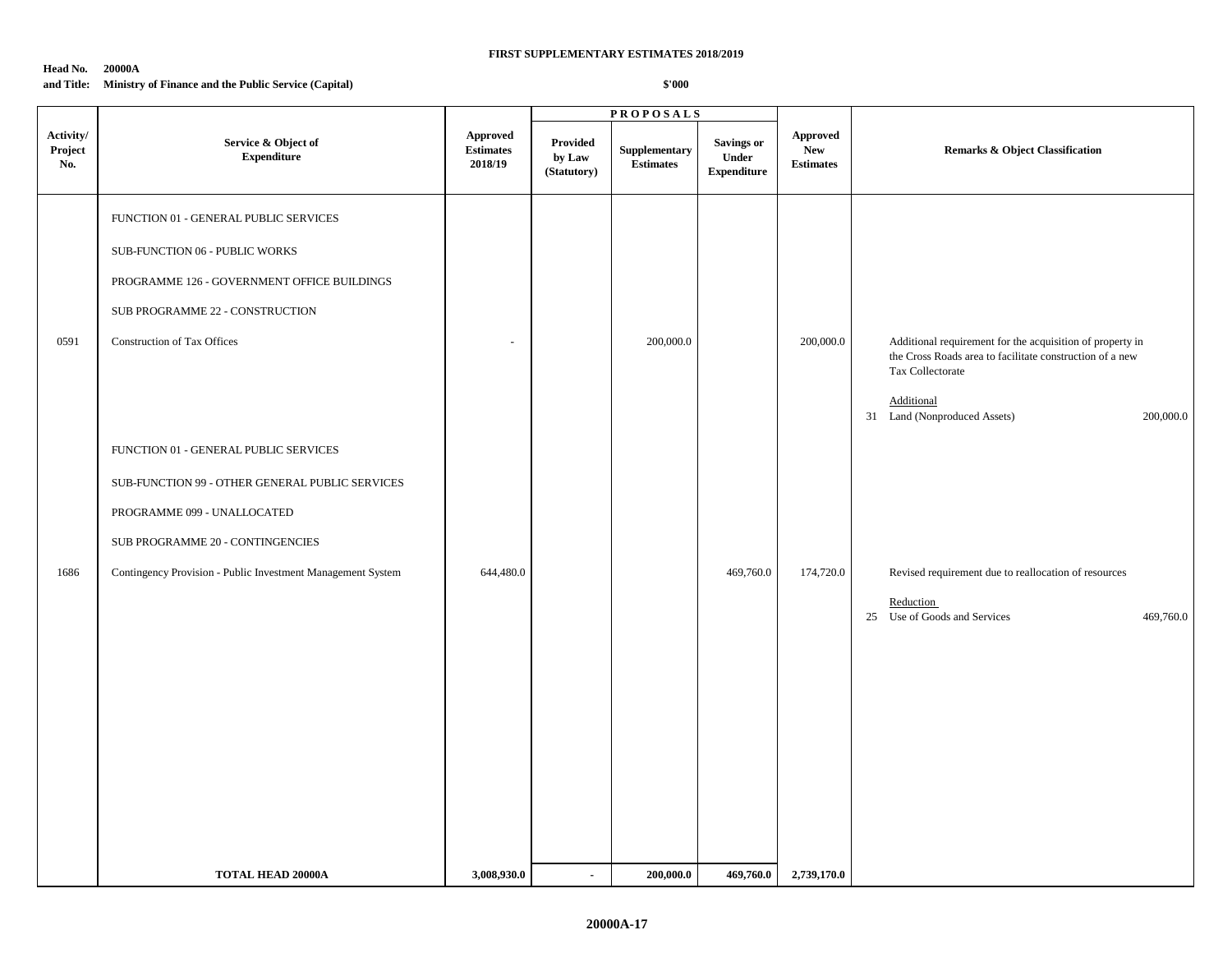#### **Head No. 20018**

## **and Title: Public Debt Servicing (Debt Amortisation & Interest Payments)**

|                             |                                                                    |                                                  |                                          | <b>PROPOSALS</b>                  |                                                         |                                                   |                                                                        |  |
|-----------------------------|--------------------------------------------------------------------|--------------------------------------------------|------------------------------------------|-----------------------------------|---------------------------------------------------------|---------------------------------------------------|------------------------------------------------------------------------|--|
| Activity/<br>Project<br>No. | Service & Object of<br><b>Expenditure</b>                          | <b>Approved</b><br><b>Estimates</b><br>2018/2019 | <b>Provided</b><br>by Law<br>(Statutory) | Supplementary<br><b>Estimates</b> | <b>Savings or</b><br><b>Under</b><br><b>Expenditure</b> | <b>Approved</b><br><b>New</b><br><b>Estimates</b> | Remarks & Object Classification                                        |  |
|                             | FUNCTION 01 - GENERAL PUBLIC SERVICES                              |                                                  |                                          |                                   |                                                         |                                                   |                                                                        |  |
|                             | SUB FUNCTION 07 - PUBLIC DEBT MANAGEMENT -<br><b>INTERNAL DEBT</b> |                                                  |                                          |                                   |                                                         |                                                   |                                                                        |  |
|                             | PROGRAMME 352 - INTEREST CHARGES                                   |                                                  |                                          |                                   |                                                         |                                                   |                                                                        |  |
|                             | SUB PROGRAMME 21 - MARKET ISSUES                                   |                                                  |                                          |                                   |                                                         |                                                   |                                                                        |  |
| 1351                        | Interest on Jamaica Dollar Benchmark Investment Notes              | 52,442,521.0                                     | (3,930,863.0)                            |                                   |                                                         | 48,511,658.0                                      | Revised requirement due to downward movement<br>in Treasury bill rates |  |
|                             |                                                                    |                                                  |                                          |                                   |                                                         |                                                   | Reduction<br>26 Interest Payments<br>3,930,863.0                       |  |
| 1353                        | Interest on CPI Investment Notes                                   | 1,550,934.0                                      | (138,964.0)                              |                                   |                                                         | 1,411,970.0                                       | Revised requirement due to lower than programmed<br>CPI rate           |  |
|                             |                                                                    |                                                  |                                          |                                   |                                                         |                                                   | Reduction<br>26 Interest Payments<br>138,964.0                         |  |
|                             | SUB PROGRAMME 22 - INSTITUTIONAL LOANS                             |                                                  |                                          |                                   |                                                         |                                                   |                                                                        |  |
| 1221                        | Interest on Commercial Bank Loans                                  | 66,377.0                                         | (12, 112.0)                              |                                   |                                                         | 54,265.0                                          | Revised requirement                                                    |  |
|                             |                                                                    |                                                  |                                          |                                   |                                                         |                                                   | Reduction<br>26 Interest Payments<br>12,112.0                          |  |
|                             | SUB PROGRAMME 23 - TREASURY BILLS                                  |                                                  |                                          |                                   |                                                         |                                                   |                                                                        |  |
| 1224                        | <b>Discount on Treasury Bills</b>                                  | 395,331.0                                        | (32,109.0)                               |                                   |                                                         | 363,222.0                                         | Revised requirement                                                    |  |
|                             |                                                                    |                                                  |                                          |                                   |                                                         |                                                   | Reduction<br>26 Interest Payments<br>32,109.0                          |  |
|                             | SUB PROGRAMME 27 - LOAN CONTINGENCIES<br>AND INCIDENTAL EXPENSES   |                                                  |                                          |                                   |                                                         |                                                   |                                                                        |  |
| 0282                        | Contingent Payment on Guaranteed Loans (Internal)                  | 2,514,657.0                                      | (383, 692.0)                             |                                   |                                                         | 2,130,965.0                                       | Revised requirement                                                    |  |
|                             |                                                                    |                                                  |                                          |                                   |                                                         |                                                   | Reduction<br>26 Interest Payments<br>383,692.0                         |  |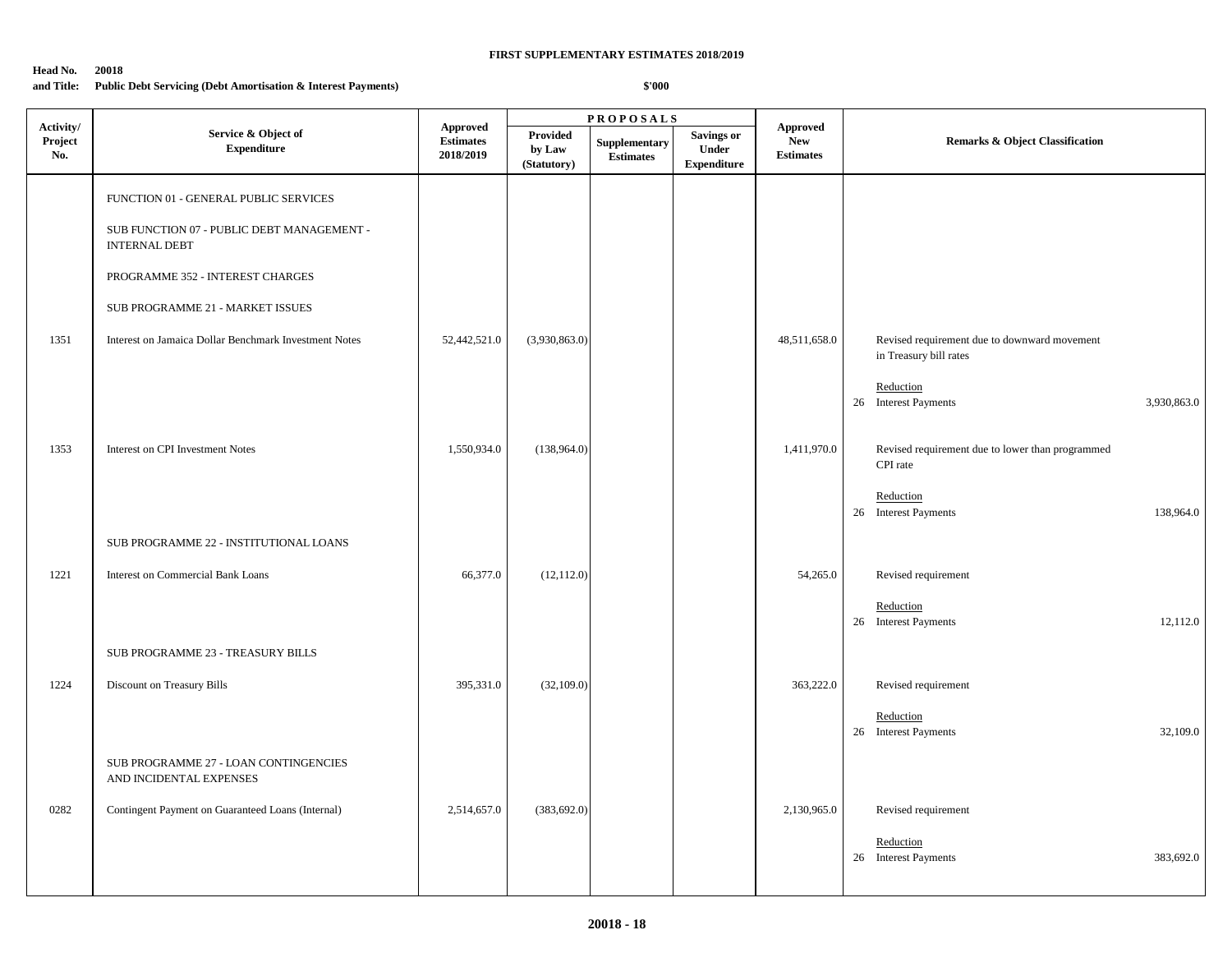#### **Head No. 20018**

## **and Title: Public Debt Servicing (Debt Amortisation & Interest Payments)**

| Activity/      |                                                                              |                                                  |                                          | $\textbf{P} \, \textbf{R} \, \textbf{O} \, \textbf{P} \, \textbf{O} \, \textbf{S} \, \textbf{A} \, \textbf{L} \, \textbf{S}$ |                                                  |                                                   |                                                                      |  |
|----------------|------------------------------------------------------------------------------|--------------------------------------------------|------------------------------------------|------------------------------------------------------------------------------------------------------------------------------|--------------------------------------------------|---------------------------------------------------|----------------------------------------------------------------------|--|
| Project<br>No. | Service & Object of<br>${\bf Expenditure}$                                   | <b>Approved</b><br><b>Estimates</b><br>2018/2019 | <b>Provided</b><br>by Law<br>(Statutory) | Supplementary<br><b>Estimates</b>                                                                                            | <b>Savings or</b><br>Under<br><b>Expenditure</b> | <b>Approved</b><br><b>New</b><br><b>Estimates</b> | Remarks & Object Classification                                      |  |
| 0283           | Loan Raising Expenses                                                        | 2,000,222.0                                      | (347, 432.0)                             |                                                                                                                              |                                                  | 1,652,790.0                                       | Revised requirement                                                  |  |
|                |                                                                              |                                                  |                                          |                                                                                                                              |                                                  |                                                   | Reduction<br>26 Interest Payments<br>347,432.0                       |  |
| 1289           | <b>Liability Management</b>                                                  | 2,000,000.0                                      | (100,000.0)                              |                                                                                                                              |                                                  | 1,900,000.0                                       | Revised requirement                                                  |  |
|                |                                                                              |                                                  |                                          |                                                                                                                              |                                                  |                                                   | Reduction<br>26 Interest Payments<br>100,000.0                       |  |
|                | SUB TOTAL INTERNAL DEBT                                                      | 60,970,894.0                                     | (4,945,172.0)                            | $\sim$                                                                                                                       | $\sim$                                           | 56,025,722.0                                      |                                                                      |  |
|                |                                                                              |                                                  |                                          |                                                                                                                              |                                                  |                                                   |                                                                      |  |
|                | ${\rm SUB}$ FUNCTION $08$ - PUBLIC DEBT MANAGEMENT -<br><b>EXTERNAL DEBT</b> |                                                  |                                          |                                                                                                                              |                                                  |                                                   |                                                                      |  |
|                | PROGRAMME 352 - INTEREST CHARGES                                             |                                                  |                                          |                                                                                                                              |                                                  |                                                   |                                                                      |  |
|                | SUB PROGRAMME 21 - MARKET ISSUES                                             |                                                  |                                          |                                                                                                                              |                                                  |                                                   |                                                                      |  |
| 1251           | Interest on US\$650m 7.875% Bond 2045                                        | 9,985,321.0                                      | 553,028.0                                |                                                                                                                              |                                                  | 10,538,349.0                                      | Additional requirement due to higher than<br>projected exchange rate |  |
|                |                                                                              |                                                  |                                          |                                                                                                                              |                                                  |                                                   | <b>Additional</b><br>26 Interest Payments<br>553,028.0               |  |
| 1258           | Interest on US\$1.350B 6.75% Bond 2028                                       | 15,836,265.0                                     | 377,029.0                                |                                                                                                                              |                                                  | 16,213,294.0                                      | Additional requirement due to higher than<br>projected exchange rate |  |
|                |                                                                              |                                                  |                                          |                                                                                                                              |                                                  |                                                   | Additional<br>26 Interest Payments<br>377,029.0                      |  |
| 1264           | Interest on US\$250m 11.625% Bond 2022                                       | 3,669,676.0                                      | 169,672.0                                |                                                                                                                              |                                                  | 3,839,348.0                                       | Additional requirement due to higher than<br>projected exchange rate |  |
|                |                                                                              |                                                  |                                          |                                                                                                                              |                                                  |                                                   | Additional<br>26 Interest Payments<br>169,672.0                      |  |
|                |                                                                              |                                                  |                                          |                                                                                                                              |                                                  |                                                   |                                                                      |  |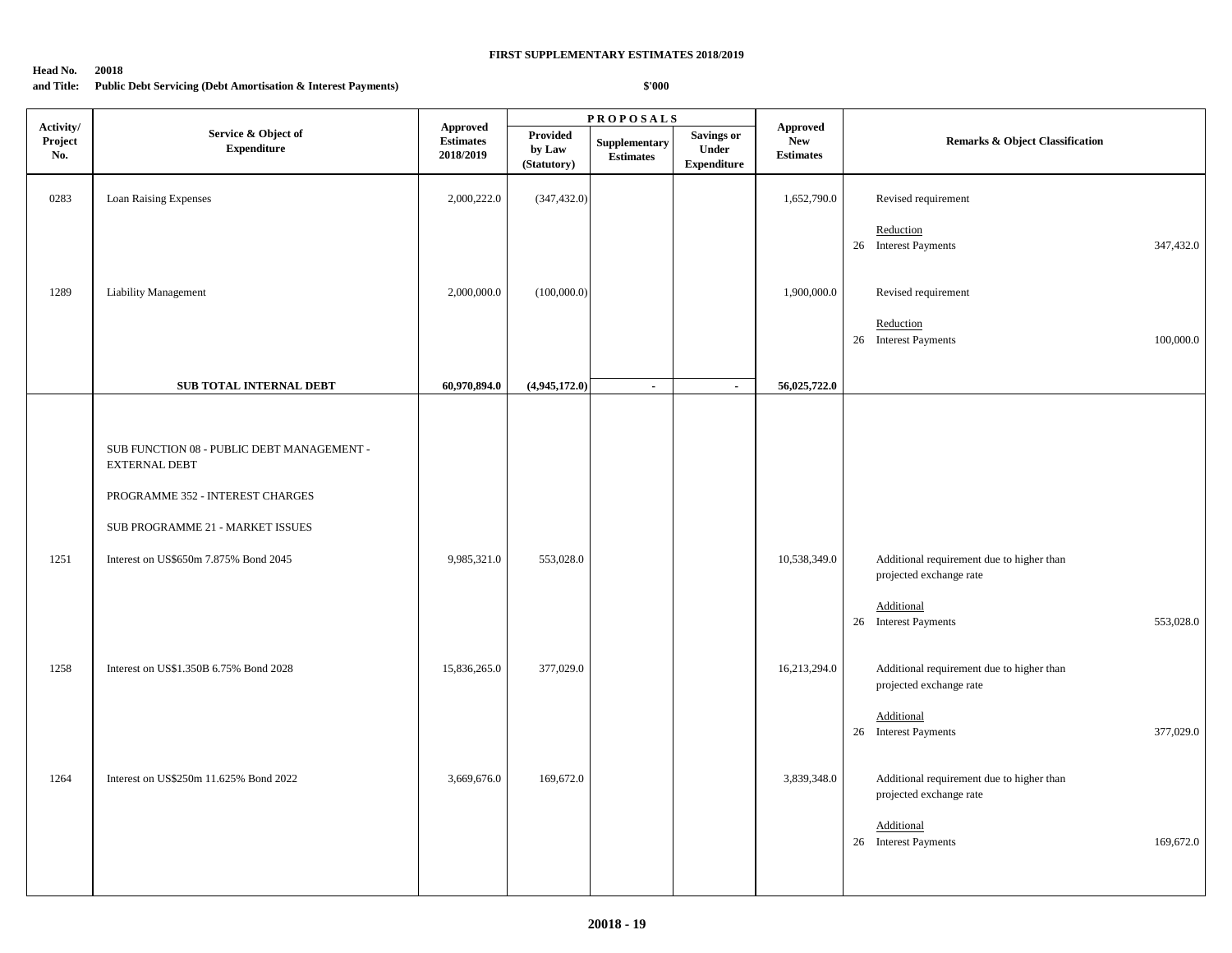#### **Head No. 20018**

## **and Title: Public Debt Servicing (Debt Amortisation & Interest Payments)**

|                             |                                           |                                                  |                                   | <b>PROPOSALS</b>                  |                                                  |                                                   |                                                                      |  |
|-----------------------------|-------------------------------------------|--------------------------------------------------|-----------------------------------|-----------------------------------|--------------------------------------------------|---------------------------------------------------|----------------------------------------------------------------------|--|
| Activity/<br>Project<br>No. | Service & Object of<br><b>Expenditure</b> | <b>Approved</b><br><b>Estimates</b><br>2018/2019 | Provided<br>by Law<br>(Statutory) | Supplementary<br><b>Estimates</b> | <b>Savings or</b><br>Under<br><b>Expenditure</b> | <b>Approved</b><br><b>New</b><br><b>Estimates</b> | <b>Remarks &amp; Object Classification</b>                           |  |
| 1281                        | Interest on US\$250M 9.25% Bond 2025      | 6,020,328.0                                      | (3,819,332.0)                     |                                   |                                                  | 2,200,996.0                                       | Revised requirement                                                  |  |
|                             |                                           |                                                  |                                   |                                   |                                                  |                                                   | Reduction<br>26 Interest Payments<br>3,819,332.0                     |  |
| 1282                        | Interest on US\$250M 8.5% Bond 2036       | 2,697,290.0                                      | 151,439.0                         |                                   |                                                  | 2,848,729.0                                       | Additional requirement due to higher than<br>projected exchange rate |  |
|                             |                                           |                                                  |                                   |                                   |                                                  |                                                   | Additional<br>26 Interest Payments<br>151,439.0                      |  |
| 1283                        | Interest on US\$500m 8.0% Bond 2039       | 12,610,431.0                                     | 721,461.0                         |                                   |                                                  | 13,331,892.0                                      | Additional requirement due to higher than<br>projected exchange rate |  |
|                             |                                           |                                                  |                                   |                                   |                                                  |                                                   | Additional<br>26 Interest Payments<br>721,461.0                      |  |
| 1361                        | Interest on US\$800m 7.625% Bond due 2025 | 3,867,804.0                                      | 4,202,752.0                       |                                   |                                                  | 8,070,556.0                                       | Additional requirement                                               |  |
|                             |                                           |                                                  |                                   |                                   |                                                  |                                                   | Additional<br>26 Interest Payments<br>4,202,752.0                    |  |
| 1840                        | Interest on US\$750mn 8% Bond 2019        | 887,188.0                                        | 511,424.0                         |                                   |                                                  | 1,398,612.0                                       | Additional requirement due to higher than<br>projected exchange rate |  |
|                             |                                           |                                                  |                                   |                                   |                                                  |                                                   | Additional<br>26 Interest Payments<br>511,424.0                      |  |
| 1851                        | Interest on US\$200m 8.5% Bond 2021       | 139,875.0                                        | (83,938.0)                        |                                   |                                                  | 55,937.0                                          | Revised requirement                                                  |  |
|                             |                                           |                                                  |                                   |                                   |                                                  |                                                   | Reduction<br>26 Interest Payments<br>83,938.0                        |  |
|                             | SUB PROGRAMME 22 - INSTITUTIONAL LOANS    |                                                  |                                   |                                   |                                                  |                                                   |                                                                      |  |
| 1225                        | Interest on Loans from Commercial Banks   | 316,239.0                                        | 12,709.0                          |                                   |                                                  | 328,948.0                                         | Additional requirement due to higher than projected<br>exchange rate |  |
|                             |                                           |                                                  |                                   |                                   |                                                  |                                                   | Additional<br>26 Interest Payments<br>12,709.0                       |  |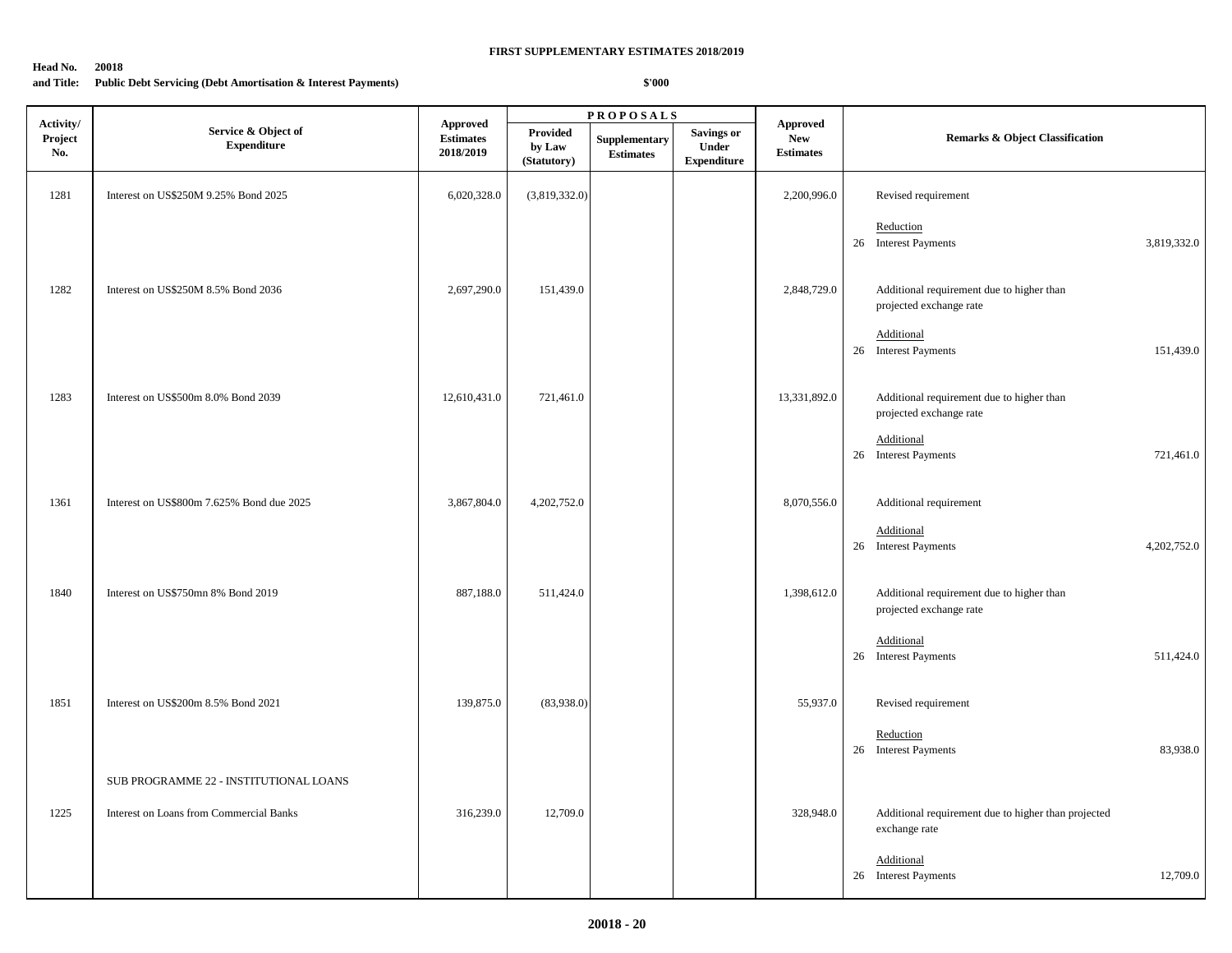#### **Head No. 20018**

## **and Title: Public Debt Servicing (Debt Amortisation & Interest Payments)**

| Activity/      |                                                                                          |                                                  | <b>PROPOSALS</b>                         |                                   |                                           |                                                   |                                                                                                  |
|----------------|------------------------------------------------------------------------------------------|--------------------------------------------------|------------------------------------------|-----------------------------------|-------------------------------------------|---------------------------------------------------|--------------------------------------------------------------------------------------------------|
| Project<br>No. | Service & Object of<br><b>Expenditure</b>                                                | <b>Approved</b><br><b>Estimates</b><br>2018/2019 | <b>Provided</b><br>by Law<br>(Statutory) | Supplementary<br><b>Estimates</b> | Savings or<br>Under<br><b>Expenditure</b> | <b>Approved</b><br><b>New</b><br><b>Estimates</b> | <b>Remarks &amp; Object Classification</b>                                                       |
|                | SUB PROGRAMME 24 - BILATERAL LOANS FROM<br>GOVERNMENT AND GOVERNMENT BODIES              |                                                  |                                          |                                   |                                           |                                                   |                                                                                                  |
| 1229           | Interest on Loans from United States Agency for<br>International Development (USAID)     | 5,103.0                                          | 1,678.0                                  |                                   |                                           | 6,781.0                                           | Additional requirement due to higher than projected<br>exchange rate                             |
|                |                                                                                          |                                                  |                                          |                                   |                                           |                                                   | Additional<br>26 Interest Payments<br>1,678.0                                                    |
| 1230           | Interest on Loans from United States Department of<br>Agriculture (USDA) PL480           | 87,278.0                                         | 9,290.0                                  |                                   |                                           | 96,568.0                                          | Additional requirement due to higher than projected<br>exchange rate                             |
|                |                                                                                          |                                                  |                                          |                                   |                                           |                                                   | Additional<br>26 Interest Payments<br>9,290.0                                                    |
| 1299           | Interest on Other Loans (Loans From Multilateral and<br>International Bodies)            | 5,268,378.0                                      | (3,420,665.0)                            |                                   |                                           | 1,847,713.0                                       | Revised requirement                                                                              |
|                |                                                                                          |                                                  |                                          |                                   |                                           |                                                   | Reduction<br>26 Interest Payments<br>3,420,665.0                                                 |
| 1836           | Interest on Loans from Japan                                                             | 63,188.0                                         | 4,830.0                                  |                                   |                                           | 68,018.0                                          | Additional requirement due to the fluctuation of the Japanese Yen<br>against the Jamaican Dollar |
|                |                                                                                          |                                                  |                                          |                                   |                                           |                                                   | Additional<br>26 Interest Payments<br>4,830.0                                                    |
|                | SUB PROGRAMME 25 - LOANS FROM MULTILATERAL<br>AND INTERNATIONAL BODIES                   |                                                  |                                          |                                   |                                           |                                                   |                                                                                                  |
| 1233           | Interest on Loans from the Inter-American Development<br>Bank (IADB)                     | 4,633,758.0                                      | 1,684,479.0                              |                                   |                                           | 6,318,237.0                                       | Additional requirement due to higher than projected<br>exchange rate                             |
|                |                                                                                          |                                                  |                                          |                                   |                                           |                                                   | Additional<br>26 Interest Payments<br>1,684,479.0                                                |
| 1234           | Interest on Loans from the International Bank for Reconstruction &<br>Development (IBRD) | 2,426,512.0                                      | 693,544.0                                |                                   |                                           | 3,120,056.00                                      | Additional requirement due to higher than projected<br>exchange rate                             |
|                |                                                                                          |                                                  |                                          |                                   |                                           |                                                   | Additional<br>26 Interest Payments<br>693.544.0                                                  |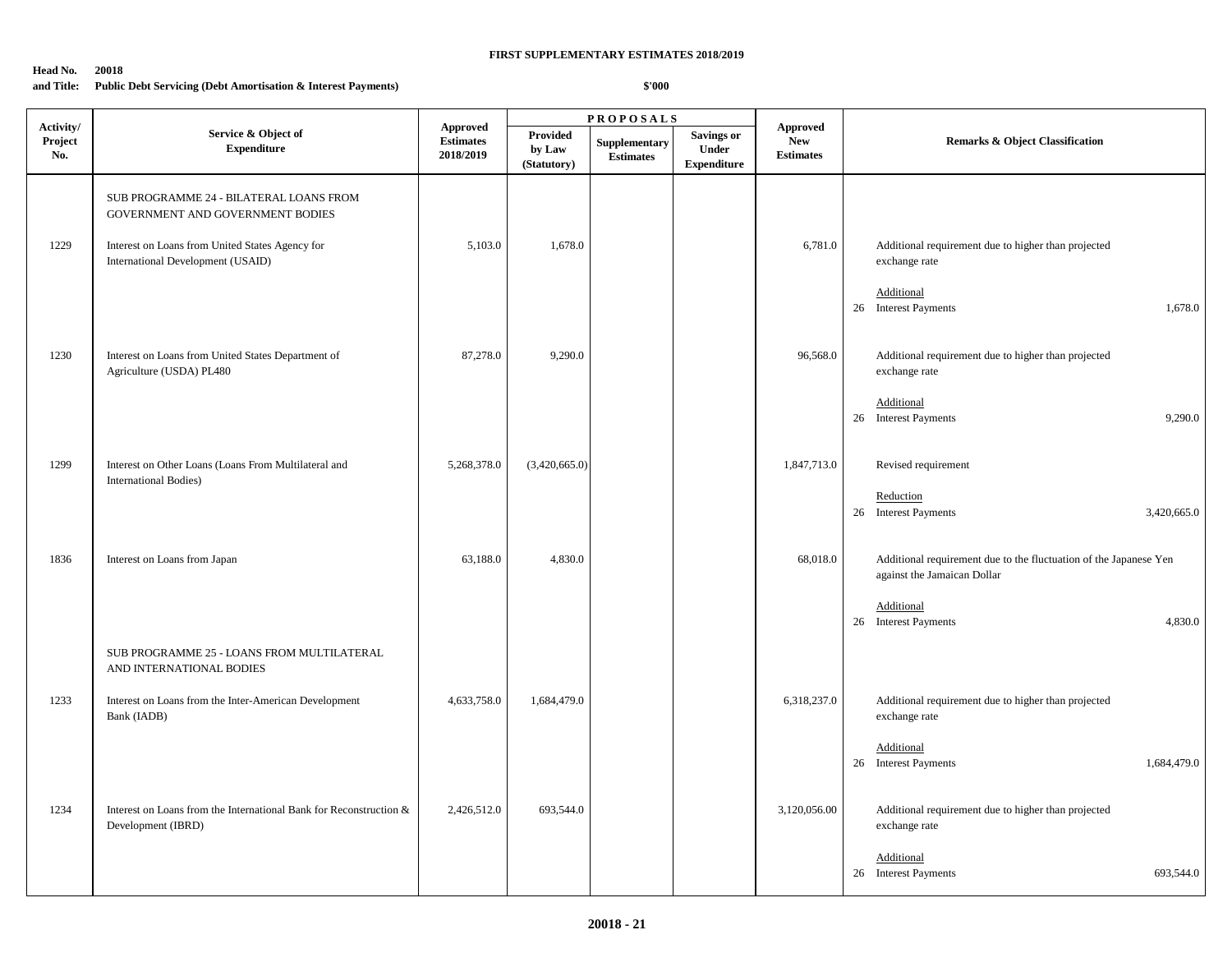#### **Head No. 20018**

## **and Title: Public Debt Servicing (Debt Amortisation & Interest Payments)**

| Activity/      |                                                                                       |                                                  |                                   | <b>PROPOSALS</b>                  |                                                  |                                                   |                                                                      |  |
|----------------|---------------------------------------------------------------------------------------|--------------------------------------------------|-----------------------------------|-----------------------------------|--------------------------------------------------|---------------------------------------------------|----------------------------------------------------------------------|--|
| Project<br>No. | Service & Object of<br><b>Expenditure</b>                                             | <b>Approved</b><br><b>Estimates</b><br>2018/2019 | Provided<br>by Law<br>(Statutory) | Supplementary<br><b>Estimates</b> | <b>Savings or</b><br>Under<br><b>Expenditure</b> | <b>Approved</b><br><b>New</b><br><b>Estimates</b> | Remarks & Object Classification                                      |  |
| 1266           | Interest on Expected New Borrowings from Multilateral<br>and International Bodies     | 1,487,738.0                                      | (1,153,657.0)                     |                                   |                                                  | 334,081.0                                         | Revised requirement                                                  |  |
|                |                                                                                       |                                                  |                                   |                                   |                                                  |                                                   | Reduction<br>26 Interest Payments<br>1,153,657.0                     |  |
| 1299           | Interest on Other Loans (Loans From Multilateral and<br><b>International Bodies</b> ) | 1,252,852.0                                      | 73,873.0                          |                                   |                                                  | 1,326,725.0                                       | Additional requirement due to higher than projected<br>exchange rate |  |
|                |                                                                                       |                                                  |                                   |                                   |                                                  |                                                   | Additional<br>26 Interest Payments<br>73,873.0                       |  |
|                | SUB PROGRAMME 27 - LOAN CONTINGENCIES<br>AND INCIDENTAL EXPENSES                      |                                                  |                                   |                                   |                                                  |                                                   |                                                                      |  |
| 0283           | Loan Raising Expenses                                                                 | 76,068.0                                         | 2,228,744.0                       |                                   |                                                  | 2,304,812.0                                       | Additional requirement                                               |  |
|                |                                                                                       |                                                  |                                   |                                   |                                                  |                                                   | Additional<br>26 Interest Payments<br>2,228,744.0                    |  |
| 1273           | Contingent Payment on Guaranteed Loans (External)                                     | 4,645,059.0                                      | 122,623.0                         |                                   |                                                  | 4,767,682.0                                       | Additional requirement due to higher than projected<br>exchange rate |  |
|                |                                                                                       |                                                  |                                   |                                   |                                                  |                                                   | Additional<br>26 Interest Payments<br>122,623.0                      |  |
| 1289           | Liability Management                                                                  | 634.0                                            | 3,108,023.0                       |                                   |                                                  | 3,108,657.0                                       | Additional requirement                                               |  |
|                |                                                                                       |                                                  |                                   |                                   |                                                  |                                                   | Additional<br>3,108,023.0<br><b>Interest Payments</b>                |  |
|                |                                                                                       |                                                  |                                   |                                   |                                                  |                                                   |                                                                      |  |
|                | SUB TOTAL EXTERNAL DEBT                                                               | 75,976,985.0                                     | 6,149,006.0                       | $\sim$                            | $\sim$                                           | 82,125,991.0                                      |                                                                      |  |
|                |                                                                                       |                                                  |                                   |                                   |                                                  |                                                   |                                                                      |  |
|                |                                                                                       |                                                  |                                   |                                   |                                                  |                                                   |                                                                      |  |
|                |                                                                                       |                                                  |                                   |                                   |                                                  |                                                   |                                                                      |  |
|                |                                                                                       |                                                  |                                   |                                   |                                                  |                                                   |                                                                      |  |
|                | <b>TOTAL HEAD 20018</b>                                                               | 136,947,879.0                                    | 1,203,834.0                       | $\sim$                            | $\blacksquare$                                   | 138, 151, 713.0                                   |                                                                      |  |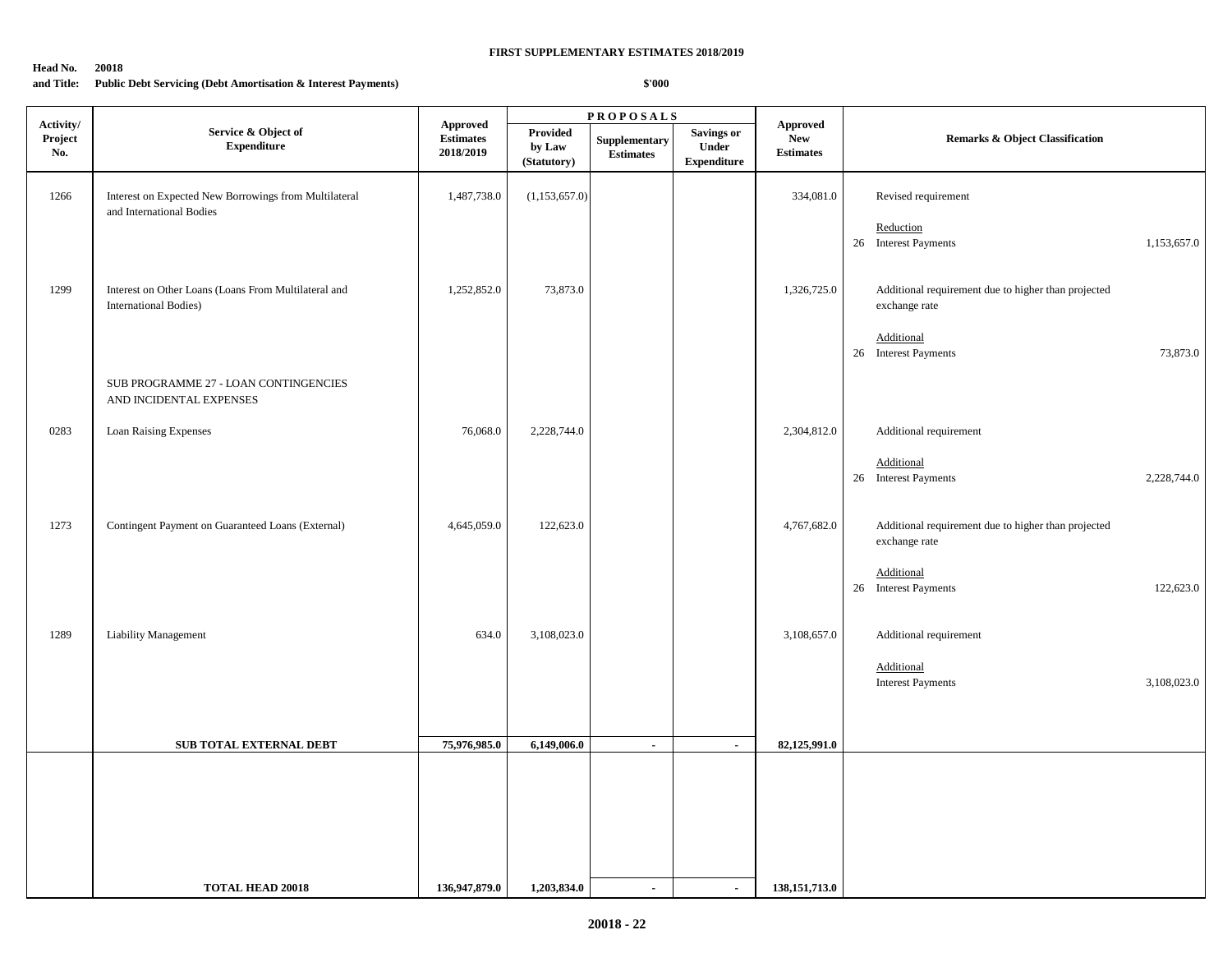## **Head No. 20018A and Title: Public Debt Servicing (Debt Amortisation & Interest Payments)**

|                             |                                                                    |                                                  |                                   | <b>PROPOSALS</b>                                                                |                                                  |                                                   |                                                                   |
|-----------------------------|--------------------------------------------------------------------|--------------------------------------------------|-----------------------------------|---------------------------------------------------------------------------------|--------------------------------------------------|---------------------------------------------------|-------------------------------------------------------------------|
| Activity/<br>Project<br>No. | Service & Object of<br><b>Expenditure</b>                          | <b>Approved</b><br><b>Estimates</b><br>2018/2019 | Provided<br>by Law<br>(Statutory) | Supplementary<br>$\label{1.1} \begin{array}{ll} \textbf{Estimates} \end{array}$ | <b>Savings or</b><br>Under<br><b>Expenditure</b> | <b>Approved</b><br><b>New</b><br><b>Estimates</b> | <b>Remarks &amp; Object Classification</b>                        |
|                             | FUNCTION 01 - GENERAL PUBLIC SERVICES                              |                                                  |                                   |                                                                                 |                                                  |                                                   |                                                                   |
|                             | SUB FUNCTION 07 - PUBLIC DEBT MANAGEMENT -<br><b>INTERNAL DEBT</b> |                                                  |                                   |                                                                                 |                                                  |                                                   |                                                                   |
|                             | PROGRAMME 350 - REPAYMENT OF LOANS                                 |                                                  |                                   |                                                                                 |                                                  |                                                   |                                                                   |
|                             | SUB PROGRAMME 21 - INSTITUTIONAL LOANS                             |                                                  |                                   |                                                                                 |                                                  |                                                   |                                                                   |
| 1241                        | Repayment of loans from Public Sector Entities                     | 111,432.0                                        | 521.0                             |                                                                                 |                                                  | 111,953.0                                         | Additional requirement                                            |
|                             |                                                                    |                                                  |                                   |                                                                                 |                                                  |                                                   | Additional<br>521.0<br>51 Loans Payable                           |
|                             | SUB PROGRAMME 22 - TREASURY BILLS                                  |                                                  |                                   |                                                                                 |                                                  |                                                   |                                                                   |
| 1207                        | Redemption of Treasury Bills                                       | 17,004,668.0                                     | 232,110.0                         |                                                                                 |                                                  | 17,236,778.0                                      | Additional requirement                                            |
|                             |                                                                    |                                                  |                                   |                                                                                 |                                                  |                                                   | Additional<br>51 Loans Payable<br>232,110.0                       |
|                             | SUB PROGRAMME 26 - CONTINGENT PAYMENT                              |                                                  |                                   |                                                                                 |                                                  |                                                   |                                                                   |
| 0282                        | Contingent Payment on Guaranteed Loans (Internal)                  | 1,328,401.0                                      | 278,534.0                         |                                                                                 |                                                  | 1,606,935.0                                       | Additional requirement due mainly to payment on<br>behalf of JUTC |
|                             |                                                                    |                                                  |                                   |                                                                                 |                                                  |                                                   | Additional<br>51 Loans Payable<br>278,534.0                       |
| 1292                        | Contingency for Liability Management                               | 10,000,000.0                                     | (248,000.0)                       |                                                                                 |                                                  | 9,752,000.0                                       | Revised requirement.                                              |
|                             |                                                                    |                                                  |                                   |                                                                                 |                                                  |                                                   | Reduction<br>248,000.0<br>51 Loans Payable                        |
|                             | SUB PROGRAMME 27 - SPECIAL BOND ISSUE                              |                                                  |                                   |                                                                                 |                                                  |                                                   |                                                                   |
| 1252                        | Repayment of Salary Bond                                           | 250.0                                            | (250.0)                           |                                                                                 |                                                  | $\sim$                                            | Revised requirement.                                              |
|                             |                                                                    |                                                  |                                   |                                                                                 |                                                  |                                                   | Reduction<br>Loans Payable<br>250.0                               |
|                             | SUB TOTAL INTERNAL DEBT                                            | 88, 843, 579.0                                   | 262,915.0                         | $\sim$                                                                          | $\overline{\phantom{a}}$                         | 89,106,494.0                                      |                                                                   |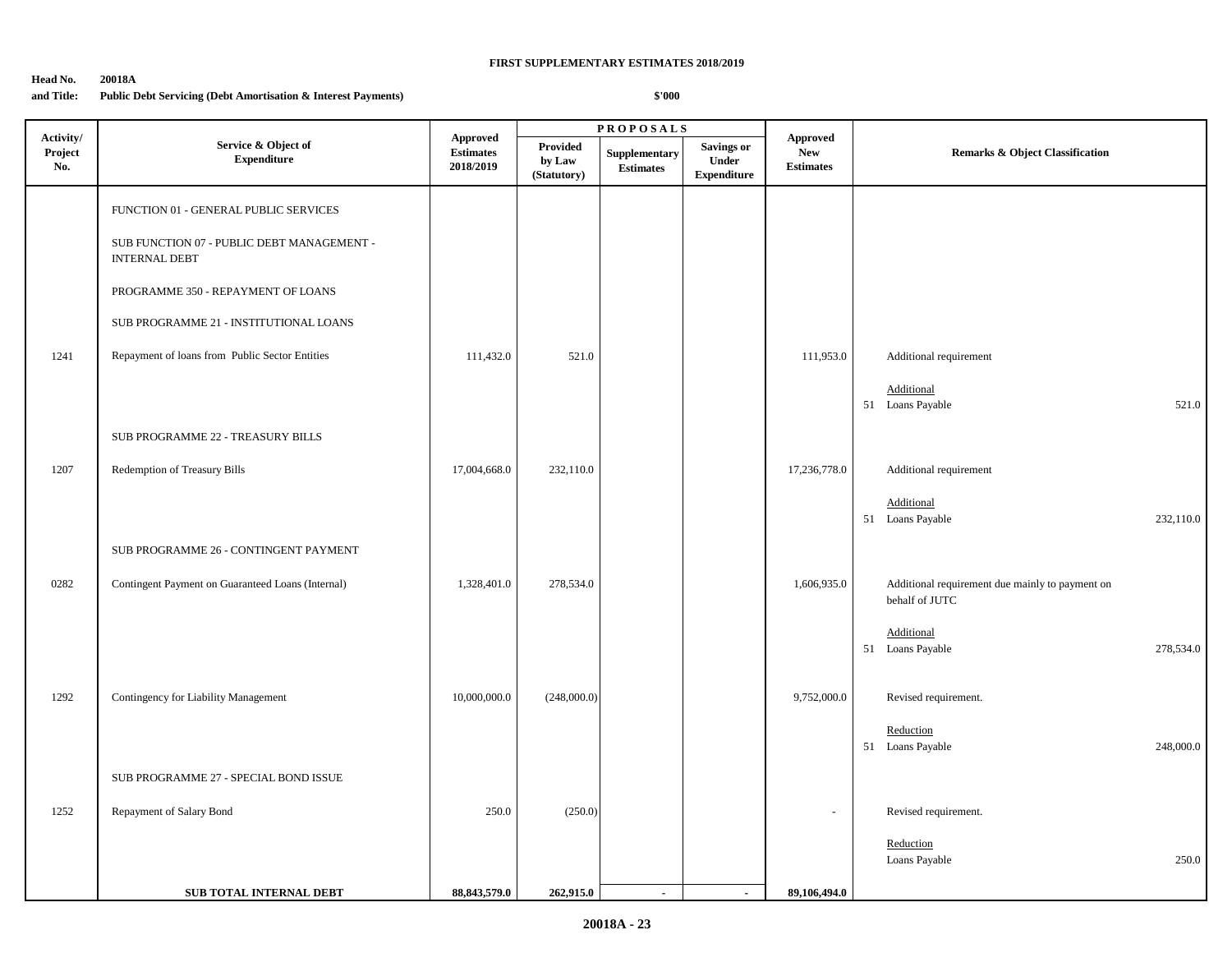## **Head No. 20018A**

## **and Title: Public Debt Servicing (Debt Amortisation & Interest Payments)**

|                             |                                                                                       |                                           | <b>PROPOSALS</b>                  |                                   |                                           |                                                   |                                                                                    |
|-----------------------------|---------------------------------------------------------------------------------------|-------------------------------------------|-----------------------------------|-----------------------------------|-------------------------------------------|---------------------------------------------------|------------------------------------------------------------------------------------|
| Activity/<br>Project<br>No. | Service & Object of<br><b>Expenditure</b>                                             | Approved<br><b>Estimates</b><br>2018/2019 | Provided<br>by Law<br>(Statutory) | Supplementary<br><b>Estimates</b> | Savings or<br>Under<br><b>Expenditure</b> | <b>Approved</b><br><b>New</b><br><b>Estimates</b> | <b>Remarks &amp; Object Classification</b>                                         |
|                             | SUB FUNCTION 08 - PUBLIC DEBT MANAGEMENT -<br><b>EXTERNAL DEBT</b>                    |                                           |                                   |                                   |                                           |                                                   |                                                                                    |
|                             | PROGRAMME 350 - REPAYMENT OF LOANS                                                    |                                           |                                   |                                   |                                           |                                                   |                                                                                    |
|                             | SUB PROGRAMME 20 - MARKET ISSUES                                                      |                                           |                                   |                                   |                                           |                                                   |                                                                                    |
| 1360                        | Repayment of US\$200m 8.5% Bond Due 2021                                              | 169,601.0                                 | 6,116.0                           |                                   |                                           | 175,717.0                                         | Additional requirement due to higher than<br>projected exchange rate               |
|                             |                                                                                       |                                           |                                   |                                   |                                           |                                                   | Additional<br>51 Loans Payable<br>6,116.0                                          |
| 1363                        | Repayment of US\$750mn 8% Bond 2019                                                   | 10,916,524.0                              | 448,234.0                         |                                   |                                           | 11,364,758.0                                      | Additional requirement due to higher than<br>projected exchange rate               |
|                             |                                                                                       |                                           |                                   |                                   |                                           |                                                   | Additional<br>51 Loans Payable<br>448,234.0                                        |
|                             | SUB PROGRAMME 21 - INSTITUTIONAL LOANS                                                |                                           |                                   |                                   |                                           |                                                   |                                                                                    |
| 1210                        | Repayment of Loans from Commercial Banks                                              | 4,365,798.0                               | 198,825.0                         |                                   |                                           | 4,564,623.0                                       | Additional requirement due to higher than<br>projected exchange rate<br>Additional |
|                             |                                                                                       |                                           |                                   |                                   |                                           |                                                   | 51 Loans Payable<br>198,825.0                                                      |
|                             | SUB PROGRAMME 24 - BILATERAL LOANS FROM<br>GOVERNMENT/ GOVERNMENT BODIES              |                                           |                                   |                                   |                                           |                                                   |                                                                                    |
| 1213                        | Repayment of Loans from United States Agency for<br>International Development (USAID) | 267,397.0                                 | 27,072.0                          |                                   |                                           | 294,469.0                                         | Additional requirement due to higher than<br>projected exchange rate               |
|                             |                                                                                       |                                           |                                   |                                   |                                           |                                                   | Additional<br>51 Loans Payable<br>27,072.0                                         |
| 1214                        | Repayment of Loans from United States Department of<br>Agriculture (USDA) PL-480      | 834,693.0                                 | 251,494.0                         |                                   |                                           | 1,086,187.0                                       | Additional requirement due to higher than<br>projected exchange rate               |
|                             |                                                                                       |                                           |                                   |                                   |                                           |                                                   | Additional<br>51 Loans Payable<br>251,494.0                                        |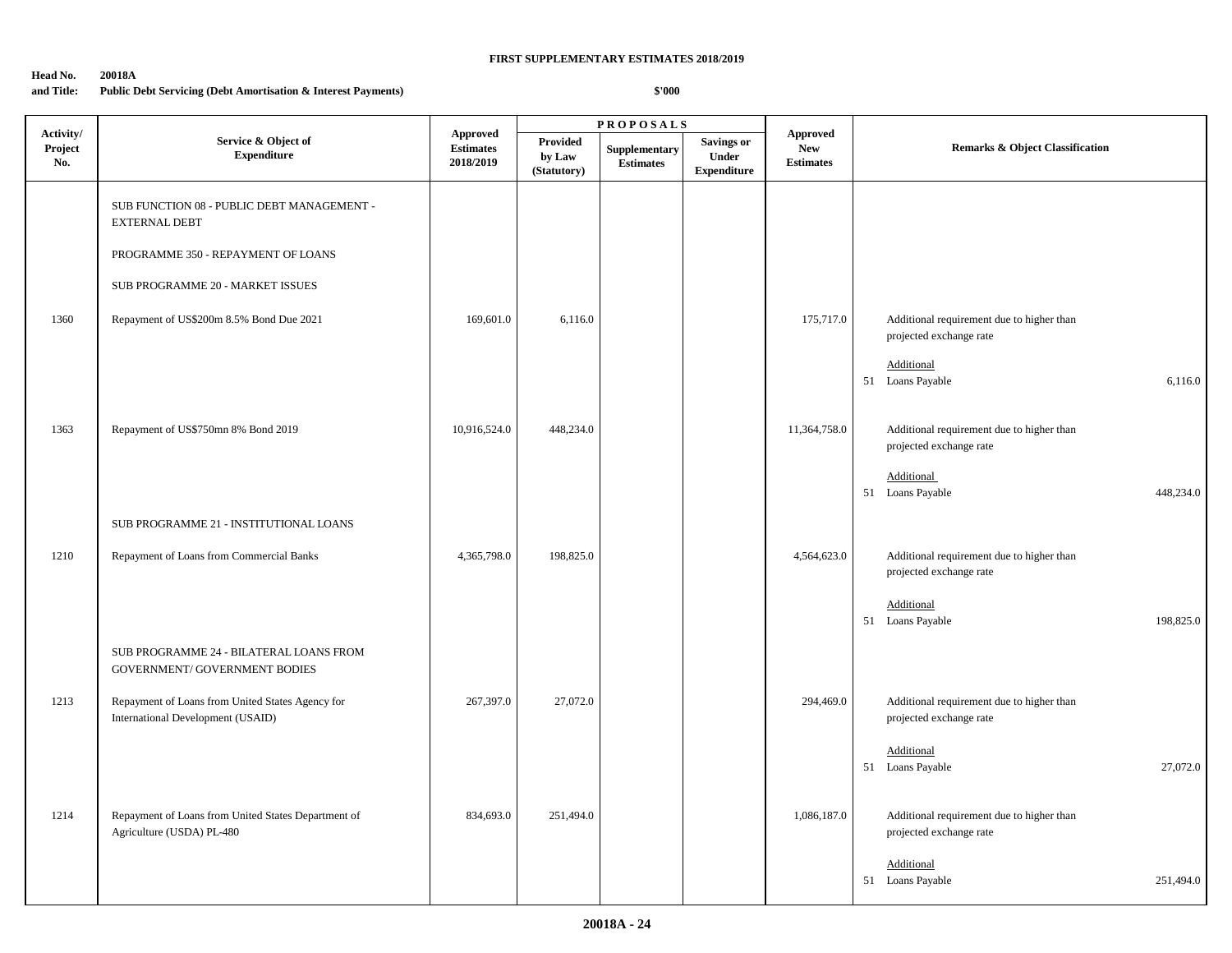#### **Head No. 20018A**

## **and Title: Public Debt Servicing (Debt Amortisation & Interest Payments)**

|                             |                                                                                           |                                                  |                                          | <b>PROPOSALS</b>                                                                |                                           |                                            |                                                                                                                                                               |  |
|-----------------------------|-------------------------------------------------------------------------------------------|--------------------------------------------------|------------------------------------------|---------------------------------------------------------------------------------|-------------------------------------------|--------------------------------------------|---------------------------------------------------------------------------------------------------------------------------------------------------------------|--|
| Activity/<br>Project<br>No. | Service & Object of<br><b>Expenditure</b>                                                 | <b>Approved</b><br><b>Estimates</b><br>2018/2019 | <b>Provided</b><br>by Law<br>(Statutory) | Supplementary<br>$\label{1.1} \begin{array}{ll} \textbf{Estimates} \end{array}$ | Savings or<br>Under<br><b>Expenditure</b> | Approved<br><b>New</b><br><b>Estimates</b> | <b>Remarks &amp; Object Classification</b>                                                                                                                    |  |
| 1235                        | Repayment of Loans from the Inter-American<br>Development Bank (IDB)                      | 11,035,229.0                                     | (11,035,229.0)                           |                                                                                 |                                           |                                            | Revised requirement to reflect under correct<br>Sub-Programme 25                                                                                              |  |
|                             |                                                                                           |                                                  |                                          |                                                                                 |                                           |                                            | Reduction<br>51 Loans Payable<br>11,035,229.0                                                                                                                 |  |
| 1236                        | Repayment of Loans from the International Bank for<br>Reconstruction & Development (IBRD) | 4,179,643.0                                      | (4,179,643.0)                            |                                                                                 |                                           |                                            | Revised requirement to reflect under correct<br>Sub-Programme 25                                                                                              |  |
|                             |                                                                                           |                                                  |                                          |                                                                                 |                                           |                                            | Reduction<br>51 Loans Payable<br>4,179,643.0                                                                                                                  |  |
| 1298                        | Repayment of Other Loans                                                                  | 28,744,216.0                                     | (17,641,307.0)                           |                                                                                 |                                           | 11,102,909.0                               | Revised requirement due to:                                                                                                                                   |  |
|                             |                                                                                           |                                                  |                                          |                                                                                 |                                           |                                            | (i) transfer to Sub-Programme 25<br>14,657,159.0<br>(ii) updated projections<br>2,984,148.0                                                                   |  |
|                             |                                                                                           |                                                  |                                          |                                                                                 |                                           |                                            | 17,641,307.0<br>Reduction<br>51 Loans Payable<br>17,641,307.0                                                                                                 |  |
| 1450                        | Repayment of Loans from Japan                                                             | 1,243,626.0                                      | (231,926.0)                              |                                                                                 |                                           | 1,011,700.0                                | Revised requirement due to the fluctuation of the Japanese Yen<br>against the Jamaican Dollar                                                                 |  |
|                             |                                                                                           |                                                  |                                          |                                                                                 |                                           |                                            | Reduction<br>51 Loans Payable<br>231,926.0                                                                                                                    |  |
|                             | SUB PROGRAMME 25 - LOANS FROM MULTILATERAL<br>AND INTERNATIONAL BODIES                    |                                                  |                                          |                                                                                 |                                           |                                            |                                                                                                                                                               |  |
| 1235                        | Repayment of Loans from the Inter-American Development<br>Bank (IDB)                      | ÷,                                               | 11,945,512.0                             |                                                                                 |                                           | 11,945,512.0                               | Additional requirement due to:<br>11,035,229.0<br>(i) transfer from Sub-Programme 24<br>(ii) higher than projected exchange rate<br>910,283.0<br>11,945,512.0 |  |
|                             |                                                                                           |                                                  |                                          |                                                                                 |                                           |                                            | Additional<br>51 Loans Payable<br>11,945,512.0                                                                                                                |  |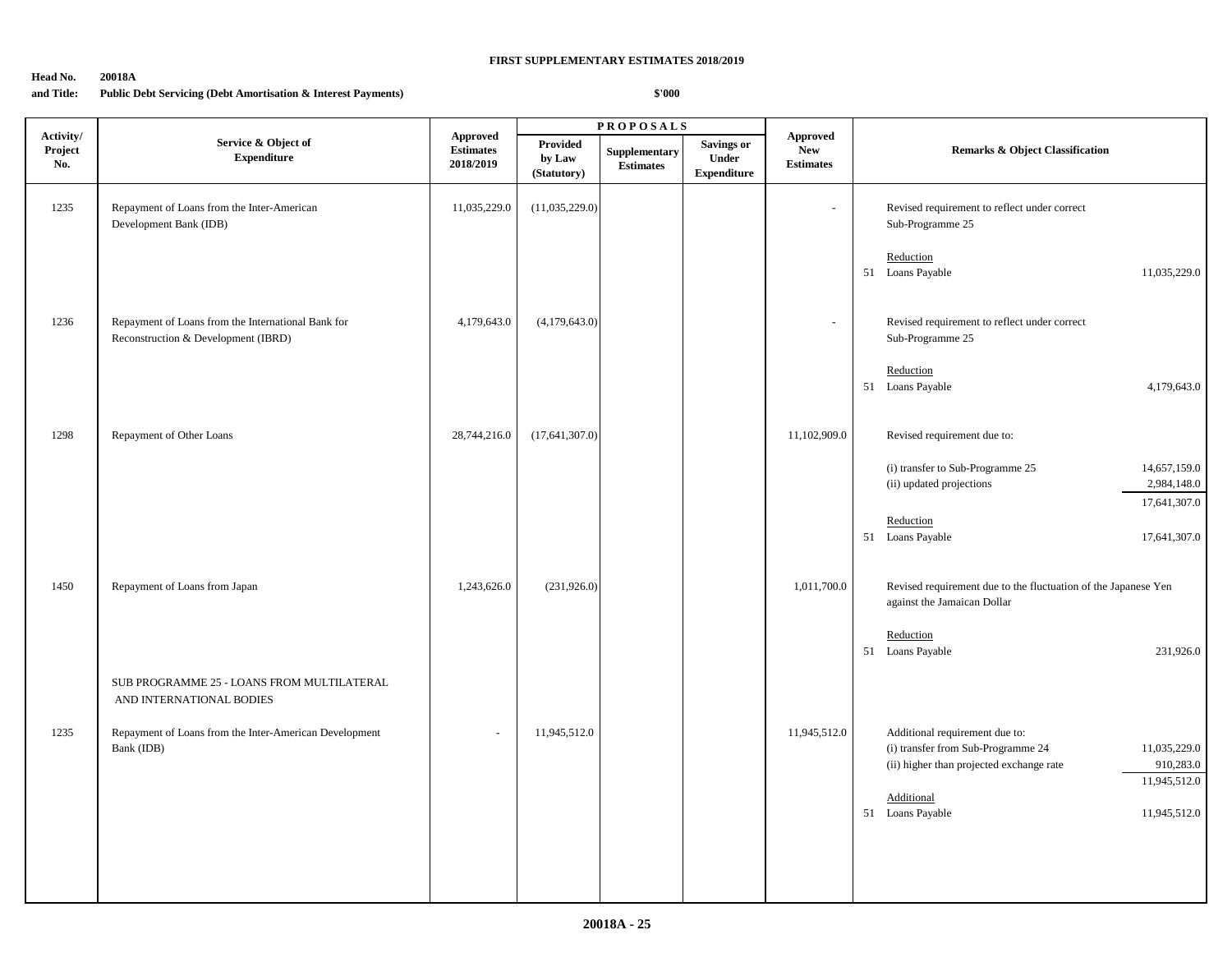## **Head No. 20018A**

## **and Title: Public Debt Servicing (Debt Amortisation & Interest Payments)**

|                             |                                                                                           |                                                  |                                          | <b>PROPOSALS</b>                  |                                                  |                                                   |                                                                                                                                         |  |
|-----------------------------|-------------------------------------------------------------------------------------------|--------------------------------------------------|------------------------------------------|-----------------------------------|--------------------------------------------------|---------------------------------------------------|-----------------------------------------------------------------------------------------------------------------------------------------|--|
| Activity/<br>Project<br>No. | Service & Object of<br>${\bf Expenditure}$                                                | <b>Approved</b><br><b>Estimates</b><br>2018/2019 | <b>Provided</b><br>by Law<br>(Statutory) | Supplementary<br><b>Estimates</b> | Savings or<br><b>Under</b><br><b>Expenditure</b> | <b>Approved</b><br><b>New</b><br><b>Estimates</b> | <b>Remarks &amp; Object Classification</b>                                                                                              |  |
| 1236                        | Repayment of Loans from the International Bank for<br>Reconstruction & Development (IBRD) |                                                  | 4,355,024.0                              |                                   |                                                  | 4,355,024.0                                       | Additional requirement due to:                                                                                                          |  |
|                             |                                                                                           |                                                  |                                          |                                   |                                                  |                                                   | 4,179,643.0<br>(i) transfer from Sub-Programme 24<br>175,381.0<br>(ii) higher than projected exchange rate<br>4,355,024.0<br>Additional |  |
|                             |                                                                                           |                                                  |                                          |                                   |                                                  |                                                   | 51 Loans Payable<br>4,355,024.0                                                                                                         |  |
| 1298                        | Repayment of Other Loans                                                                  |                                                  | 6,539,731.0                              |                                   |                                                  | 6,539,731.0                                       | Additional requirement due to transfer from<br>Sub-Programme 24                                                                         |  |
|                             |                                                                                           |                                                  |                                          |                                   |                                                  |                                                   | Additional<br>51 Loans Payable<br>14,657,159.0                                                                                          |  |
|                             |                                                                                           |                                                  |                                          |                                   |                                                  |                                                   | Revised requirement due to updated projections                                                                                          |  |
|                             |                                                                                           |                                                  |                                          |                                   |                                                  |                                                   | Reduction<br>51 Loans Payable<br>(8, 117, 428.0)                                                                                        |  |
|                             | SUB PROGRAMME 26 - CONTINGENT PAYMENT                                                     |                                                  |                                          |                                   |                                                  |                                                   | 6,539,731.0<br>Net Additional                                                                                                           |  |
| 1288                        | Repayment on Guaranteed Loans - Contingencies                                             | 1,442,067.0                                      | 131,349.0                                |                                   |                                                  | 1,573,416.0                                       | Additional requirement due to higher than<br>projected exchange rate                                                                    |  |
|                             |                                                                                           |                                                  |                                          |                                   |                                                  |                                                   | Additional<br>51 Loans Payable<br>131,349.0                                                                                             |  |
| 1292                        | Contingency for Liability Management                                                      | 1,902.0                                          | 8,588,722.0                              |                                   |                                                  | 8,590,624.0                                       | Additional requirement                                                                                                                  |  |
|                             |                                                                                           |                                                  |                                          |                                   |                                                  |                                                   | Additional<br>51 Loans Payable<br>8,588,722.0                                                                                           |  |
|                             | SUB TOTAL EXTERNAL DEBT                                                                   | 63,200,696.0                                     | (596, 026.0)                             | $\sim$                            | $\blacksquare$                                   | 62,604,670.0                                      |                                                                                                                                         |  |
|                             |                                                                                           |                                                  |                                          |                                   |                                                  |                                                   |                                                                                                                                         |  |
|                             | <b>TOTAL HEAD 20018A</b>                                                                  | 152,044,275.0                                    | (333, 111.0)                             | $\sim$                            | $\blacksquare$                                   | 151,711,164.0                                     |                                                                                                                                         |  |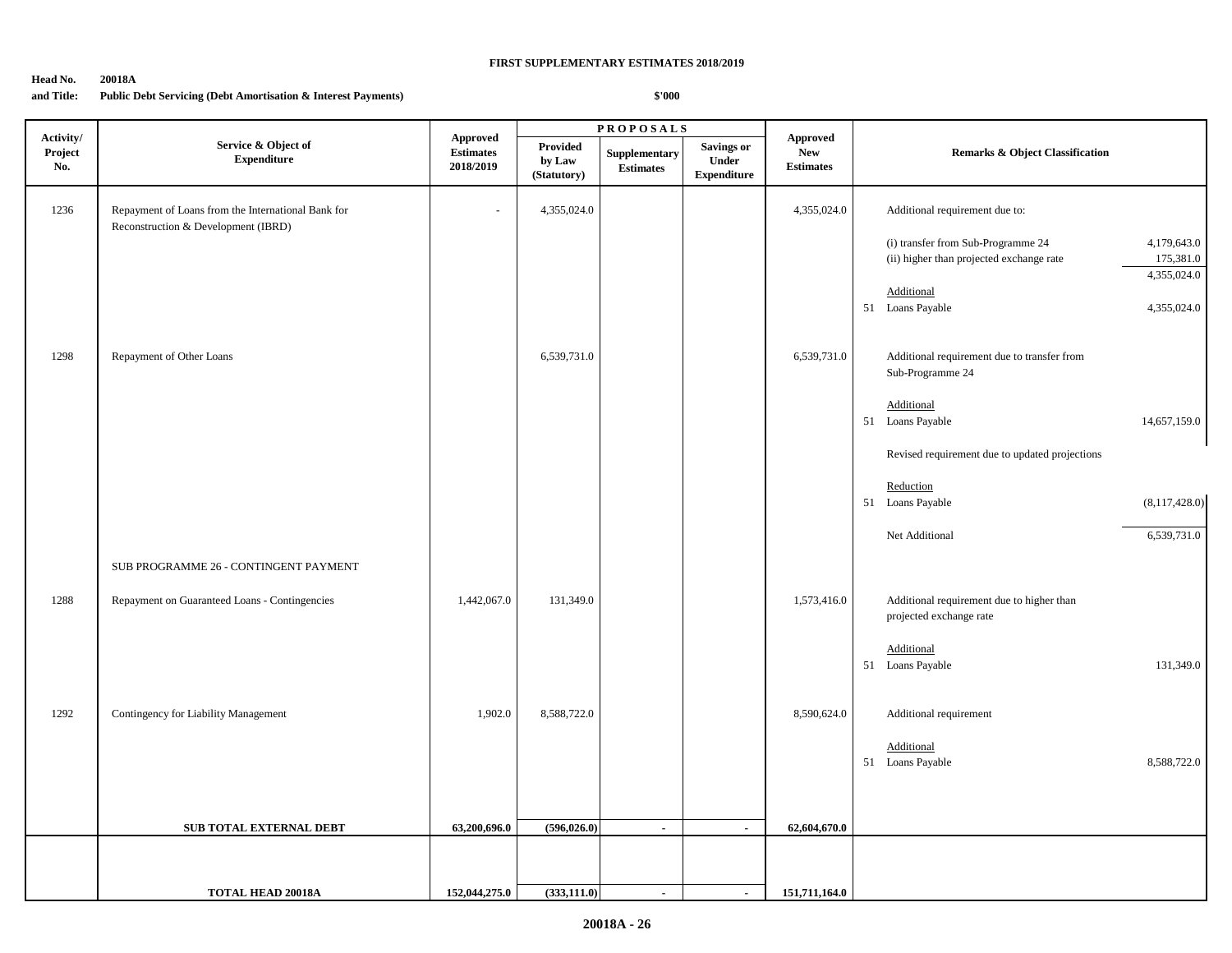**Head No. 26022**

**and Title: Police Department** 

## **FIRST SUPPLEMENTARY ESTIMATES 2018/2019**

|                             |                                                                                                                                                                                                                       |                                                |                                          | <b>PROPOSALS</b>                  |                                                         |                                                   |                                                                                                                                                                                                                                                                                                                                                                      |  |
|-----------------------------|-----------------------------------------------------------------------------------------------------------------------------------------------------------------------------------------------------------------------|------------------------------------------------|------------------------------------------|-----------------------------------|---------------------------------------------------------|---------------------------------------------------|----------------------------------------------------------------------------------------------------------------------------------------------------------------------------------------------------------------------------------------------------------------------------------------------------------------------------------------------------------------------|--|
| Activity/<br>Project<br>No. | Service & Object of<br><b>Expenditure</b>                                                                                                                                                                             | <b>Approved</b><br><b>Estimates</b><br>2018/19 | <b>Provided</b><br>by Law<br>(Statutory) | Supplementary<br><b>Estimates</b> | <b>Savings or</b><br><b>Under</b><br><b>Expenditure</b> | <b>Approved</b><br><b>New</b><br><b>Estimates</b> | <b>Remarks &amp; Object Classification</b>                                                                                                                                                                                                                                                                                                                           |  |
| 0005                        | FUNCTION 03 - PUBLIC ORDER AND SAFETY<br>SUB-FUNCTION 01 - POLICE SERVICES<br>PROGRAMME 001 - EXECUTIVE DIRECTION AND<br><b>ADMINISTRATION</b><br>SUB-PROGRAMME 27 - SUPPORT SERVICES<br>Direction and Administration | 240,331.0                                      |                                          | 75,000.0                          |                                                         | 315,331.0                                         | Except where otherwise stated the provision is to:<br>support State of Public Emergencies and<br>235,000.0<br>(1)<br>Zones of Special Operations<br>support the establishment of Public<br>80,000.0<br>(2)<br>Safety and Traffic Enforcement Branch<br>improve 60 priority Police locations<br>130,000.0<br>(3)<br>islandwide<br>445,000.0<br>Additional requirement |  |
|                             |                                                                                                                                                                                                                       |                                                |                                          |                                   |                                                         |                                                   | Additional<br>25 Use of Goods and Services<br>75,000.0                                                                                                                                                                                                                                                                                                               |  |
| 1584                        | Purchase of Stores and Armoury                                                                                                                                                                                        | 709,970.0                                      |                                          | 280,000.0                         |                                                         | 989,541.0                                         | Additional requirement<br>Additional<br>25 Use of Goods and Services<br>180,000.0<br>100,000.0<br>32 Fixed Assets (Capital Goods)<br>280,000.0                                                                                                                                                                                                                       |  |
|                             | PROGRAMME 420 - POLICE OPERATIONS<br>SUB-PROGRAMME 21 - STRATEGIC POLICE OPERATIONS                                                                                                                                   |                                                |                                          |                                   |                                                         |                                                   |                                                                                                                                                                                                                                                                                                                                                                      |  |
| 0005                        | Direction and Administration                                                                                                                                                                                          | 2,507,090.0                                    |                                          | 90,000.0                          |                                                         | 2,597,090.0                                       | Additional requirement<br>Additional<br>25 Use of Goods and Services<br>90,000.0                                                                                                                                                                                                                                                                                     |  |
|                             | <b>GROSS TOTAL</b>                                                                                                                                                                                                    | 36,096,316.0                                   |                                          | 445,000.0                         |                                                         | 36,541,316.0                                      |                                                                                                                                                                                                                                                                                                                                                                      |  |
|                             | <b>LESS APPROPRIATIONS IN-AID</b><br><b>TOTAL HEAD 26022</b>                                                                                                                                                          | 781,000.0<br>35,315,316.0                      |                                          | 445,000.0                         |                                                         | 781,000.0<br>35,760,316.0                         |                                                                                                                                                                                                                                                                                                                                                                      |  |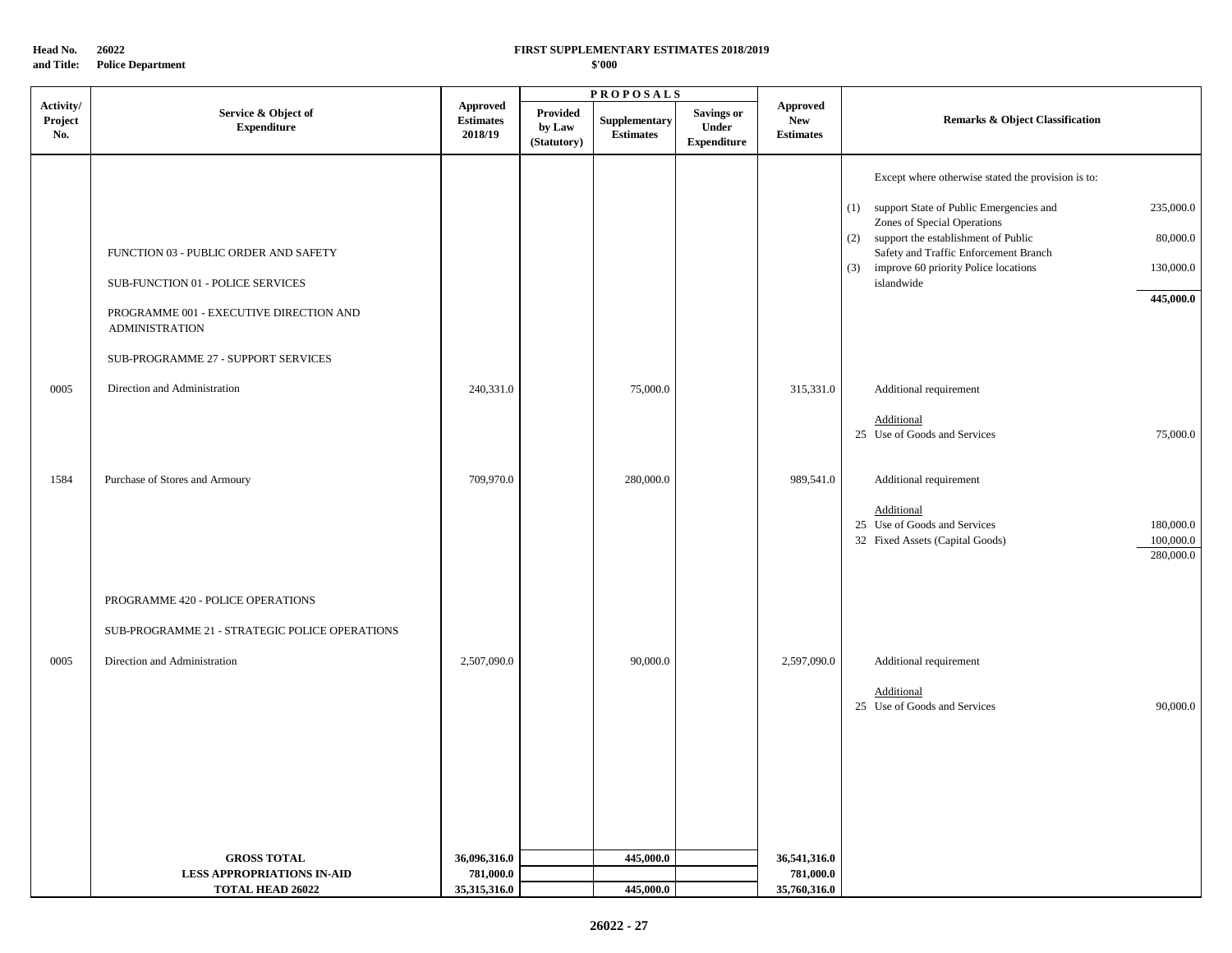## **Head No. 28000**

## **and Title: Ministry of Justice**

|                             |                                                                                                                                                                                                                   |                                                |                                   | <b>PROPOSALS</b>           |                                                  |                                                   |                                                                                                                                        |                                    |
|-----------------------------|-------------------------------------------------------------------------------------------------------------------------------------------------------------------------------------------------------------------|------------------------------------------------|-----------------------------------|----------------------------|--------------------------------------------------|---------------------------------------------------|----------------------------------------------------------------------------------------------------------------------------------------|------------------------------------|
| Activity/<br>Project<br>No. | Service & Object of<br>${\bf Expenditure}$                                                                                                                                                                        | <b>Approved</b><br><b>Estimates</b><br>2018/19 | Provided<br>by Law<br>(Statutory) | Supplementary<br>Estimates | Savings or<br><b>Under</b><br><b>Expenditure</b> | <b>Approved</b><br><b>New</b><br><b>Estimates</b> | <b>Remarks &amp; Object Classification</b>                                                                                             |                                    |
| 0001                        | FUNCTION 03 - PUBLIC ORDER AND SAFETY<br>SUB-FUNCTION 03 - LAW COURTS<br>PROGRAMME 001- EXECUTIVE DIRECTION AND<br><b>ADMINISTRATION</b><br>SUB-PROGRAMME 01 - GENERAL ADMINISTRATION<br>Direction and Management | 937,719.0                                      |                                   | 145,830.0                  |                                                  | 1,083,549.0                                       | Additional requirement for the repair of court houses<br>Additional<br>25 Use of Goods and Services<br>32 Fixed Assets (Capital Goods) | 45,830.0<br>100,000.0<br>145,830.0 |
|                             |                                                                                                                                                                                                                   |                                                |                                   |                            |                                                  |                                                   |                                                                                                                                        |                                    |
|                             | <b>GROSS TOTAL</b>                                                                                                                                                                                                | 2,383,068.0                                    |                                   | 145,830.0                  |                                                  | 2,528,898.0                                       |                                                                                                                                        |                                    |
|                             | <b>LESS APPROPRIATIONS IN-AID</b>                                                                                                                                                                                 | 674,400.0                                      |                                   |                            |                                                  | 674,400.0                                         |                                                                                                                                        |                                    |
|                             | NET TOTAL HEAD 28000                                                                                                                                                                                              | 1,708,668.0                                    |                                   | 145,830.0                  |                                                  | 1,854,498.0                                       |                                                                                                                                        |                                    |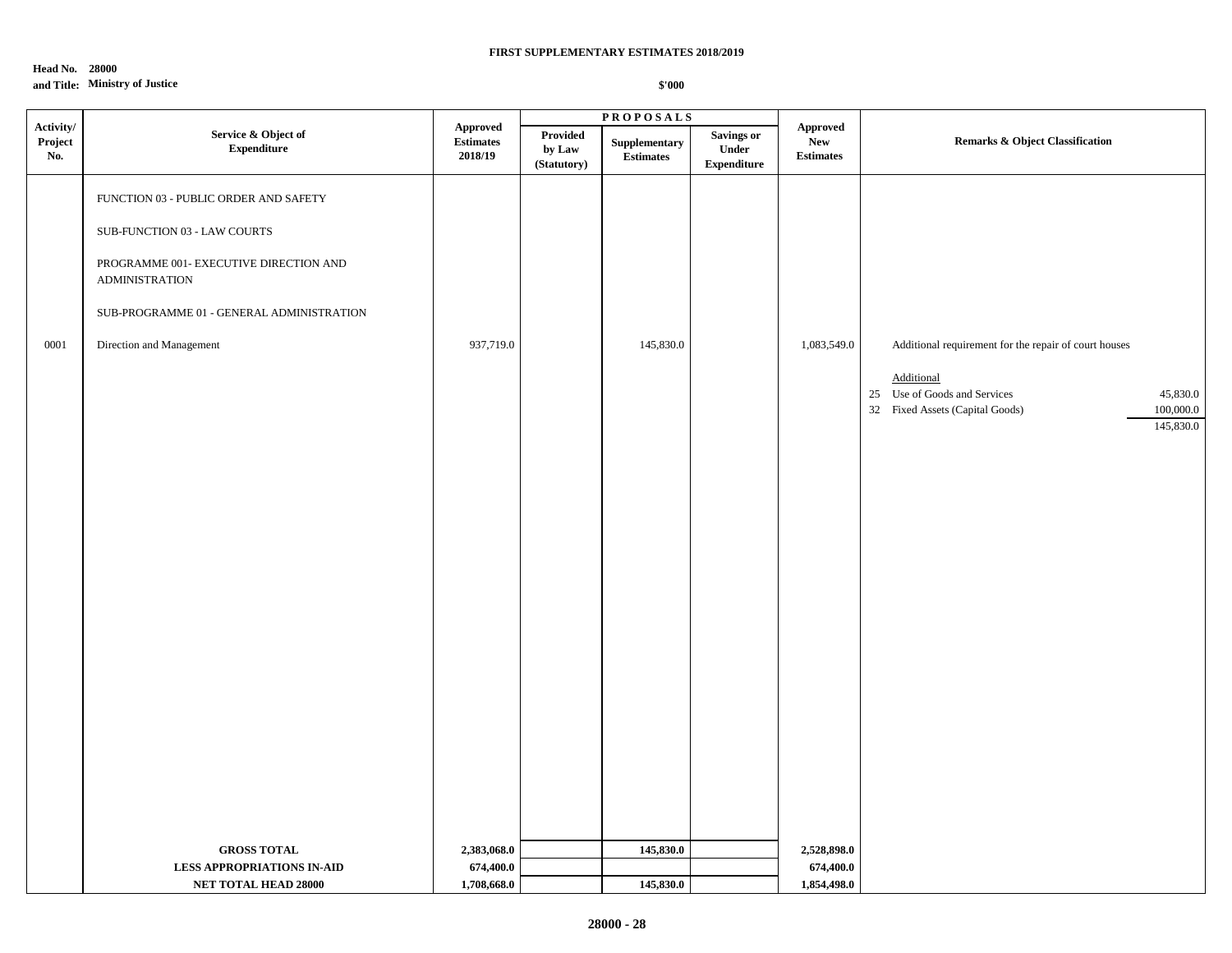## **Head No. 28031 and Title: Attorney General**

|                             |                                                                                                                                                                                                                      |                                                |                                   | <b>PROPOSALS</b>                  |                                           |                                                   |                                                                                                                                                                                     |  |
|-----------------------------|----------------------------------------------------------------------------------------------------------------------------------------------------------------------------------------------------------------------|------------------------------------------------|-----------------------------------|-----------------------------------|-------------------------------------------|---------------------------------------------------|-------------------------------------------------------------------------------------------------------------------------------------------------------------------------------------|--|
| Activity/<br>Project<br>No. | Service & Object of<br>${\bf Expenditure}$                                                                                                                                                                           | <b>Approved</b><br><b>Estimates</b><br>2018/19 | Provided<br>by Law<br>(Statutory) | Supplementary<br><b>Estimates</b> | Savings or<br>Under<br><b>Expenditure</b> | <b>Approved</b><br><b>New</b><br><b>Estimates</b> | <b>Remarks &amp; Object Classification</b>                                                                                                                                          |  |
| 0005                        | FUNCTION 03 - PUBLIC ORDER AND SAFETY<br>SUB-FUNCTION 03 - LAW COURTS<br>PROGRAMME 426 - LEGAL SERVICES<br>SUB PROGRAMME 25- LEGAL SERVICES TO GOVERNMENT<br>AND GOVERNMENT OFFICERS<br>Direction and Administration | 910,655.0                                      |                                   | 17,000.0                          |                                           | 927,655.0                                         | Additional requirement to meet expenses in connection with the<br>clearing of a backlog in motor vehicle accident claims.<br>Additional<br>17,000.0<br>25 Use of Goods and Services |  |
|                             | <b>TOTAL HEAD 28031</b>                                                                                                                                                                                              | 910,655.0                                      | $\blacksquare$                    | 17,000.0                          | $\sim$                                    | 927,655.0                                         |                                                                                                                                                                                     |  |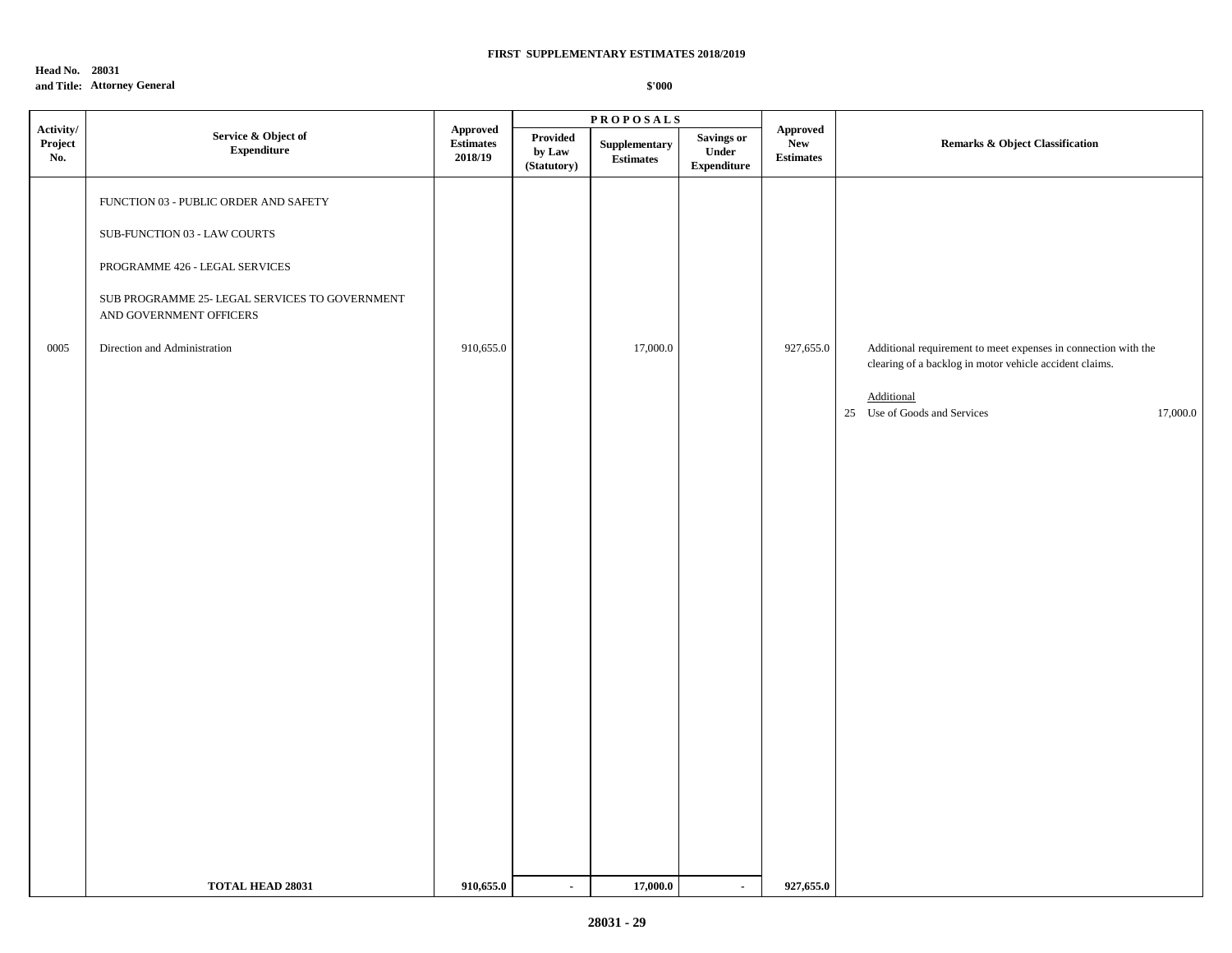#### **Head No. 41000**

#### **and Title: Ministry of Education, Youth and Information**

|                             |                                                                                                                                                                                                                   |                                             |                                   | <b>PROPOSALS</b>                         |                                                  |                                                   |                                                                                                                                                                                    |
|-----------------------------|-------------------------------------------------------------------------------------------------------------------------------------------------------------------------------------------------------------------|---------------------------------------------|-----------------------------------|------------------------------------------|--------------------------------------------------|---------------------------------------------------|------------------------------------------------------------------------------------------------------------------------------------------------------------------------------------|
| Activity/<br>Project<br>No. | Service & Object of<br>${\bf Expenditure}$                                                                                                                                                                        | Approved<br><b>Estimates</b><br>2018/19     | Provided<br>by Law<br>(Statutory) | Supplementary<br><b>Estimates</b>        | <b>Savings or</b><br>Under<br><b>Expenditure</b> | <b>Approved</b><br><b>New</b><br><b>Estimates</b> | <b>Remarks &amp; Object Classification</b>                                                                                                                                         |
| 0005                        | FUNCTION 09 - EDUCATION AFFAIRS AND SERVICES<br>SUB FUNCTION 05 - TERTIARY EDUCATION<br>PROGRAMME 253 - DELIVERY OF TERTIARY EDUCATION<br>SUB PROGRAMME 21 - UNIVERSITY EDUCATION<br>Direction and Administration | 10,852,870.0                                |                                   | 432,000.0                                |                                                  | 11,284,870.0                                      | Additional requirement to meet the Government of Jamaica's<br>obligation to the University of the West Indies<br>Additional<br>27 Grants, Contributions and Subsidies<br>432,000.0 |
|                             | <b>GROSS TOTAL</b><br><b>LESS APPROPRIATIONS-IN-AID</b><br><b>TOTAL HEAD 41000</b>                                                                                                                                | 101,298,064.0<br>825,000.0<br>100,473,064.0 | $\sim$<br>$\sim$<br>$\sim$        | 432,000.0<br>$\blacksquare$<br>432,000.0 | $\sim$<br>$\blacksquare$<br>$\blacksquare$       | 101,730,064.0<br>825,000.0<br>100,905,064.0       |                                                                                                                                                                                    |
|                             |                                                                                                                                                                                                                   |                                             |                                   |                                          |                                                  |                                                   |                                                                                                                                                                                    |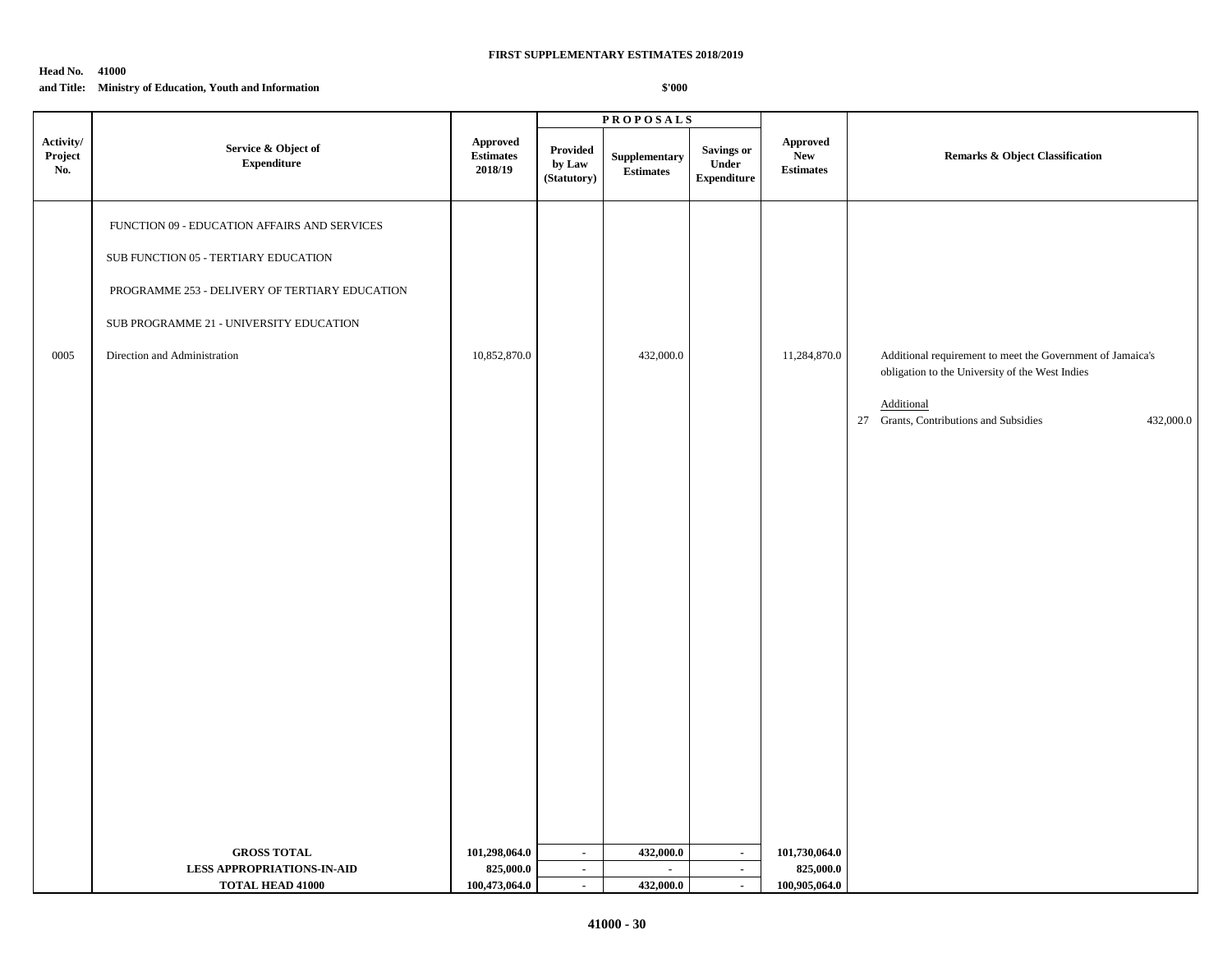#### **Head No. 42000B**

## **and Title: Ministry of Health**

**(Capital - Multilateral/Bilateral Programmes)**

|                             |                                                                                                                                                                                                                                          |                                               |                                   | <b>PROPOSALS</b>           |                                            |                                            |                                                                                                                         |
|-----------------------------|------------------------------------------------------------------------------------------------------------------------------------------------------------------------------------------------------------------------------------------|-----------------------------------------------|-----------------------------------|----------------------------|--------------------------------------------|--------------------------------------------|-------------------------------------------------------------------------------------------------------------------------|
| Activity/<br>Project<br>No. | Service & Object of<br><b>Expenditure</b>                                                                                                                                                                                                | <b>Approved</b><br>$\bf Estimates$<br>2018/19 | Provided<br>by Law<br>(Statutory) | Supplementary<br>Estimates | Savings or<br>Under<br>${\bf Expenditure}$ | Approved<br><b>New</b><br><b>Estimates</b> | <b>Remarks &amp; Object Classification</b>                                                                              |
| 9521                        | FUNCTION 07 - HEALTH AFFAIRS AND SERVICES<br>SUB FUNCTION 01 - HEALTH ADMINISTRATION<br>PROGRAMME 277 - HEALTH SERVICES SUPPORT<br>SUB PROGRAMME 20 - DELIVERY OF HEALTH SERVICES<br>Technical Support to Reduce Teenage Pregnancy (IDB) |                                               |                                   | 8,500.0                    |                                            | 8,500.0                                    | Additional requirement reflecting grant funding to support<br>awareness and access to services by the target population |
|                             | <b>GROSS TOTAL</b>                                                                                                                                                                                                                       | 2,387,578.0                                   | $\sim$                            | 8,500.0                    | $\sim$                                     | 2,396,078.0                                | Additional<br>25 Use of Goods and Services (IDB)<br>$\frac{8,500.0}{8,500.0}$                                           |
|                             |                                                                                                                                                                                                                                          |                                               |                                   |                            |                                            |                                            |                                                                                                                         |
|                             | LESS APPROPRIATION IN AID                                                                                                                                                                                                                | 221,650.0                                     | $\sim$                            | $\blacksquare$             | $\sim$                                     | 221,650.0                                  |                                                                                                                         |
|                             | <b>TOTAL HEAD 42000B</b>                                                                                                                                                                                                                 | 2,165,928.0                                   | $\sim$                            | 8,500.0                    | $\sim$                                     | 2,174,428.0                                |                                                                                                                         |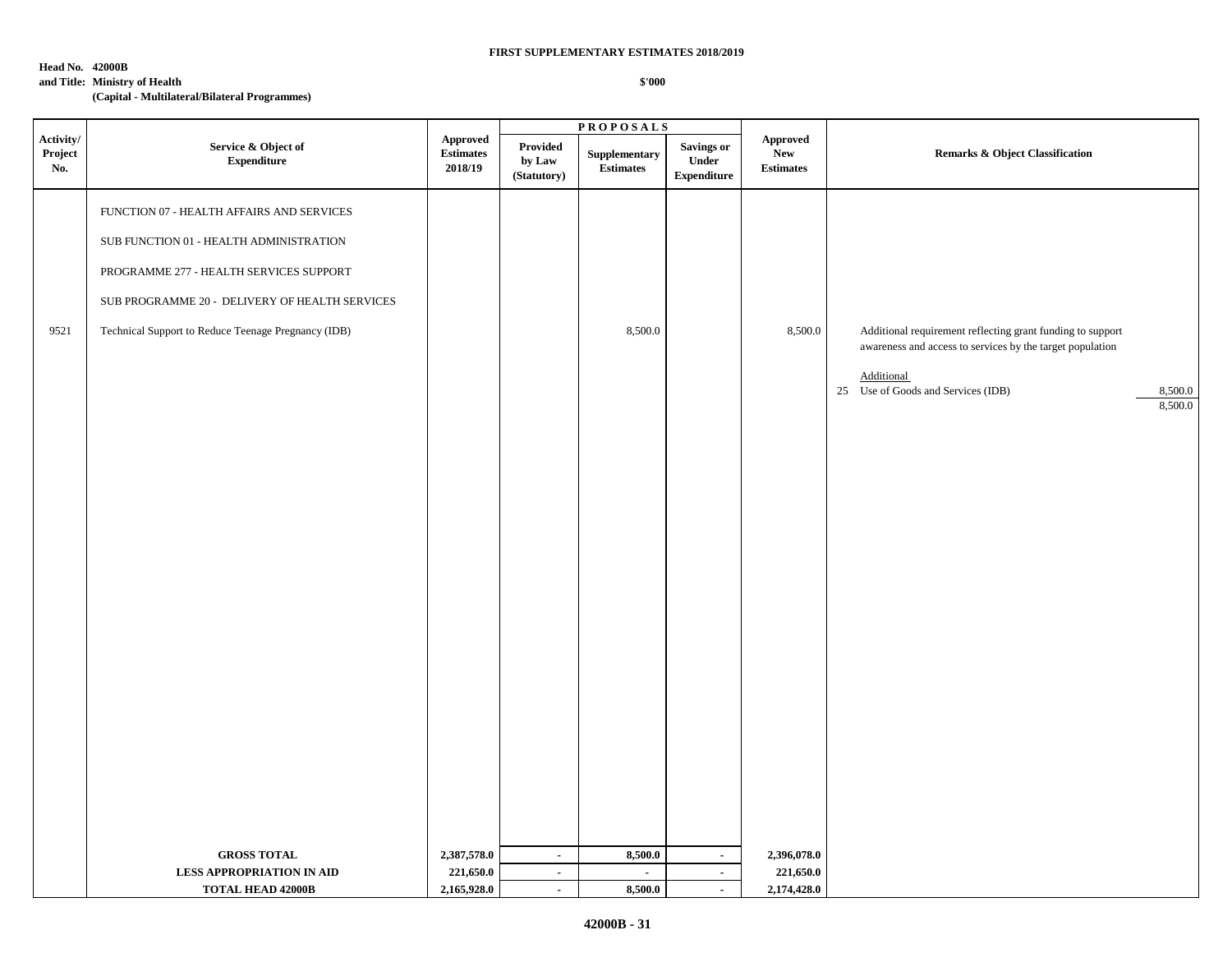| Head No.   | 46000                                                 |
|------------|-------------------------------------------------------|
| and Title: | Ministry of Culture, Gender, Entertainment and Sports |

|                             |                                                                  |                                         |                                   | <b>PROPOSALS</b>                  |                                                         |                                                   |                                                        |  |
|-----------------------------|------------------------------------------------------------------|-----------------------------------------|-----------------------------------|-----------------------------------|---------------------------------------------------------|---------------------------------------------------|--------------------------------------------------------|--|
| Activity/<br>Project<br>No. | Service & Object of<br>${\bf Expenditure}$                       | Approved<br><b>Estimates</b><br>2018/19 | Provided<br>by Law<br>(Statutory) | Supplementary<br><b>Estimates</b> | <b>Savings or</b><br><b>Under</b><br><b>Expenditure</b> | <b>Approved</b><br><b>New</b><br><b>Estimates</b> | Remarks & Object Classification                        |  |
|                             | FUNCTION 01- GENERAL PUBLIC SERVICES                             |                                         |                                   |                                   |                                                         |                                                   |                                                        |  |
|                             | SUBFUNCTION 01 - EXECUTIVE AND LEGISLATIVE SERVICES              |                                         |                                   |                                   |                                                         |                                                   |                                                        |  |
|                             | PROGRAMME 001 - EXECUTIVE DIRECTION AND<br><b>ADMINISTRATION</b> |                                         |                                   |                                   |                                                         |                                                   |                                                        |  |
|                             | SUB-PROGRAMME 02 - PLANNING AND DEVELOPMENT                      |                                         |                                   |                                   |                                                         |                                                   |                                                        |  |
| 0005                        | Direction and Administration                                     | 145,562.0                               |                                   | 50,000.0                          |                                                         | 195,562.0                                         | Additional requirement to support the athletes         |  |
|                             |                                                                  |                                         |                                   |                                   |                                                         |                                                   | Additional<br>25 Use of Goods and Services<br>50,000.0 |  |
|                             |                                                                  |                                         |                                   |                                   |                                                         |                                                   |                                                        |  |
|                             |                                                                  |                                         |                                   |                                   |                                                         |                                                   |                                                        |  |
|                             |                                                                  |                                         |                                   |                                   |                                                         |                                                   |                                                        |  |
|                             |                                                                  |                                         |                                   |                                   |                                                         |                                                   |                                                        |  |
|                             |                                                                  |                                         |                                   |                                   |                                                         |                                                   |                                                        |  |
|                             |                                                                  |                                         |                                   |                                   |                                                         |                                                   |                                                        |  |
|                             |                                                                  |                                         |                                   |                                   |                                                         |                                                   |                                                        |  |
|                             |                                                                  |                                         |                                   |                                   |                                                         |                                                   |                                                        |  |
|                             |                                                                  |                                         |                                   |                                   |                                                         |                                                   |                                                        |  |
|                             |                                                                  |                                         |                                   |                                   |                                                         |                                                   |                                                        |  |
|                             |                                                                  |                                         |                                   |                                   |                                                         |                                                   |                                                        |  |
|                             | <b>GROSS TOTAL</b>                                               | 3,852,209.0                             | $\blacksquare$                    | 50,000.0                          | $\blacksquare$                                          | 3,902,209.0                                       |                                                        |  |
|                             | <b>LESS APPROPRIATIONS-IN AID</b>                                | 520,669.0                               | $\blacksquare$                    | $\sim$                            | $\blacksquare$                                          | 520,669.0                                         |                                                        |  |
|                             | NET TOTAL HEAD 46000                                             | 3,331,540.0                             | $\blacksquare$                    | 50,000.0                          | $\sim$                                                  | 3,381,540.0                                       |                                                        |  |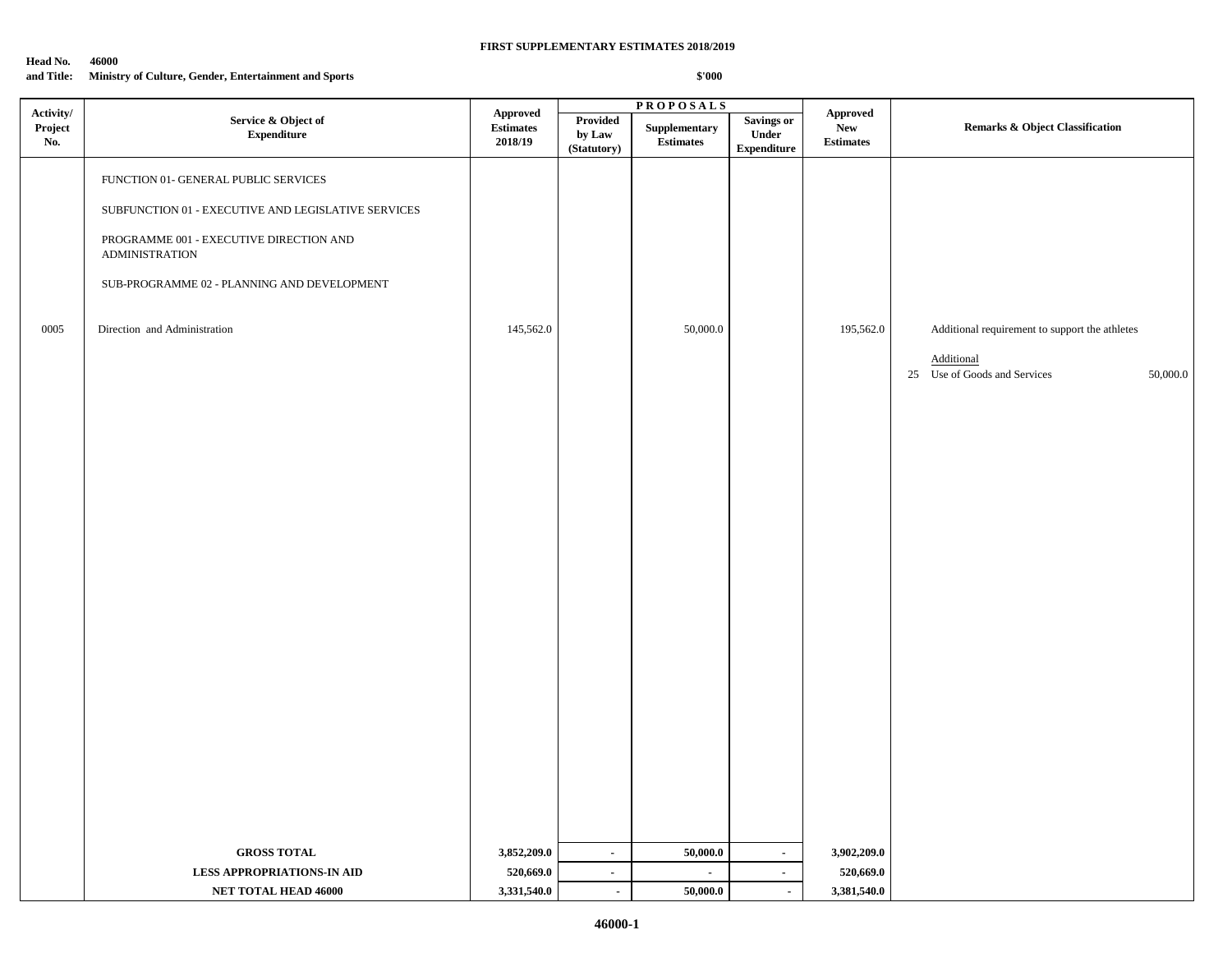### **Head No. 50000**

**and Title: Ministry of Industry, Commerce, Agriculture and Fisheries**

|                             |                                                                                                                                                                                                                        |                                                |                                   | <b>PROPOSALS</b>                  |                                                  |                                                   |                                                                                                                                                                                                                                                                                                                  |
|-----------------------------|------------------------------------------------------------------------------------------------------------------------------------------------------------------------------------------------------------------------|------------------------------------------------|-----------------------------------|-----------------------------------|--------------------------------------------------|---------------------------------------------------|------------------------------------------------------------------------------------------------------------------------------------------------------------------------------------------------------------------------------------------------------------------------------------------------------------------|
| Activity/<br>Project<br>No. | Service & Object of<br><b>Expenditure</b>                                                                                                                                                                              | <b>Approved</b><br><b>Estimates</b><br>2018/19 | Provided<br>by Law<br>(Statutory) | Supplementary<br><b>Estimates</b> | <b>Savings or</b><br>Under<br><b>Expenditure</b> | <b>Approved</b><br><b>New</b><br><b>Estimates</b> | <b>Remarks &amp; Object Classification</b>                                                                                                                                                                                                                                                                       |
| 0001                        | FUNCTION 04 - ECONOMIC AFFAIRS<br>SUB FUNCTION 01 - INDUSTRY AND COMMERCE<br>PROGRAMME 001 - EXECUTIVE DIRECTION AND<br><b>ADMINISTRATION</b><br>SUB PROGRAMME 01 - GENERAL ADMINISTRATION<br>Direction and Management | 136,423.0                                      |                                   | 6,300.0                           |                                                  | 142,723.0                                         | Additional requirement to support operational expenses<br>Additional<br>25 Use of Goods and Services<br>6,300.0                                                                                                                                                                                                  |
| 2136                        | Facilities and Property Management<br>PROGRAMME 301 - INDUSTRIAL DEVELOPMENT AND<br><b>EXPORT PROMOTION</b>                                                                                                            | 419,605.0                                      |                                   | 10,000.0                          |                                                  | 429,605.0                                         | Additional requirement to clear electricity arrears<br>Additional<br>Utilities and Communication Services<br>24<br>10,000.0                                                                                                                                                                                      |
| 1070                        | SUB PROGRAMME 33 - INDUSTRIAL DEVELOPMENT<br>Cannabis Product Development                                                                                                                                              | 113,281.0                                      |                                   | 50,000.0                          |                                                  | 163,281.0                                         | Additional requirement to meet operational expenses of the<br>Cannabis Licensing Authority.<br>Additional<br>21 Compensation of Employees<br>21,587.0<br>22 Travel Expenses and Subsistence<br>8,313.0<br>23 Rental of Property and Machinery<br>12,000.0<br>25 Use of Goods and Services<br>8,100.0<br>50,000.0 |
| 0005                        | PROGRAMME 303 - CONSUMER AND PUBLIC PROTECTION<br>SUB PROGRAMME 22 - CONSUMER AFFAIRS<br>Direction and Administration                                                                                                  | 123,250.0                                      |                                   | 1,500.0                           |                                                  | 124,750.0                                         | Additional requirement to meet expenditure associated with the<br>development of a National Consumer Policy (NCP) in accordance<br>with Cabinet Decision No. 18/18 dated May 21, 2018.<br>Additional<br>25 Use of Goods and Services<br>1,500.0                                                                  |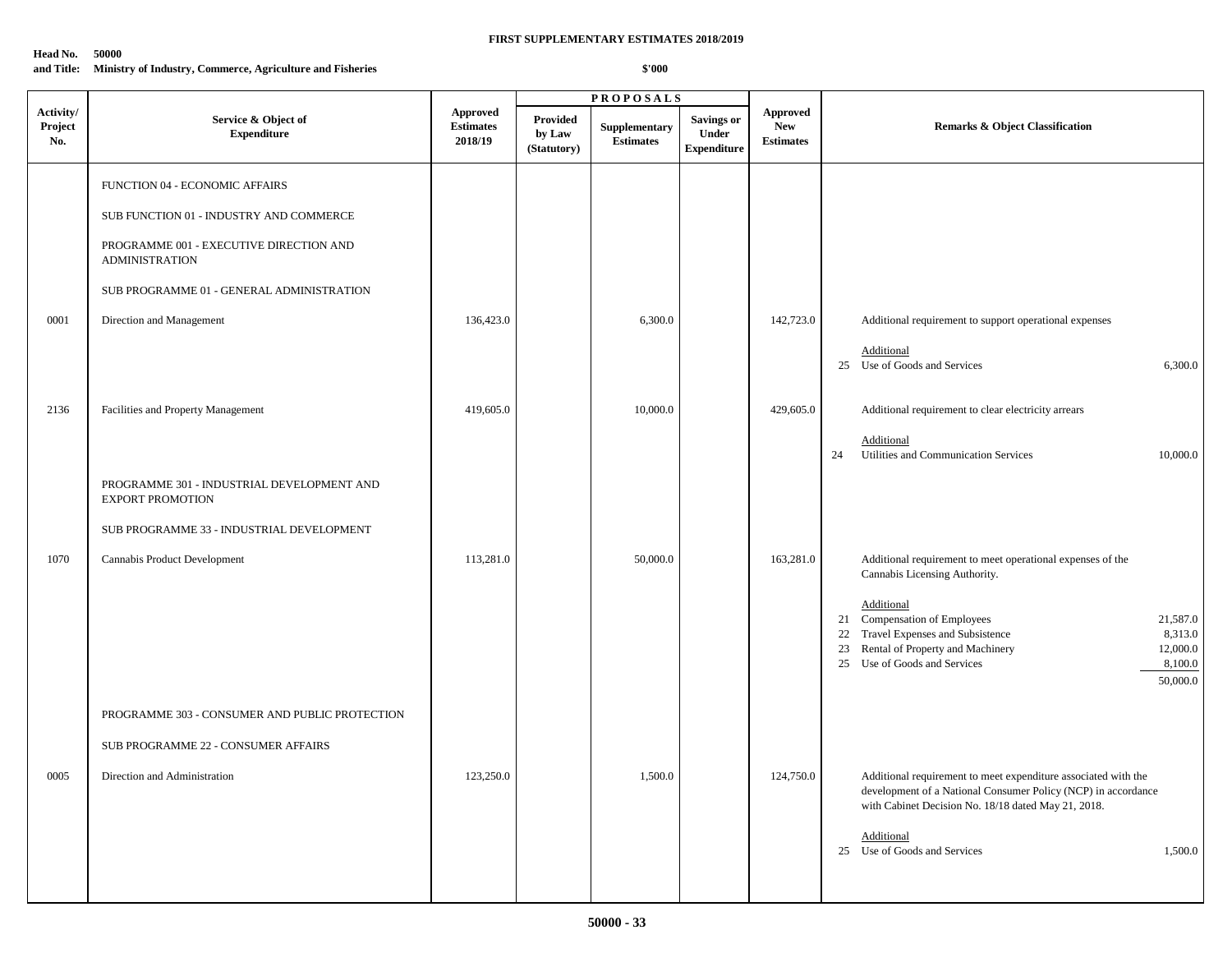### **Head No. 50000**

**and Title: Ministry of Industry, Commerce, Agriculture and Fisheries**

|                             |                                                                                                                                                                              |                                                |                                          | <b>PROPOSALS</b>                  |                                                  |                                                   |                                                                                                                                                                                                          |  |
|-----------------------------|------------------------------------------------------------------------------------------------------------------------------------------------------------------------------|------------------------------------------------|------------------------------------------|-----------------------------------|--------------------------------------------------|---------------------------------------------------|----------------------------------------------------------------------------------------------------------------------------------------------------------------------------------------------------------|--|
| Activity/<br>Project<br>No. | Service & Object of<br><b>Expenditure</b>                                                                                                                                    | <b>Approved</b><br><b>Estimates</b><br>2018/19 | <b>Provided</b><br>by Law<br>(Statutory) | Supplementary<br><b>Estimates</b> | <b>Savings or</b><br>Under<br><b>Expenditure</b> | <b>Approved</b><br><b>New</b><br><b>Estimates</b> | <b>Remarks &amp; Object Classification</b>                                                                                                                                                               |  |
| 0005                        | SUB FUNCTION 03 - AGRICULTURE, FORESTRY AND FISHING<br>PROGRAMME 003 - RESEARCH AND DEVELOPMENT<br>SUB PROGRAMME 01 - GENERAL ADMINISTRATION<br>Direction and Administration | 28,770.0                                       |                                          | 2,500.0                           |                                                  | 31,270.0                                          | Additional requirement to meet operational expenses of the                                                                                                                                               |  |
|                             |                                                                                                                                                                              |                                                |                                          |                                   |                                                  |                                                   | Research and Development Division.<br>Additional<br>22 Travel Expenses and Subsistence<br>400.0<br>25 Use of Goods and Services<br>2,100.0<br>2,500.0                                                    |  |
| 2013                        | <b>Research Station Management</b>                                                                                                                                           | 96,738.0                                       |                                          | 11,500.0                          |                                                  | 108,238.0                                         | Additional requirement to meet operational expenses.<br>Additional<br>22 Travel Expenses and Subsistence<br>3,500.0<br>25 Use of Goods and Services<br>8,000.0<br>11,500.0                               |  |
|                             | SUB PROGRAMME 20 - LIVESTOCK RESEARCH AND<br><b>IMPROVEMENT</b>                                                                                                              |                                                |                                          |                                   |                                                  |                                                   |                                                                                                                                                                                                          |  |
| 2015                        | Animal Breeding, Nutrition and Husbandry                                                                                                                                     | 99,428.0                                       |                                          | 18,000.0                          |                                                  | 117,428.0                                         | Additional requirement to procure feed for animals and<br>meet operational costs.<br>Additional<br>22 Travel Expenses and Subsistence<br>3,000.0<br>25 Use of Goods and Services<br>15,000.0<br>18,000.0 |  |
|                             | SUB PROGRAMME 21 - CROP RESEARCH AND DEVELOPMENT                                                                                                                             |                                                |                                          |                                   |                                                  |                                                   |                                                                                                                                                                                                          |  |
| 0012                        | Field and Horticultural Crops                                                                                                                                                | 44,082.0                                       |                                          | 3,800.0                           |                                                  | 47,882.0                                          | Additional requirement to meet operational expenses.<br>Additional<br>22 Travel Expenses and Subsistence<br>1,500.0<br>25 Use of Goods and Services<br>2,300.0<br>3,800.0                                |  |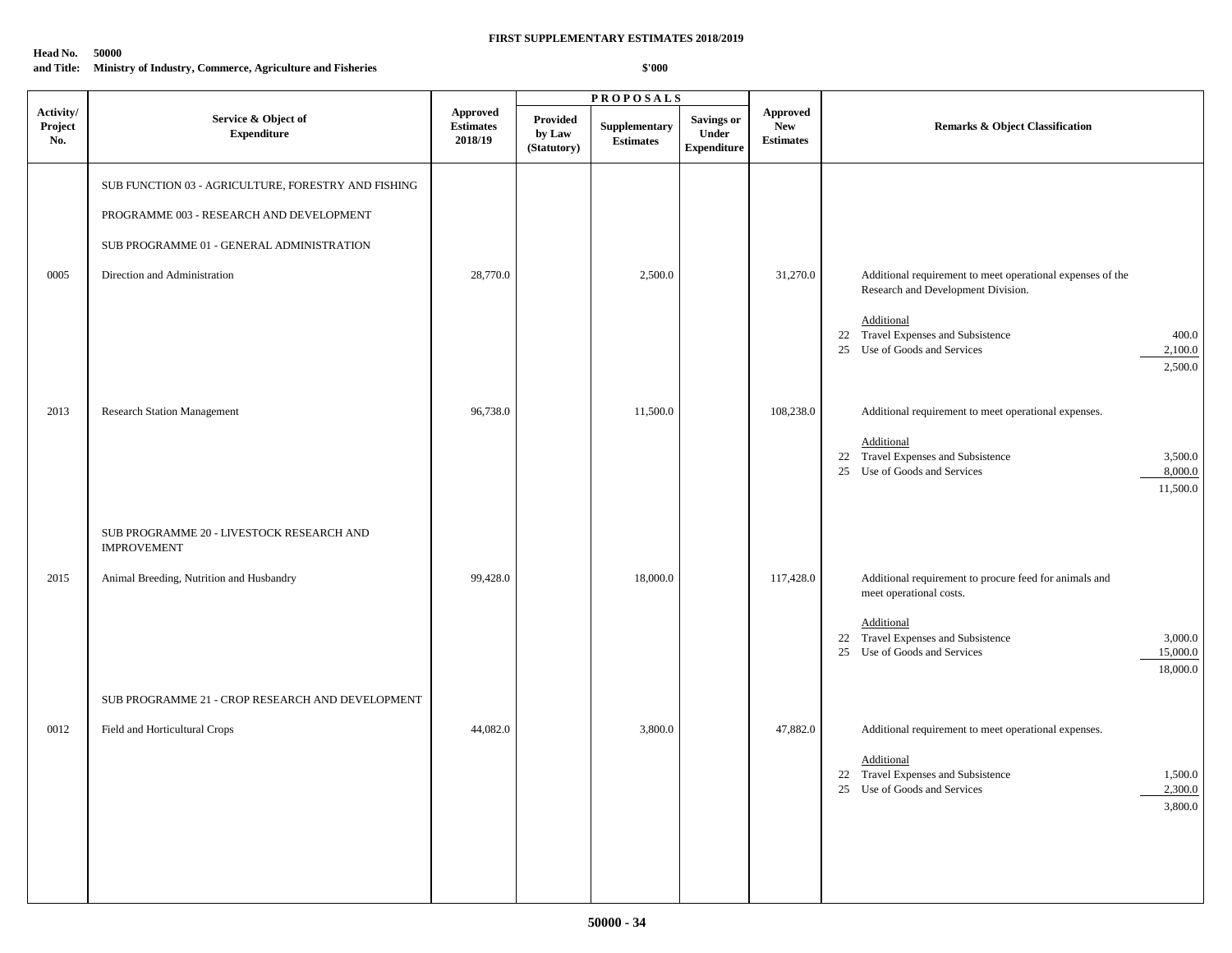#### **Head No. 50000**

**and Title: Ministry of Industry, Commerce, Agriculture and Fisheries**

|                             |                                                                     |                                                | <b>PROPOSALS</b>                  |                                  |                                                  |                                                   |                                                                                                                                                                                                                                                                                                      |
|-----------------------------|---------------------------------------------------------------------|------------------------------------------------|-----------------------------------|----------------------------------|--------------------------------------------------|---------------------------------------------------|------------------------------------------------------------------------------------------------------------------------------------------------------------------------------------------------------------------------------------------------------------------------------------------------------|
| Activity/<br>Project<br>No. | Service & Object of<br><b>Expenditure</b>                           | <b>Approved</b><br><b>Estimates</b><br>2018/19 | Provided<br>by Law<br>(Statutory) | Supplementary<br>$\bf Estimates$ | <b>Savings or</b><br>Under<br><b>Expenditure</b> | <b>Approved</b><br><b>New</b><br><b>Estimates</b> | <b>Remarks &amp; Object Classification</b>                                                                                                                                                                                                                                                           |
|                             | SUB PROGRAMME 24 - POST ENTRY PLANT QUARANTINE                      |                                                |                                   |                                  |                                                  |                                                   |                                                                                                                                                                                                                                                                                                      |
| 0019                        | Phytosanitary Research                                              | 11,616.0                                       |                                   | 1,000.0                          |                                                  | 12,616.0                                          | Additional requirement to meet operational expenses.                                                                                                                                                                                                                                                 |
|                             |                                                                     |                                                |                                   |                                  |                                                  |                                                   | Additional<br>25 Use of Goods and Services<br>1,000.0                                                                                                                                                                                                                                                |
|                             | PROGRAMME 110 - AGRO INDUSTRIES                                     |                                                |                                   |                                  |                                                  |                                                   |                                                                                                                                                                                                                                                                                                      |
|                             | SUB PROGRAMME 20 - SUGAR                                            |                                                |                                   |                                  |                                                  |                                                   |                                                                                                                                                                                                                                                                                                      |
| 2039                        | <b>Sugar Transformation Unit</b>                                    |                                                |                                   | 59,169.0                         |                                                  | 59,169.0                                          | Additional requirement to meet payment of gratuity for staff<br>at the Sugar Transformation Unit.                                                                                                                                                                                                    |
|                             |                                                                     |                                                |                                   |                                  |                                                  |                                                   | Additional<br>21 Compensation of Employees<br>59,169.0                                                                                                                                                                                                                                               |
|                             | PROGRAMME 121 - ZOOS AND GARDENS                                    |                                                |                                   |                                  |                                                  |                                                   |                                                                                                                                                                                                                                                                                                      |
|                             | SUB PROGRAMME 20 - DEVELOPMENT AND MAINTENANCE<br>OF PUBLIC GARDENS |                                                |                                   |                                  |                                                  |                                                   |                                                                                                                                                                                                                                                                                                      |
| 0005                        | Direction and Administration                                        | 35,459.0                                       |                                   | 60,000.0                         |                                                  | 95,459.0                                          | Additional subvention for the Hope Zoo Foundation<br>reallocated from the Contingencies provision under                                                                                                                                                                                              |
|                             |                                                                     |                                                |                                   |                                  |                                                  |                                                   | Head 20000 - Ministry of Finance and the Public Service<br>Additional                                                                                                                                                                                                                                |
|                             |                                                                     |                                                |                                   |                                  |                                                  |                                                   | 27 Grants, Contributions and Subsidies<br>60,000.0                                                                                                                                                                                                                                                   |
|                             | PROGRAMME 307 - PRODUCTION AND PRODUCTIVITY                         |                                                |                                   |                                  |                                                  |                                                   |                                                                                                                                                                                                                                                                                                      |
|                             | SUB PROGRAMME 26 - RURAL DEVELOPMENT                                |                                                |                                   |                                  |                                                  |                                                   |                                                                                                                                                                                                                                                                                                      |
| 0170                        | Production Incentives                                               | 259,623.0                                      |                                   | 196,946.0                        |                                                  | 456,569.0                                         | Additional requirement includes: \$100m to facilitate expenditure<br>for the Irish Potato, Scotch Bonnet Pepper and Onion Programmes<br>and Bamboo and Castor Bean Development Projects; \$96.946m to<br>meet the liabilities of the Jamaica Agricultural Commodities<br><b>Regulatory Authority</b> |
|                             |                                                                     |                                                |                                   |                                  |                                                  |                                                   | Additional<br>27 Grants, Contributions and Subsidies<br>196,946.0                                                                                                                                                                                                                                    |
|                             |                                                                     |                                                |                                   |                                  |                                                  |                                                   |                                                                                                                                                                                                                                                                                                      |
|                             |                                                                     |                                                |                                   |                                  |                                                  |                                                   |                                                                                                                                                                                                                                                                                                      |
|                             |                                                                     |                                                |                                   |                                  |                                                  |                                                   |                                                                                                                                                                                                                                                                                                      |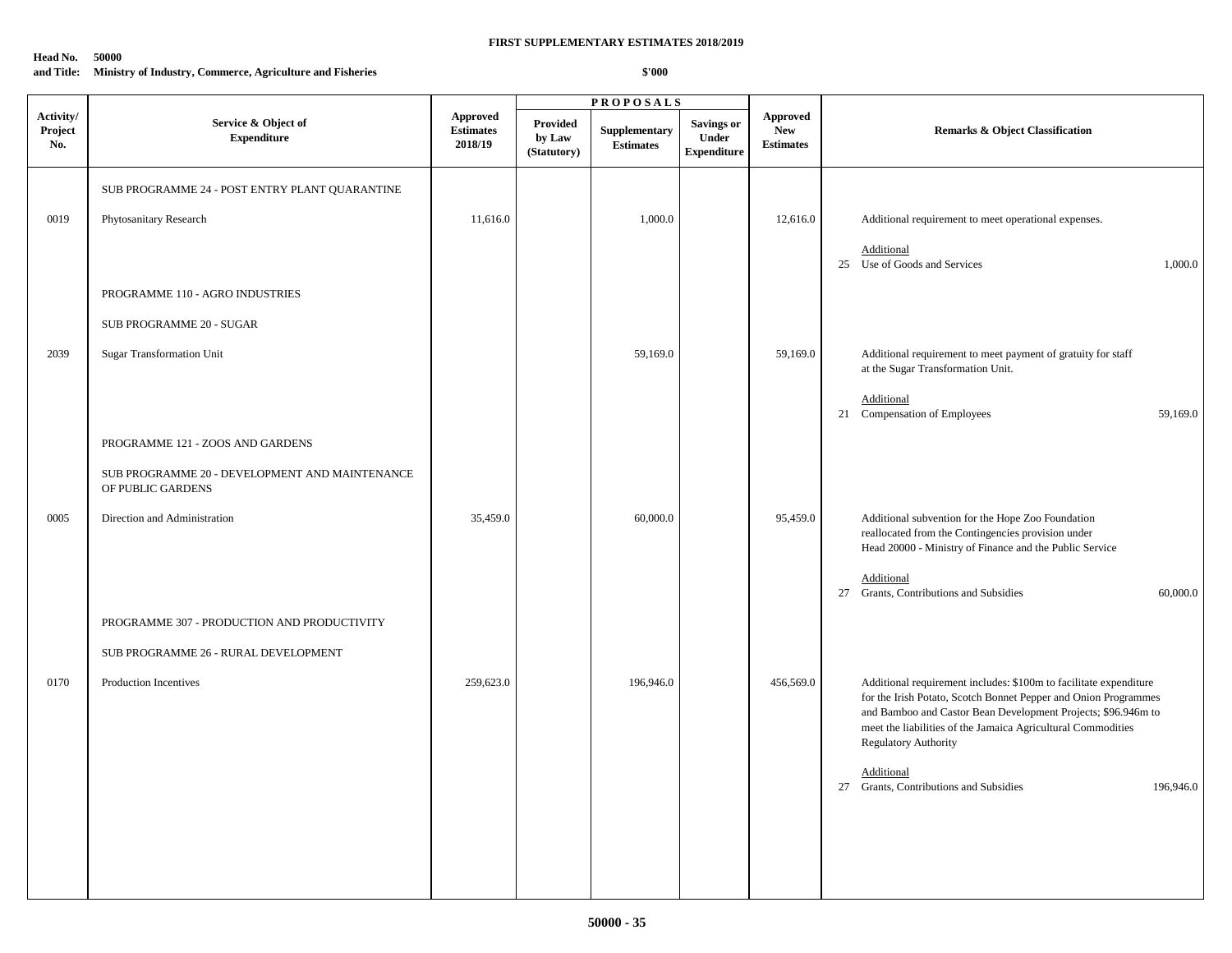#### **Head No. 50000**

|                             |                                                                                                                                                                                               |                                                | <b>PROPOSALS</b>                  |                                                    |                                           |                                     |                                                                                                                                                                                                          |
|-----------------------------|-----------------------------------------------------------------------------------------------------------------------------------------------------------------------------------------------|------------------------------------------------|-----------------------------------|----------------------------------------------------|-------------------------------------------|-------------------------------------|----------------------------------------------------------------------------------------------------------------------------------------------------------------------------------------------------------|
| Activity/<br>Project<br>No. | Service & Object of<br>${\bf Expenditure}$                                                                                                                                                    | <b>Approved</b><br><b>Estimates</b><br>2018/19 | Provided<br>by Law<br>(Statutory) | ${\Large \bf Supplementary}\\$<br><b>Estimates</b> | Savings or<br>Under<br><b>Expenditure</b> | Approved<br>New<br><b>Estimates</b> | Remarks & Object Classification                                                                                                                                                                          |
| 0005                        | SUB FUNCTION 14 - PHYSICAL PLANNING AND<br>DEVELOPMENT<br>PROGRAMME 376 - LAND USE PLANNING AND<br>DEVELOPMENT<br>SUB PROGRAMME 02 - PLANNING AND DEVELOPMENT<br>Direction and Administration | 76,774.0                                       |                                   | 5,400.0                                            |                                           | 82,174.0                            | Additional requirement to procure an Atomic Absorption Spectrometer<br>for the analysis of trace elements critical to soil and plant health.<br>Additional<br>32 Fixed Assets (Capital Goods)<br>5,400.0 |
|                             |                                                                                                                                                                                               |                                                |                                   |                                                    |                                           |                                     |                                                                                                                                                                                                          |
|                             | <b>GROSS TOTAL HEAD</b>                                                                                                                                                                       | 6,800,840.0                                    | $\sim$                            | 426,115.0                                          | $\sim$                                    | 7,226,955.0                         |                                                                                                                                                                                                          |
|                             | <b>LESS APPROPRIATIONS IN-AID</b>                                                                                                                                                             | 533,963.0                                      |                                   |                                                    | $\blacksquare$                            | 533,963.0                           |                                                                                                                                                                                                          |
|                             | NET TOTAL HEAD 50000                                                                                                                                                                          | 6,266,877.0                                    | $\sim$                            | 426,115.0                                          | $\blacksquare$                            | 6,692,992.0                         |                                                                                                                                                                                                          |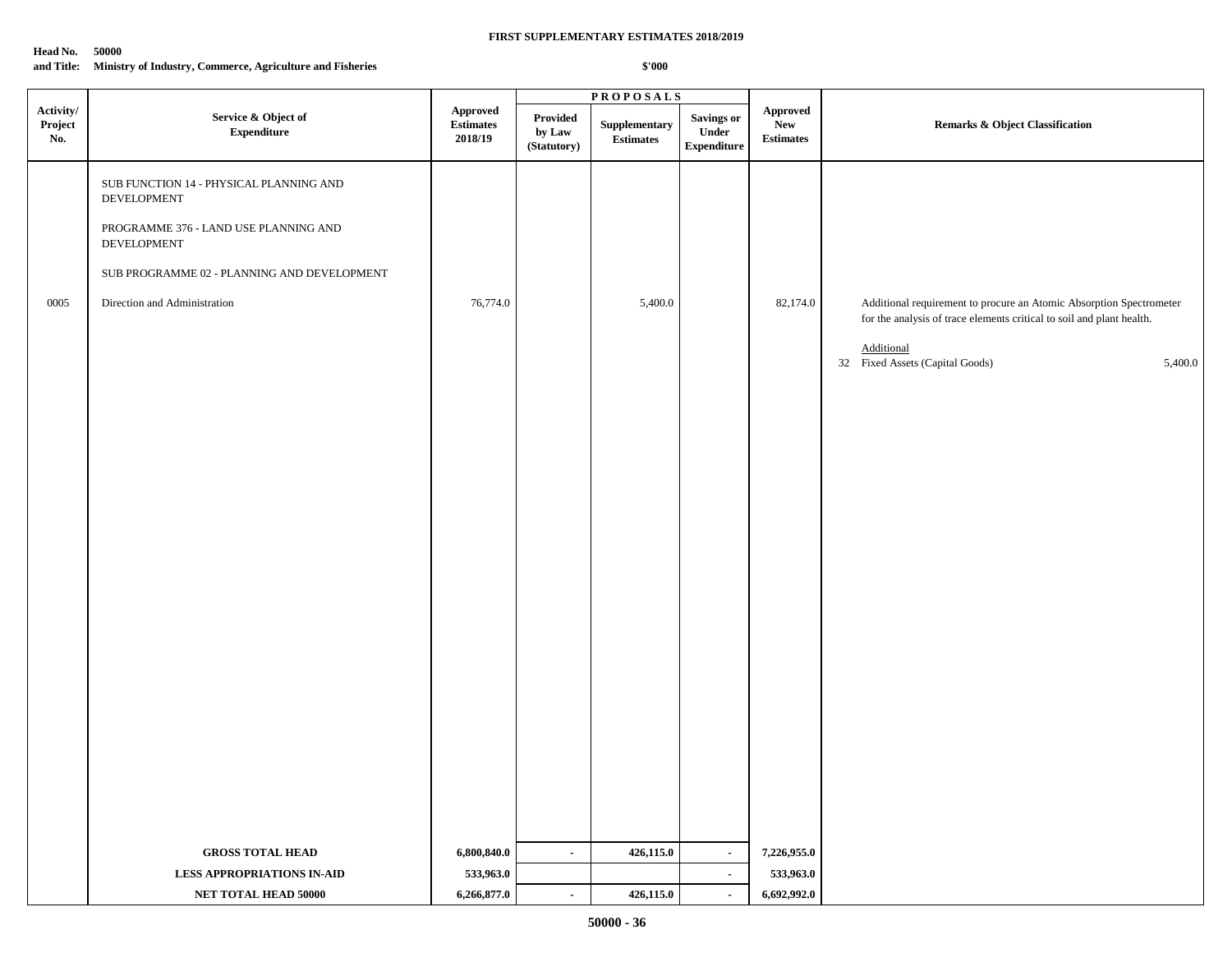## **Head No. 50000A**

 $\blacksquare$ 

## **and Title: Ministry of Industry, Commerce, Agriculture and Fisheries (Capital)**

|                             |                                                                                                                                                                                   |                                         | <b>PROPOSALS</b>                  |                                           |                                            |                                                          |                                                                                                                                                                                                                                  |
|-----------------------------|-----------------------------------------------------------------------------------------------------------------------------------------------------------------------------------|-----------------------------------------|-----------------------------------|-------------------------------------------|--------------------------------------------|----------------------------------------------------------|----------------------------------------------------------------------------------------------------------------------------------------------------------------------------------------------------------------------------------|
| Activity/<br>Project<br>No. | Service & Object of<br><b>Expenditure</b>                                                                                                                                         | <b>Approved</b><br>Estimates<br>2018/19 | Provided<br>by Law<br>(Statutory) | ${\large \bf Supplementary}$<br>Estimates | Savings or<br>Under<br>${\bf Expenditure}$ | ${\Large\bf Approved}$<br><b>New</b><br><b>Estimates</b> | Remarks & Object Classification                                                                                                                                                                                                  |
| 2039                        | FUNCTION 04 - ECONOMIC AFFAIRS<br>SUB FUNCTION 03 - AGRICULTURE, FORESTRY AND FISHING<br>PROGRAMME 110 - AGRO INDUSTRIES<br>SUB PROGRAMME 20 - SUGAR<br>Sugar Transformation Unit |                                         |                                   | 303,951.0                                 |                                            | 303,951.0                                                | Additional requirement to meet contractual obligations under<br>the Sugar Transformation Programme<br>Additional<br>25 Use of Goods and Services<br>229,331.0<br>27 Grants, Contributions and Subsidies<br>74,620.0<br>303,951.0 |
|                             | <b>TOTAL HEAD 50000A</b>                                                                                                                                                          | 1,350,000.0                             | $\sim$                            | 303,951.0                                 | $\sim$                                     | 1,653,951.0                                              |                                                                                                                                                                                                                                  |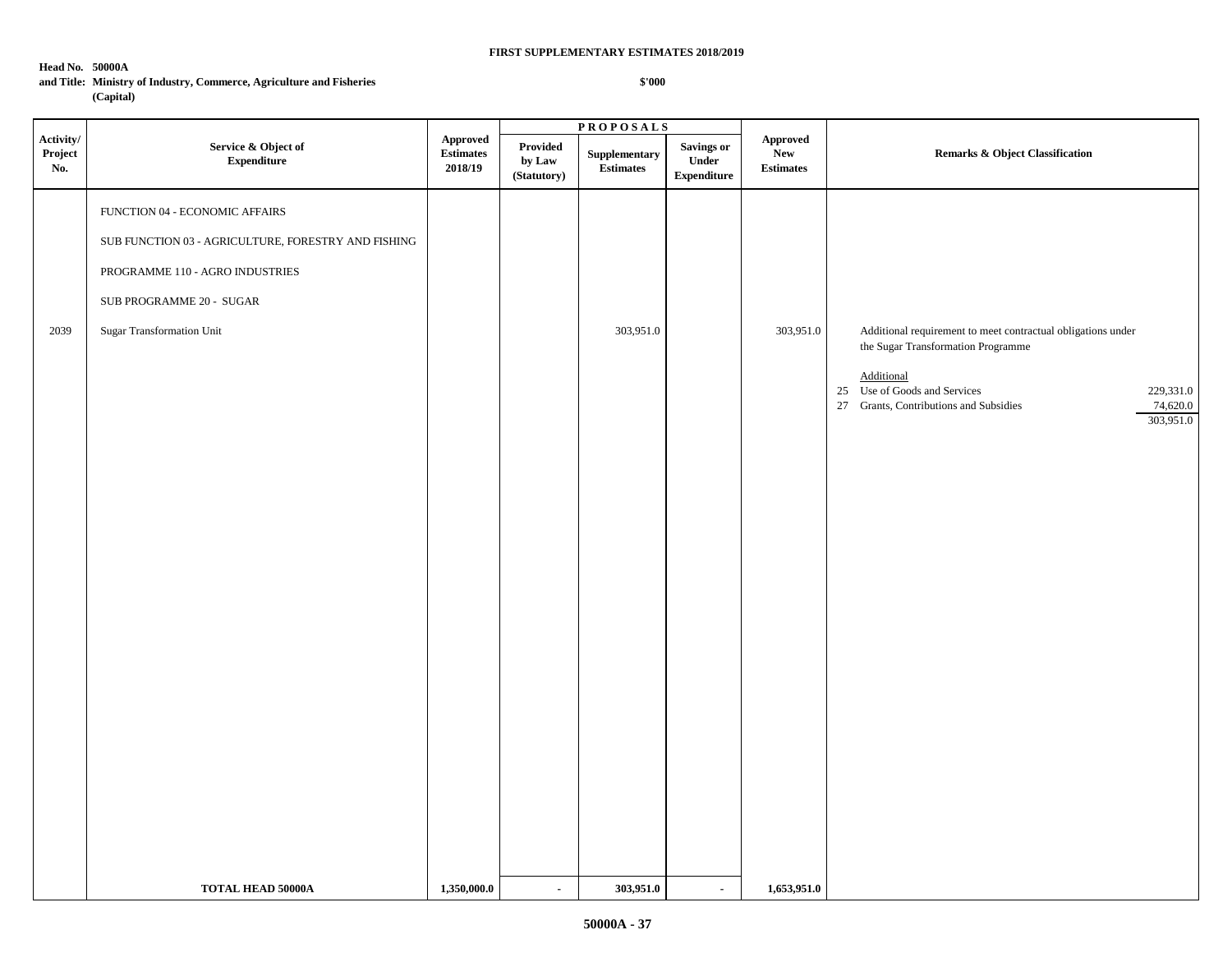## **Head No. 50000B**

 $\blacksquare$ 

#### **and Title: Ministry of Industry, Commerce, Agriculture and Fisheries (Capital - Multilateral/Bilateral Programmes)**

|                             |                                                                                                                                                                                                                          |                                               | <b>PROPOSALS</b>                  |                                                  |                                           |                                                   |                                                                                                                                                                                                                                                                                                                                                                                                                                                                                                                 |                                    |  |
|-----------------------------|--------------------------------------------------------------------------------------------------------------------------------------------------------------------------------------------------------------------------|-----------------------------------------------|-----------------------------------|--------------------------------------------------|-------------------------------------------|---------------------------------------------------|-----------------------------------------------------------------------------------------------------------------------------------------------------------------------------------------------------------------------------------------------------------------------------------------------------------------------------------------------------------------------------------------------------------------------------------------------------------------------------------------------------------------|------------------------------------|--|
| Activity/<br>Project<br>No. | Service & Object of<br><b>Expenditure</b>                                                                                                                                                                                | <b>Approved</b><br>$\bf Estimates$<br>2018/19 | Provided<br>by Law<br>(Statutory) | ${\large \bf Supplementary}$<br><b>Estimates</b> | Savings or<br>Under<br><b>Expenditure</b> | <b>Approved</b><br><b>New</b><br><b>Estimates</b> | Remarks & Object Classification                                                                                                                                                                                                                                                                                                                                                                                                                                                                                 |                                    |  |
| 1685                        | FUNCTION 04 - ECONOMIC AFFAIRS<br>SUB FUNCTION 03 - AGRICULTURE, FORESTRY AND FISHING<br>PROGRAMME 105 - IRRIGATION<br>SUB PROGRAMME 23 - WATER INFRASTRUCTURE<br>Feasibility Studies for GOJ Public Investment Projects |                                               |                                   | 205,265.0                                        |                                           | 205,265.0                                         | Additional requirement to facilitate the following:<br>(i) South St. Catherine - South Clarendon Irrigation Feasibility<br>Study and design for Agricultural development in Bernard<br>Lodge, Amity Hall, Vernamfield and Parnassus<br>Additional<br>25 Use of Goods and Services<br>GOJ (\$6.5m)<br>CDB Grant (\$123.5m)<br>(ii) Pedro Plains Irrigation Feasibility Study and preparation<br>of engineering design<br>25 Use of Goods and Services<br>GOJ (\$2.78m)<br>Govt. of France (72.485m)<br>Net total | 130,000.0<br>75,265.0<br>205,265.0 |  |
|                             | <b>TOTAL HEAD 50000B</b>                                                                                                                                                                                                 | 122,378.0                                     | $\blacksquare$                    | 205,265.0                                        | $\blacksquare$                            | 327,643.0                                         |                                                                                                                                                                                                                                                                                                                                                                                                                                                                                                                 |                                    |  |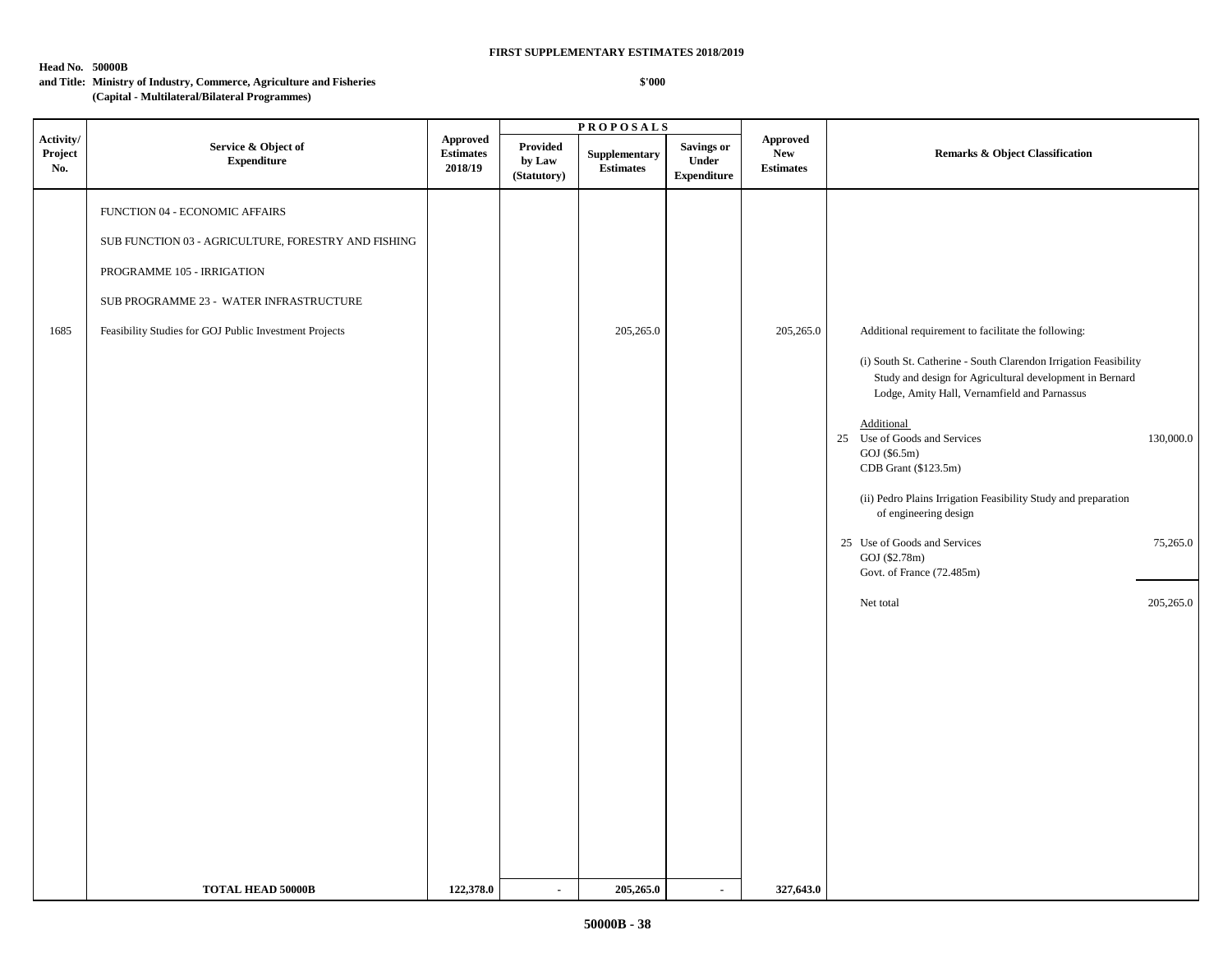## **Head No. 68000 and Title: Ministry of Transport and Mining**

|                             |                                                                                                                                                                                                                                                                                                                                                              |                                                | <b>PROPOSALS</b>                   |                                           |                                                  |                                                   |                                                                                                                                                                                                                                                                                               |
|-----------------------------|--------------------------------------------------------------------------------------------------------------------------------------------------------------------------------------------------------------------------------------------------------------------------------------------------------------------------------------------------------------|------------------------------------------------|------------------------------------|-------------------------------------------|--------------------------------------------------|---------------------------------------------------|-----------------------------------------------------------------------------------------------------------------------------------------------------------------------------------------------------------------------------------------------------------------------------------------------|
| Activity/<br>Project<br>No. | Service & Object of<br><b>Expenditure</b>                                                                                                                                                                                                                                                                                                                    | <b>Approved</b><br><b>Estimates</b><br>2018/19 | Provided<br>by Law<br>(Statutory)  | Supplementary<br><b>Estimates</b>         | <b>Savings or</b><br>Under<br><b>Expenditure</b> | <b>Approved</b><br><b>New</b><br><b>Estimates</b> | <b>Remarks &amp; Object Classification</b>                                                                                                                                                                                                                                                    |
| 0005                        | FUNCTION 04 - ECONOMIC AFFAIRS<br>SUB FUNCTION 07 - ROAD TRANSPORT<br>PROGRAMME 558 - IMPROVEMENT OF PUBLIC<br>TRANSPORT<br>SUB PROGRAMME 31 - PUBLIC PASSENGER<br><b>TRANSPORTATION</b><br>Direction and Administration<br>SUB FUNCTION 10 - CIVIL AVIATION<br>PROGRAMME 552 - CIVIL AVIATION ADMINISTRATION<br>SUB PROGRAMME 21 - CIVIL AVIATION AUTHORITY | 2,562,822.0                                    |                                    | 2,505,000.0                               |                                                  | 5,067,822.0                                       | Additional subvention to the Jamaica Urban Transit Company<br>to support critical operational expenses and facilitate the<br>implementation of activities which will improve financial and<br>operational efficiencies<br>Additional<br>27 Grants, Contributions and Subsidies<br>2,505,000.0 |
| 0005                        | Direction and Administration                                                                                                                                                                                                                                                                                                                                 | 4,844,880.0                                    |                                    | 1,200,000.0                               | 1,200,000.0                                      | 4,844,880.0                                       | Revised requirement<br>Reduction<br>27 Grants, Contributions and Subsidies (GOJ)<br>1,200,000.0<br>Additional<br>27 Grants, Contributions and Subsidies (AIA)<br>1,200,000.0<br>Net reduction                                                                                                 |
|                             | <b>GROSS TOTAL</b><br><b>LESS APPROPRIATIONS-IN AID</b><br>NET TOTAL HEAD 68000                                                                                                                                                                                                                                                                              | 9,019,673.0<br>314,377.0<br>8,705,296.0        | $\sim$<br>$\blacksquare$<br>$\sim$ | 3,705,000.0<br>1,200,000.0<br>2,505,000.0 | 1,200,000.0<br>1,200,000.0                       | 11,524,673.0<br>1,514,377.0<br>10,010,296.0       |                                                                                                                                                                                                                                                                                               |